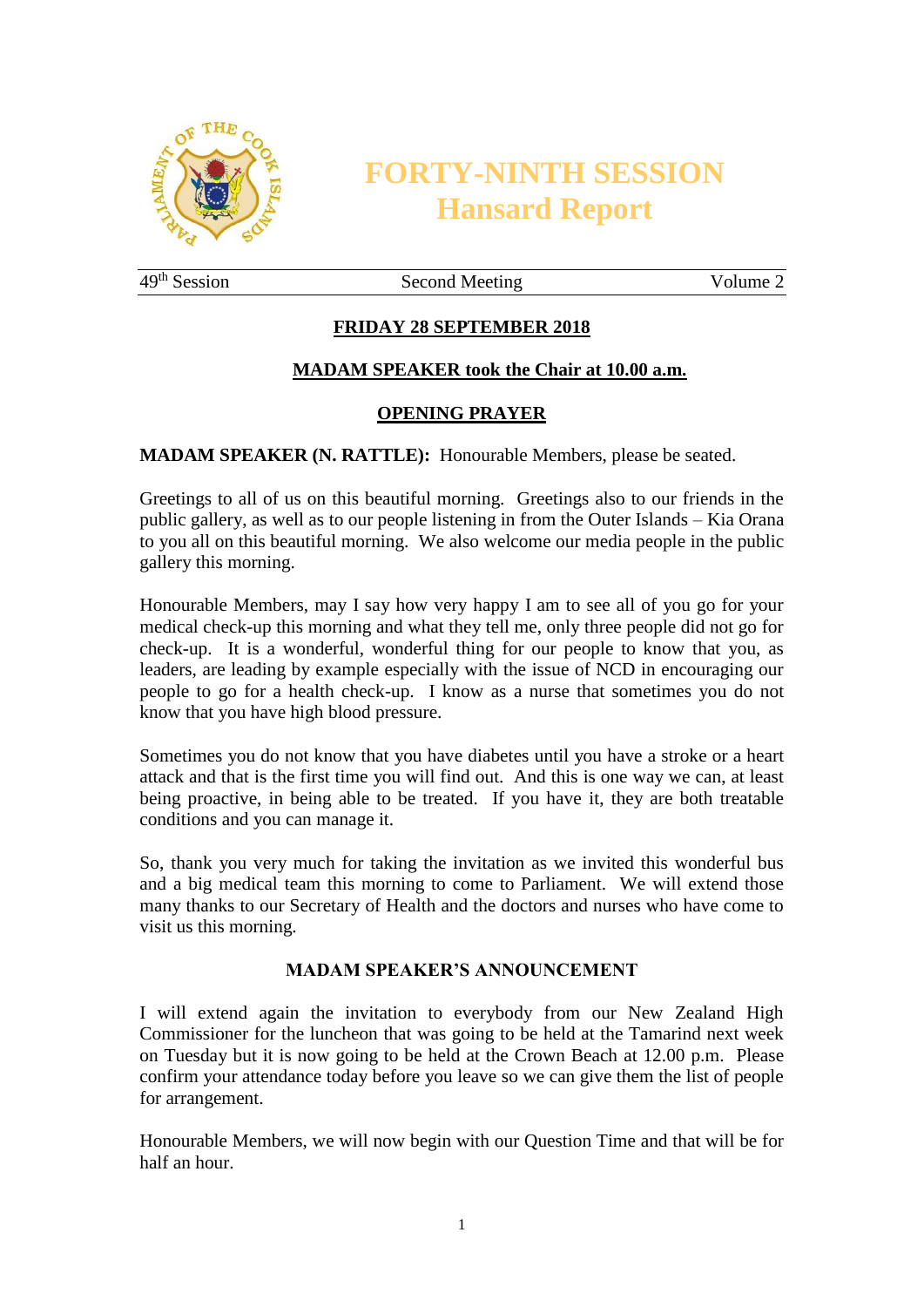## **QUESTION TIME**

I see the Honourable Te-Hani Brown. You have the Floor.

**MISS T. BROWN:** Thank you Madam Speaker. Good morning to us all present here today.

My question is to the Minister of Finance. I am not sure if this has been raised before but it is based on students from here that go to University in New Zealand, especially those who go without scholarships.

In New Zealand, we are classed as domestic students so that means we qualify for financial assistance through Study Link. This is what students use to pay their University fees, student loans and allowances and we are also guaranteed interest-free student loans once we start working and our repayments automatically deduct from our wages as well.

But when the students from here graduate and they decide to come back home to start contributing to the economy here, they are then classed as overseas based borrowers and then they get charged a ridiculous amount of interest on top of their already high student loans.

So can we as a nation look at maybe negotiating an agreement with the New Zealand Ministry of Finance or maybe Inland Revenue so that we can still be classed as domestic based borrowers to avoid having to pay interest? And also maybe creating an easier payment scheme through our payroll here that can also be easily accessed by IRD in New Zealand so that our payments just go straight through there. We do not need to go through the struggle of trying to pay it because we have to do telegraphic transfers and all that.

Because I think this is one of the smaller reasons that students do not want to come back here to avoid having to pay the extra interest. I also speak from personal experience.

Thank you.

**MADAM SPEAKER:** Thank you and I see the Minister of Finance.

**HON. M. BROWN:** Thank you Madam Speaker.

This is the second most intelligent question that has come from the Opposition side this week.

Thank you very much for the question from the Honourable Member because these are all important matters – student loans, the payment on student loans, the interest that is been attracted. This has been an issue for our people now for a number of years.

Honourable Members will recall that the Government undertook a State visit to New Zealand earlier this year where Ministers at the time for Education, Health, Finance –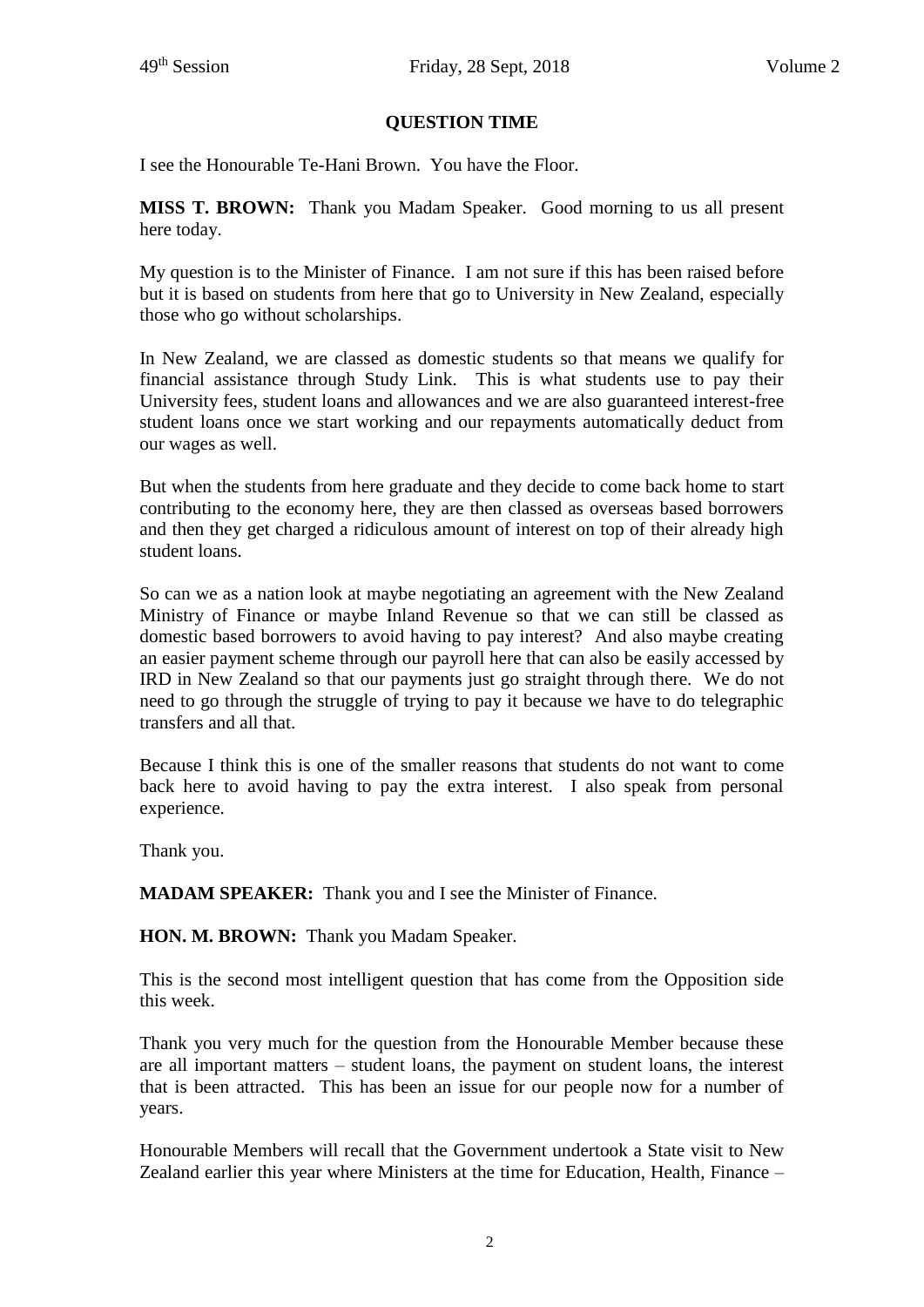amongst others and they met with their counterparts in the New Zealand Government. Our Honourable Ministers in our delegation raised important issues in this State visit with the New Zealand Government.

I am happy to say that since our discussions with New Zealand, work has been done, firstly, to look at ways for Cook Islanders with student loans living in the Cook Islands to be able to make payments through a local bank account to settle their loan instead of having to make those costly telegraphic transfers that the Member alluded to.

Also the matter of interest free, student loans was addressed and has been confirmed that Cook Islands students carrying New Zealand passports living in the Cook Islands should be attracting interest free loans and that anomaly has been corrected by the New Zealand authorities.

Further to that, Madam Speaker the Government is also looking at how we can encourage our students to undertake University studies to be qualified whilst taking out student loans and once they complete their degrees they come back and work in the Cook Islands for the term it took them to complete their degree and Government will pay their loan.

This Madam Speaker was a way that we could look at to incentivise our youth to get qualifications at the University level and to enable us to have a continuous pool of qualified graduates coming through into the local work force. This was the plans that we are looking at for students who are going to University now. However, we do still have an issue with past students who are carrying significant student loans.

Our discussions with the New Zealand Government also involve ways to prevent occurrences we experienced in the past where people are being stopped at the New Zealand boarder because of outstanding student loans that have not been paid back.

The Government also further investigated with New Zealand authorities to confirm the level of debt owed by Cook Islands students living in the Cook Islands and how we can make arrangements to make it easier for our people to service their student loans and to ensure we can remove the penalties and interest that has accumulated on some of these historic student loans.

I am happy to report that the New Zealand Government, Minister of Education, the Prime Minister of New Zealand herself and also the IRD of New Zealand are working closely with our Ministry of Education and our Ministry of Finance to find solutions and ways to implement these recommendations that we have made.

Unfortunately, we had a minor inconvenience with the General Election taking place which stopped some of this work from progressing but now that the Government has been confirmed, I am confident that our staff in the Ministry of Education will pursue this and push this agenda item as a priority for Cook Islands students. So, this is very good news.

Since the State visit and the initial discussions, already a number of important matters have been addressed essentially interest free loans for those Cook Islands students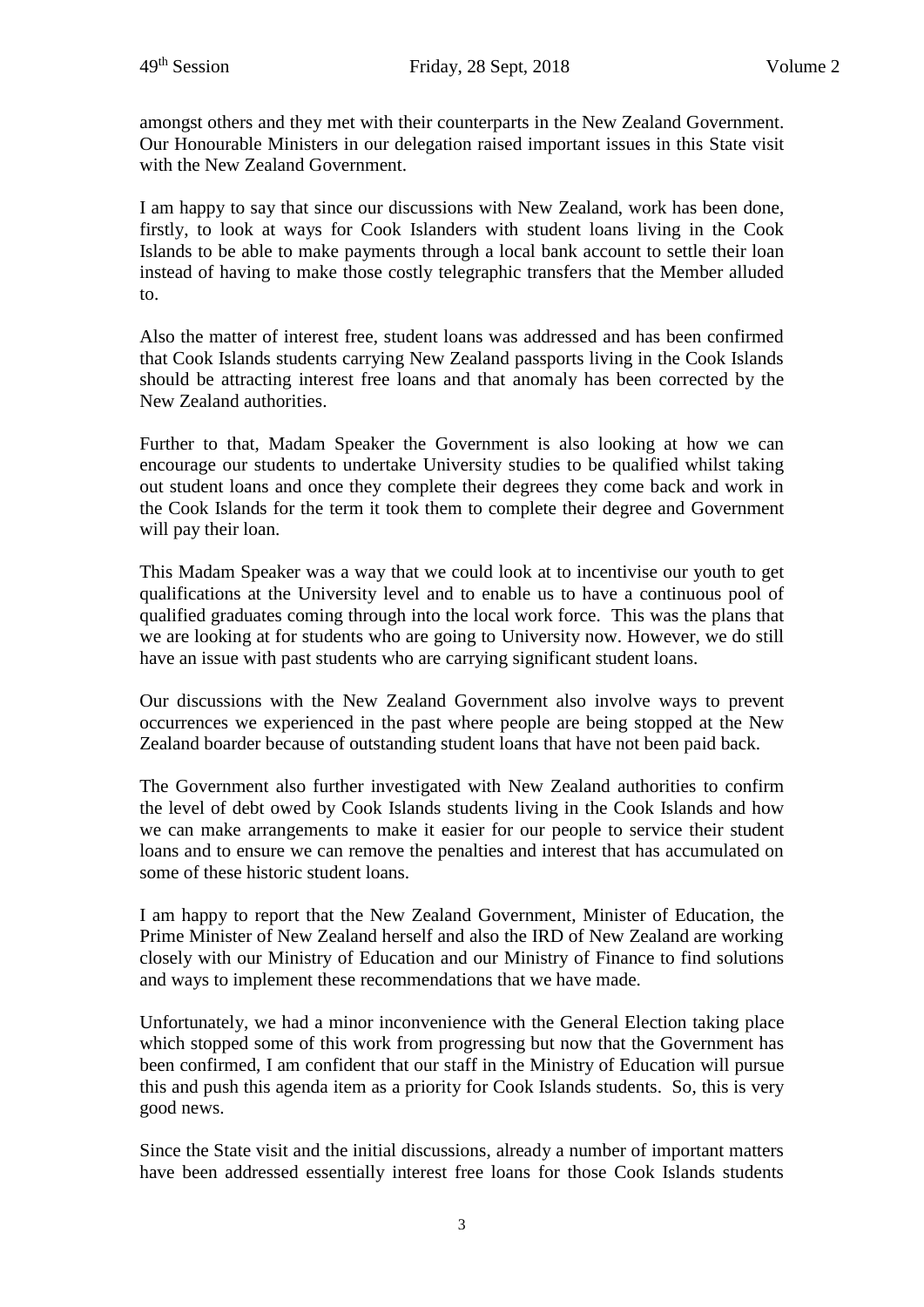who are residing here in the Cook Islands and also work to commence the pay back of any student loans if students come back and work here in the Cook Islands after the completion of their study.

Thank you, Madam Speaker.

**MADAM SPEAKER:** Thank you and I see the Honourable Member Kitai you have the Floor.

**MR M. KITAI:** Thank you very much, Madam Speaker. I would like to reiterate the question I posed to the Minister yesterday. I believe that he did not answer my question and my question is regarding widows if there is any assistance for them, not the men just regarding the women with children.

**MADAM SPEAKER:** Thank you, I see the Honourable Minister for Internal Affairs.

**HON. V. MOKOROA:** Good morning, Madam Speaker and good morning to all of us this morning. I may have briefly touched on the response yesterday but have not been very clear in explaining the answers directed to the Member.

The question is, if funding is available to widows especially those who have young school children to look after and whether this support is available from Internal Affairs. I had a meeting with the staff of Internal Affairs particularly on this area.

The situation in the Outer Islands is revealing that there are some very old parents who are looked after by 13, 14, 15-year-old school children. And because the policy and criteria written by Internal Affairs has been specific, this is one of the grey areas that need to be looked at. My understanding is that the Ministry will look into this issue raised by the Member of Parliament on the elderly who are currently being looked after by young children who are still going to school. I am very positive that there will be a good outcome out of this discussion with Internal Affairs.

Thank you, Madam Speaker.

**MADAM SPEAKER:** Thank you Minister and I see the Honourable Vaitoti Tupa.

**MR V. TUPA:** Thank you, Madam Chair. My question is posed to the Minister for ICI. I think this is a very important question especially for us in Rarotonga. This question is related to the recycling centre in Arorangi. I know, and the Minister also knows that the feasibility study has been done on the recycling centre in Arorangi.

During my employment in Government, a warning was given to Government regarding this recycling centre in Arorangi because it became obvious to us that this centre is full. I believe this situation remains with the centre and this was one of the issues discussed with landowners here on Rarotonga. They confirmed that they will not grant any more land for this purpose.

This issue was discussed during our consultations and we asked the landowners where they can dispose our rubbish. From that time, a plan was created as to what we shall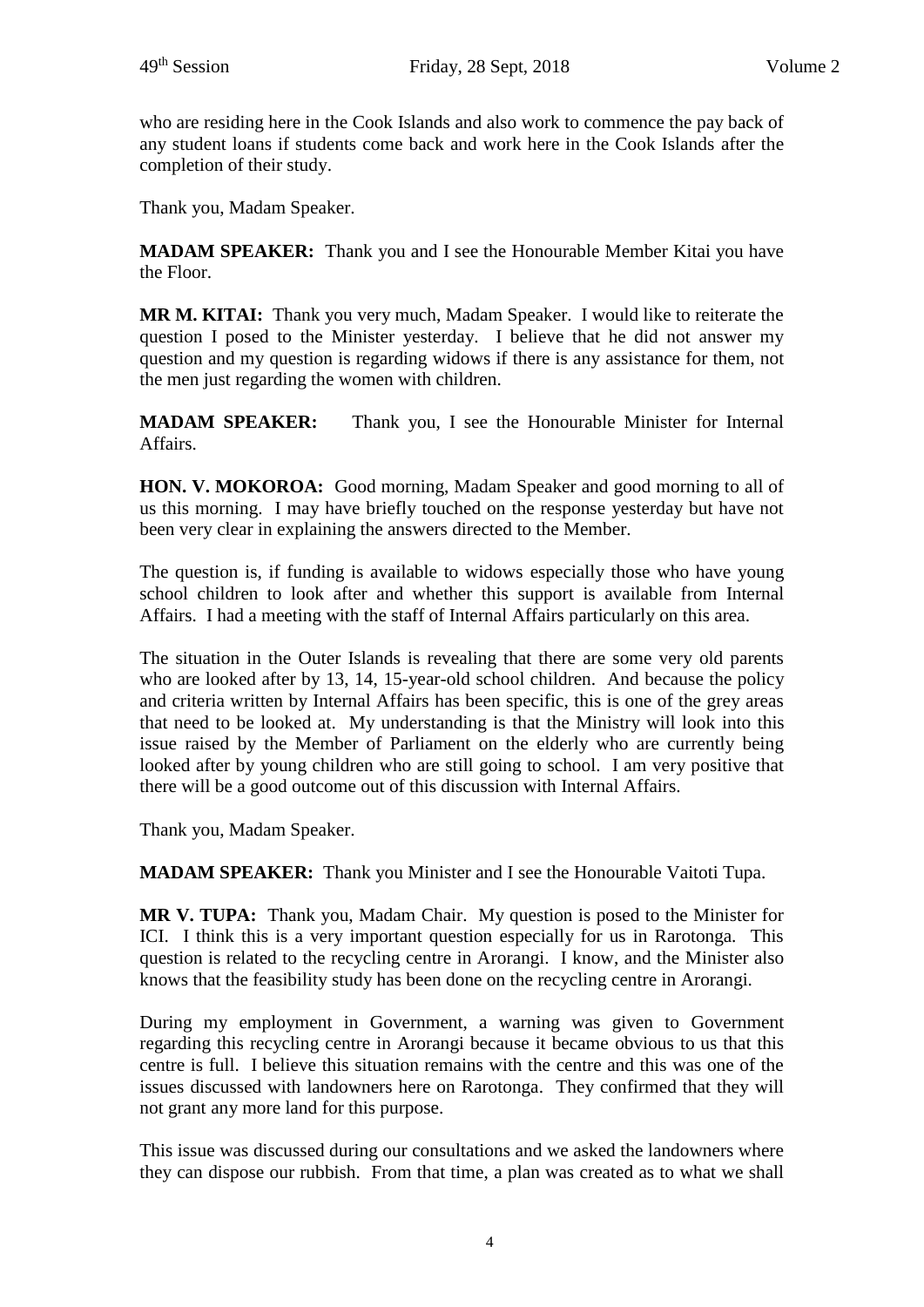do with our waste here on Rarotonga. I am asking the Minister whether you are continuing with this plan or are there new initiatives to address this problem as well as to consider the waste from the Outer Islands.

**MADAM SPEAKER:** Thank you and I see the Minister of ICI.

**HON. R. TAPAITAU:** Madam Speaker, Kia Orana, Honourable Members of the House.

To answer the question from the Honourable Member for Matavera, we all know that rubbish is a problem worldwide and that is waste management. There are plans in place to rehabilitate the current landfill. There was also a feasibility study done in 2016 like the Member was mentioning, and in that report, it was recommended for us not to use an incinerator until about another ten years, but in saying that, we are in discussions and plans are in place to look at the next five or ten years as proposed by that report.

But going forward from today, we will roll out aggressive promos for waste reduction. We also have a Cabinet submission which we want to give to Cabinet after this and that is involving a ban on use of single plastic bags. This topic has been around for a while so I have taken it upon myself to make the hard decision to go ahead with this. It may not be a popular one but it is the way to go.

We also want to introduce disposal fees when we bring in cans, plastic bottles so it helps to pay for the shipment of these items off our island. We also want to promote the four "Rs"- Refuse, Reduce, Reuse and Recycle. So, in saying that, I would also like to invite all the Members of Parliament to go to the Waste Management place and witness it yourself.

I hope I have answered the question from the Member for Matavera. Kia Orana.

**MADAM SPEAKER:** Thank you and I see the Honourable William Heather on the Floor.

**HON. W. HEATHER:** Thank you Madam Speaker. My question is to the Minister of ICI. I made some comments about the plan for ICI and whether Government or ICI has a plan in place for vehicles using our roads due to many vehicles in our country today. The plan is to enable traffic to flow freely on the roads.

The intention behind my question here Madam Speaker is whether Government or ICI has plans or ways to solve this issue before we get into serious problems.

**MADAM SPEAKER:** Thank you and I see the Minister of ICI.

**HON. R. TAPAITAU:** Madam Speaker, I think that will fall in another Ministry but I will answer that anyway.

I think we already have a plan in place. We have got mechanisms that we put across the road and that counts as a usage of that road so it also should count the amount of cars that drive on it. But ICI does not have a mandate to tell the owners that bring in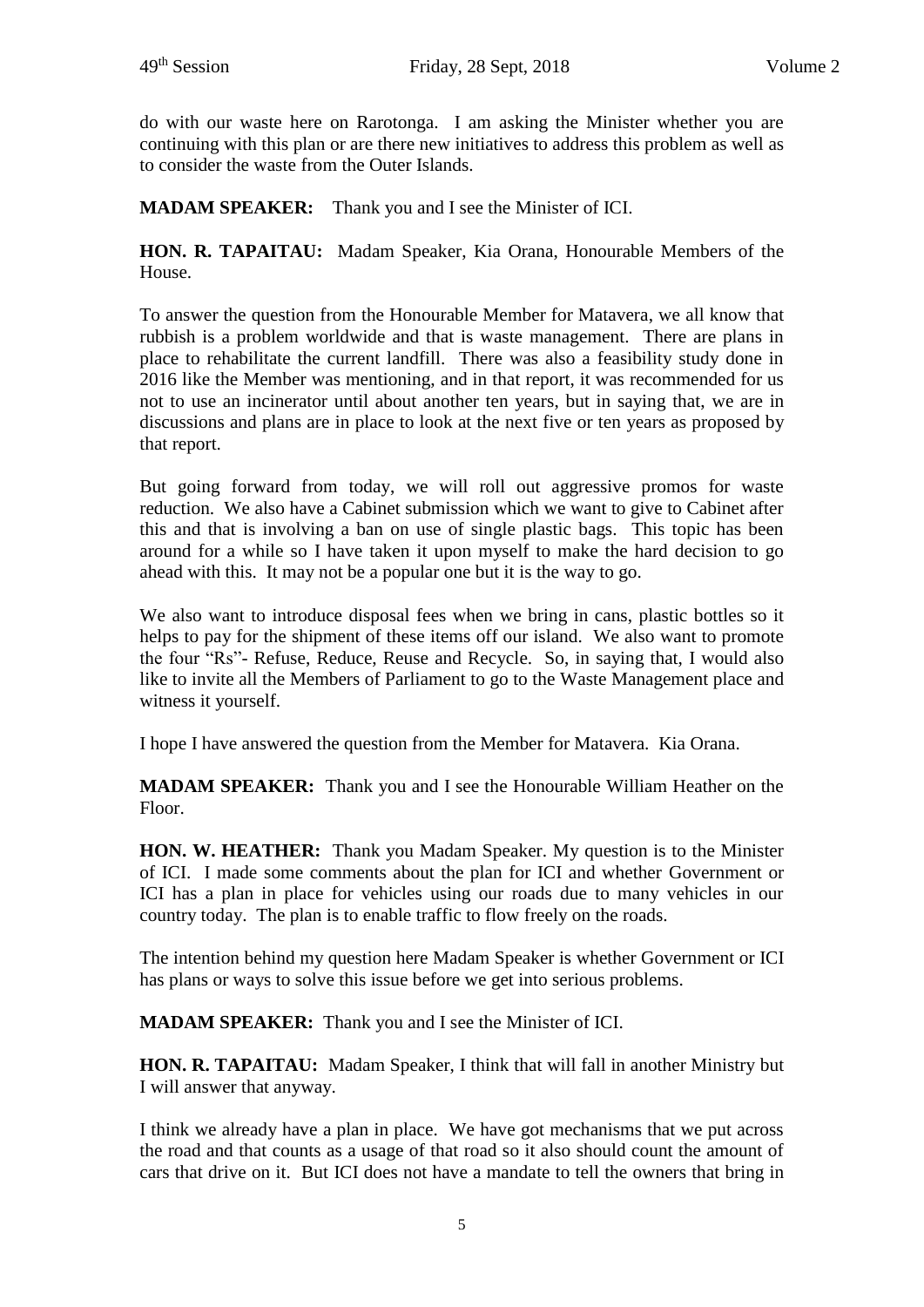vehicles to stop importing the vehicles that they are bringing in. But I will take that into consideration and have talks with other Government agencies and see what we can do with this. Thank you.

**MADAM SPEAKER:** Thank you and I see the Honourable Selina Napa you have the Floor.

**MRS S. NAPA:** Firstly, Madam Speaker good morning to all of us this morning.

My question is directed to the Minister of ICI. My questions is regarding the WATSAN programme that was started in Ngatangiia and moved to Titikaveka. My question is whether Government has any intention of resuming this programme on the new homes that are being built on our island and also to renew the septic tanks of the old homes.

I want to also ask if there are any plans to look at not only the old homes but also the new houses that are being built on the island. And maybe you can explain whether the septic tanks that have been built is working properly and if it is not working, what help can this programme offer to make these septic tanks to work properly

**HON. M. BROWN:** Kia Orana Madam Speaker. This question is for me because this programme is under my management and that is the programme, "Mei te Vai ki te Vai". There is no more WATSAN programme and now the programme is "Mei te Vai ki te Vai" and this programme deals specifically with sanitation and waste water.

The Honourable Member asked about five questions in her question time and I see I only have a minute and a half to try and answer them all. So, the answer to that Madam Speaker is the work is progressing well and we are on track. Thank you.

**MADAM SPEAKER:** Thank you and as we are almost nearing closing time, we will finish our Question time now and we will now go to Orders of the Day and that is on the Appropriation Bill in Committee of Supply on day four. As per Standing Orders 306, I now resolve Parliament into the Committee of Supply and we will continue with Schedule 1 on Agencies.

# **COMMITTEE OF SUPPLY – DAY 4**

**MADAM CHAIRMAN:** We will now go to the allocation for Police.

POLICE:

The Question is:

#### **That the sum of \$5,800,926 for Police stands part of the Schedule?**

I see the Honourable Vaitoti Tupa.

**MR V. TUPA:** Thank you, Madam Chairman. I would like to thank the Minister of Police and the Minister of Finance because I can see that the Police budget has increased. There is also an increase for the Maritime Division and the support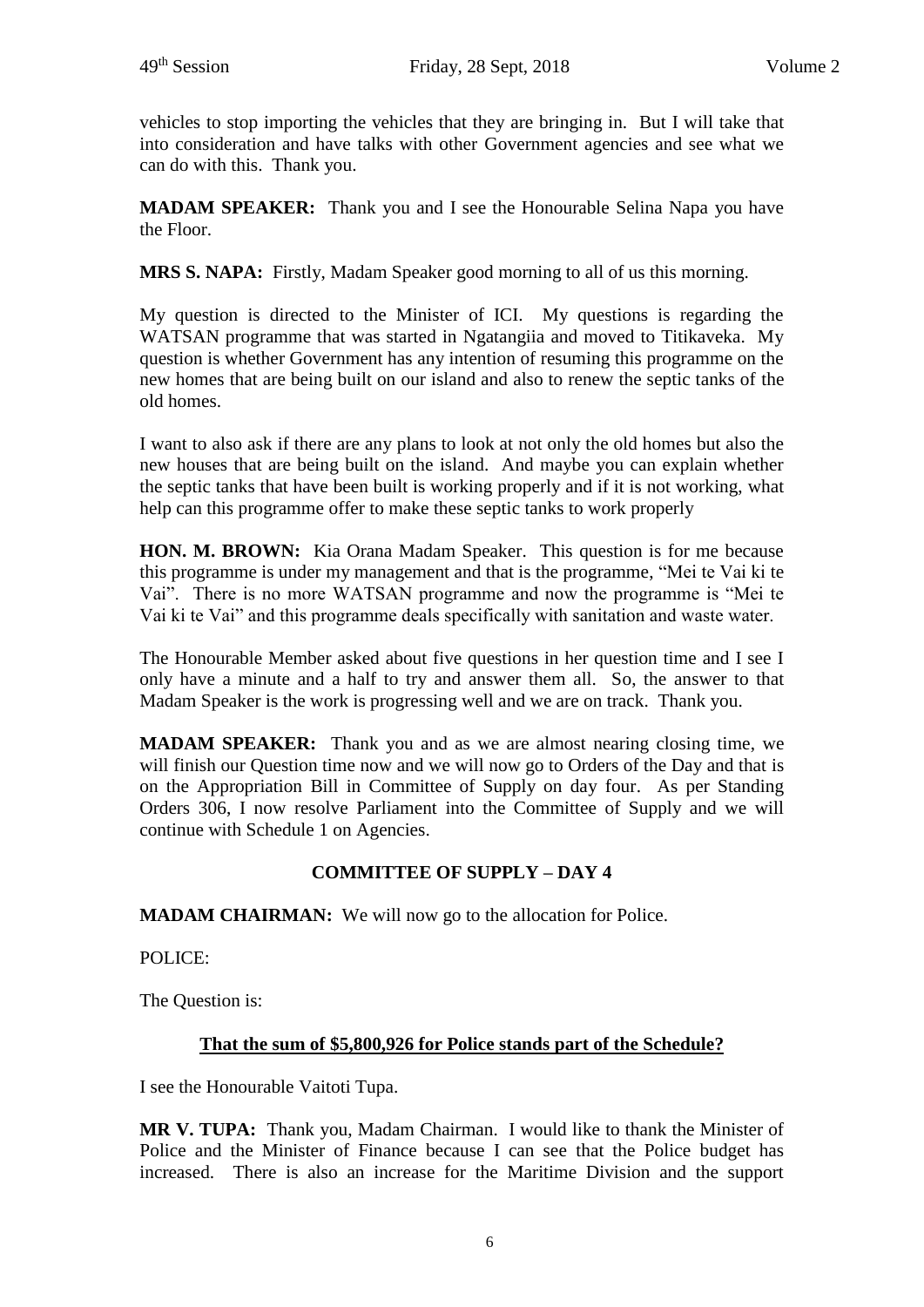services but not on crime prevention. Maybe there is a reason why there is no increase for this division but the Minister of Police or the Minister of Finance can enlighten us on that.

I want to make mention in this House about a certain issue. I believe in the past years; some Police officers have left the force and I would like to know why they have left. I want to raise this because I know that several of our women officers are now working in different jobs. Some are working at the Ministry of Internal Affairs and I am looking at the knowledge and wide experience they have gained from the Police Force. Some have served for over twenty years but they are now employees of the Ministry of Internal Affairs. I am wondering why they have left to work for other Ministries.

This issue is not only targeted at our women Police officers but also male Police officers. They are now working for other agencies. I know these individuals and I have been chatting with them and I have asked them why they left the Police.

I was mentioning an area where there is an increase in the budget on the payment for our Police Force. Maybe it is time for us to really look into these individuals because they really know the work, they've been working in this Police Force for quite a time.

Secondly, regarding my views Madam Chair, I just want to see all the standards in the Police department develop and for the structure in the Police Department to advance. In this structure I can see that there are some areas that have not been filled like the Deputy Commissioner and I am happy to see that there is in this appropriation an initiative to find a Deputy Commissioner.

I know now in the Police Force there are four or five individuals that I am convinced that can take this post, for example, John Strickland, Solomona Tuati and Aka Ama. Madam Chair, this is not only for our Police Force on Rarotonga but also the Outer Islands and I really understand they are the ones that are going through these difficulties. That is all my views regarding this appropriation and I am happy to see there is an increase in the policing budget.

**MADAM CHAIRMAN:** Thank you and I see the Honourable Tamaiva Tuavera.

**MR T. TUAVERA:** Thank you Madam Chair.

I would like to express my views on this allocation. I can see that there is a decrease in the area of Crime Prevention and Policing Operation. If we all read the introduction part of the allocation, we can see that there is a great need to put money back in the area of crime prevention.

We can see in this budget the allocation of \$405,000 for Administrative Services. This is a big increase compared to last year's allocation of \$250,000. Maybe this is one way of encouraging our Police Officers not to leave the Police force. I can see an amount of \$150,000 has been allocated for slipping for Te Kukupa in Fiji. When I first saw this allocation, I thought it was an increase to the Police budget but this is just a one-off case.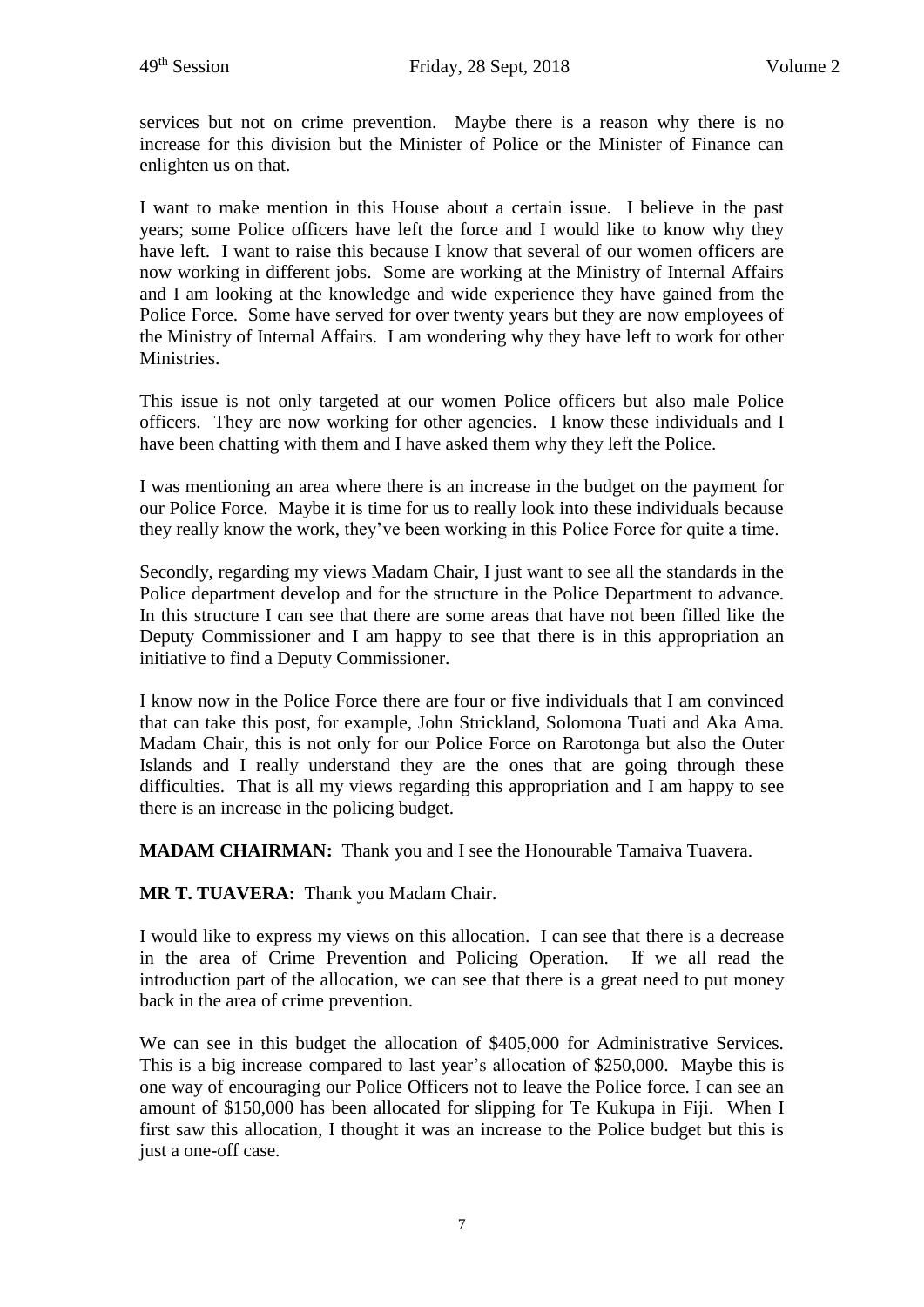I will now talk about domestic violence. Domestic violence is now on the rise and it is now involving our young people. Most of domestic violence cases are caused by alcohol. Alcohol in the Cook Islands is the devil that is causing this problem. Alcohol has an impact both on domestic violence and drink drinking. When we read the local newspaper, there are re-offenders or people getting caught while they have no licence. What can our laws do to stop these people from reoffending? Most of these offenders do not live with their parents but with their partners.

Madam Chair, this is the reason I made previous comments that there is not enough money for crime prevention because it has been reduced.

In the past, we had a training programme where our Police Officers go to Porirua for training. I think the New Zealand High Commissioner will be in a better position to tell us about this programme where we send our police officers to the Police Academy in Porirua.

I strongly believe all our police officers who went to the Police Academy in Porirua brought back skills and knowledge that they have attained while they were attending Porirua Police Academy. I know this because my sister used to be a Police Officer and she had been going to Porirua Academy for a few years. She told me it was worthwhile and beneficial attending training at Porirua Police Academy because they were taught how to assess the evidence for murder, theft and other criminal activities.

Therefore, Minister of Police, maybe you can consider reviving this training again and talk to the High Commissioner if it is possible for our police officers to engage with this training again with the Porirua Police Academy.

One of my concerns is our youth programme. I think they had the Blue Light Youth Program in the past. I can see in this appropriation there is \$45,000 for youth programme but when I asked our Member of Parliament here from Matavera, he told me that youth programme is no longer effective because no one is driving the programme like it used to be. This is one area that we need to look at, whether we want to strengthen this programme or do away with it.

Another programme I remember that was introduced here was for troubled youth. This was administered by our local police officers with the help of soldiers from the New Zealand Arm Forces. My observation of that programme is that it was a really good programme for our young people. I supported this programme and assisted them by making them part of the crew on my cruise boat and also offered them with food. I noticed the change in these young people because of the end result. They initially joined the programme as problem kids but they come out as good kids.

The programme was so good that I thought that it should continue for our youth in the Cook Islands. Some of these young people became police officers and some became firemen and some went to New Zealand to join the army. So, when we look at the beneficial side of this programme to our young people, you cannot fault that program. I still see these kids around. They are young men now and they have nothing but praise for that program.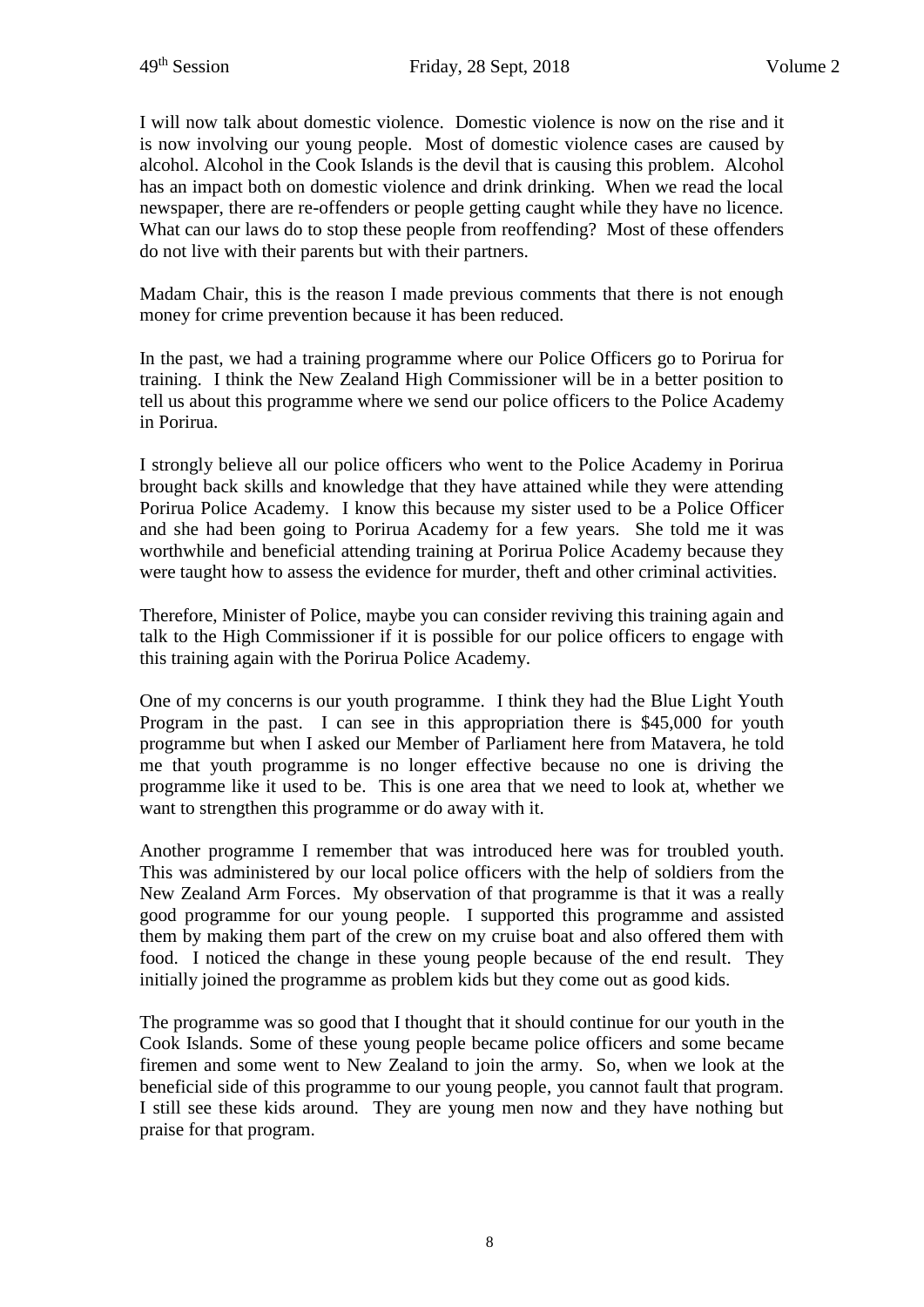So, on that note I will leave that issue to the Minister of Police and also to the Minister of Finance. Please look after our young people because they are our future.

So, Madam Chair, those are my contributions to the Vote Item for Police.

**MADAM CHAIRMAN:** Thank you. I see the Honourable Prime Minister.

**HON. H. PUNA:** Kia Orana Madam Chairman and all Honourable Members in the House. I stand to support this appropriation and also to support the thoughts of the Member from Ngatangiia that we find ways to support our youth. This is very important to all of us.

I was not surprised at his train of thought because he has been in the Army and he knows the good things that happen there. I want to tell our people that yesterday before I came to Parliament a gentleman arrived and he is a Veteran. This is a Mauke person Tinokura Tairea. He brought a message from his Veteran organisation in New Zealand and they want to bring help to our country. They want to bring people who can talk to our youth to tell them of the opportunities there are when they join the New Zealand Army.

The thought here is we have many youths who are not working and not earning a living. Our children are not all scholars and there are some children who are good with their hands and legs and it is our duty to find ways to help these children. That is the purpose of the trip of this gentleman who came to see me yesterday to let me know of their intention to help these children of ours.

The plan is for a person to come and explain to our youth what the opportunities are in the Army. Once you are accepted into the Army there are many courses that you can undertake like cooking, engineer, and mechanic whatever you want. We know that in the army they are very well disciplined.

As mentioned by the Member for Ngatangiia, when they return from the Army, they are changed people. In this plan they are not just training for the army life but they will train with a trade that they wish to learn and when the training is completed and I am told they will stay in the Army for three years to pay for the training. When this is completed, they will be required to return home.

I think this is a good plan but I have asked this person to come back again and discuss this again before a plan is set to meet the Government of New Zealand for their support of this plan and also to discuss this with the Ministry of Education how they can support this plan and also our Government. I just want to let the House know of this good plan that has been given by this person from Mauke. Thank you, Madam Chairman.

**MADAM CHAIRMAN:** Thank you Honourable Prime Minister. I see the Honourable Tetangi Matapo.

**MRS T. MATAPO:** Greetings to everyone here this beautiful day. I stand before you to share my views and after to support this appropriation. Firstly because the Minister has been a Policeman I think he will understand what I will say.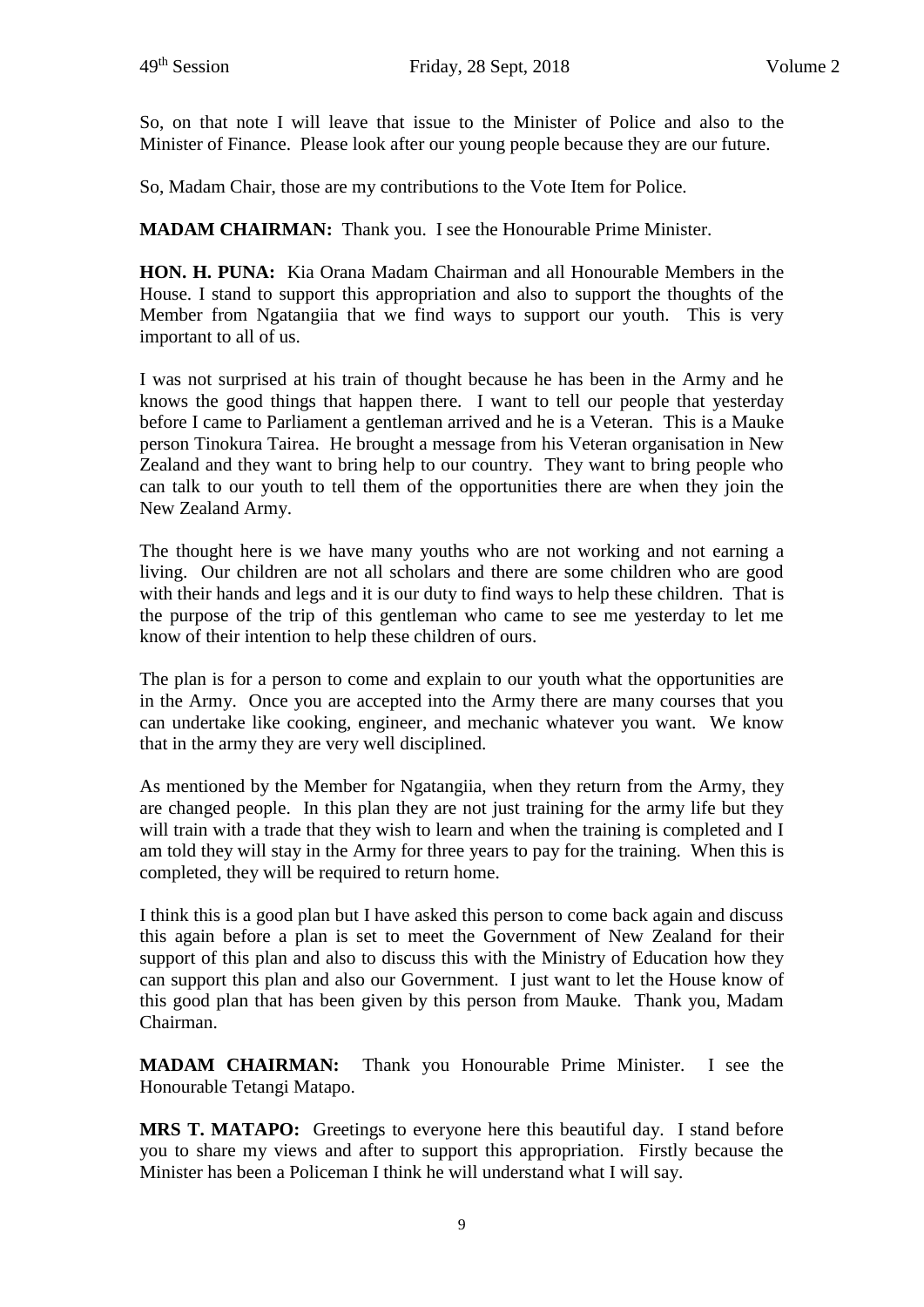I see the appropriation for this Ministry is good. The first thought that I want to bring to the House is for my island Mangaia because the figure is good.

In the past and up to today the VIP's like the QR, the New Zealand High Commissioner when they come to Mangaia, the Police have no transport to escort these VIP people. My car on the island today is not suitable to transport these VIP because it is too old.

That is the view I submit to the Minister an official car is required for Mangaia and not a bike that a person will fall down on it. I do not want to talk about operational costs but what I know is the basic needs like laptops, printers, and other office equipment are required on Mangaia. They do not have a phone like yours. Sometimes when I am in Parliament the Police in Rarotonga ring me on a Member of Parliament's phone.

I support this appropriation because I am sure the Minister has heard the cry of the Police of Mangaia and it is good for our youth and of course Mangaia need some new Police Officers. That is all I have to say, thank you.

**MADAM CHAIRMAN:** Thank you, Honourable Member. Before you take the Floor please Honourable Member, let me just say that we will be breaking at 11.30 this morning and then we will be finishing Parliament at 2 o'clock this afternoon.

As you would have seen on your list of Bills that is to be completed, we must complete our Welfare Bill before 2 o'clock today. As it has to commence on Monday, it comes into action on Monday so today we must finish this by 2 o'clock. So, be aware of our time and the rest of the work that we have to do on this Bill.

So, if you have very important contribution please do so but be aware of our time. So you have the floor, Honourable Nooroa Baker.

**MR N. BAKER:** Thank you Madam Chairman. I stand to speak on this appropriation I am looking at some of the appropriation and I will be brief because of the time and I will speak on the youth programme. I can see that the appropriation for youth programme is \$45,000.

We are aware that there is a programme called the Blue Light. I have spoken two days ago to the person in charge and asked what is happening to this programme and he told me that it is not working well because there is not enough budget for the programme. Since this budget has been set at \$45,000, I would like to ask the Minister that maybe in the next appropriation next year if this amount can be increased.

I really have other thoughts to put before the House but because there is not enough time, I will stop here. Thank you.

**MADAM CHAIRMAN:** Thank you and I see the Honourable Minister of Police.

**HON. V. MOKOROA:** Thank you, Madam Chair and thank you to the Members for comments that have been put forward.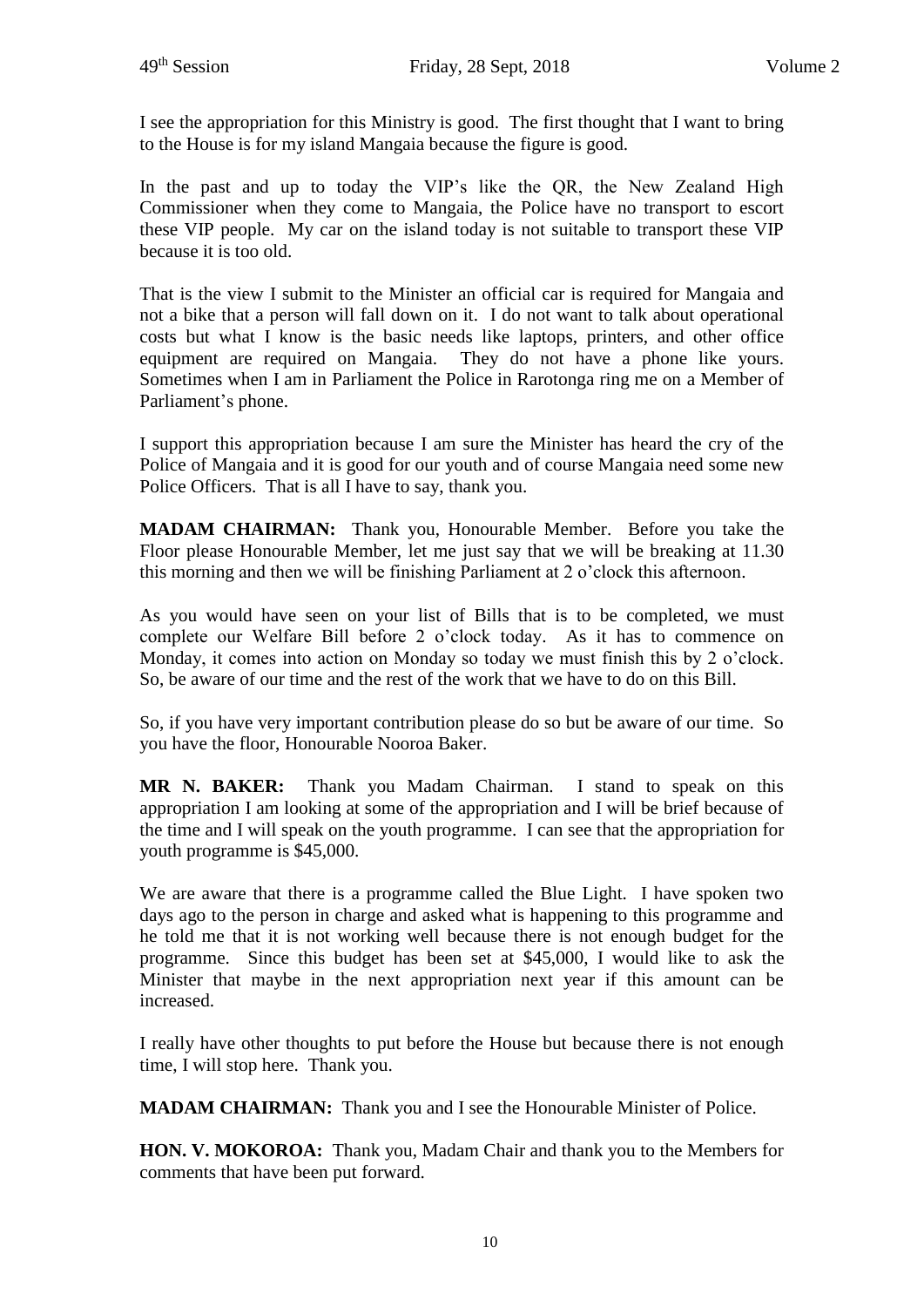In this appropriation for 2018/19, the increase is only \$73,000 for the Police. In this increase the Police have some good plans for the next five years. The Prime Minister have previously told this House of the new patrol boat that will be replacing "Te Kukupa" in 2022. We will need 22 Police officers to operate this new patrol boat. Currently we have only 14 officers on Te Kukupa and we need this number to increase to 22 officers.

In the police future strategic plan they proposal to recruit 30 new officers for the next five years. As mentioned earlier \$400,000 has been appropriated in this Budget for the salaries of the police personnel. This is to hopefully ensure that officers in the police department do not leave the force. The Member for Matavera is asking as to the reason the position of the Deputy Commissioner has not been appointed. I believe we will be doing this very soon.

I am pleased with the views expressed by these two Honourable Members of Ngatangiia and Akaoa. The suggestion from Honourable Tamaiva Tuavera that our police officers should again be trained in New Zealand. And for a budget allocation to be in place to help our youth that are getting into trouble these days. These proposals will be considered for the next Financial Year in 2019-2020.

With regards to the proposals from the Member from Tamarua I hope the heads of the Police Department is listening to our broadcast. I have visited the Commissioner of Police and I will again meet with the heads of the Police next week. And these recommendations from the House will be presented to them.

Again, I thank all Honourable Members who have supported this appropriation and the work of our police department.

**MADAM CHAIRMAN:** Thank you Honourable Minister. I will now put the Question.

The Question is:

# **That the sum of \$5,800,926 for Police stands part of the Schedule?**

#### **Motion agreed to**

We will now go to the Prime Minister's Office.

PRIME MINISTER'S OFFICE

The Question is:

# **That the sum of \$1,961,689.00 for the Prime Minister's Office stands part of the Schedule?**

I see the Honourable Vaitoti Tupa.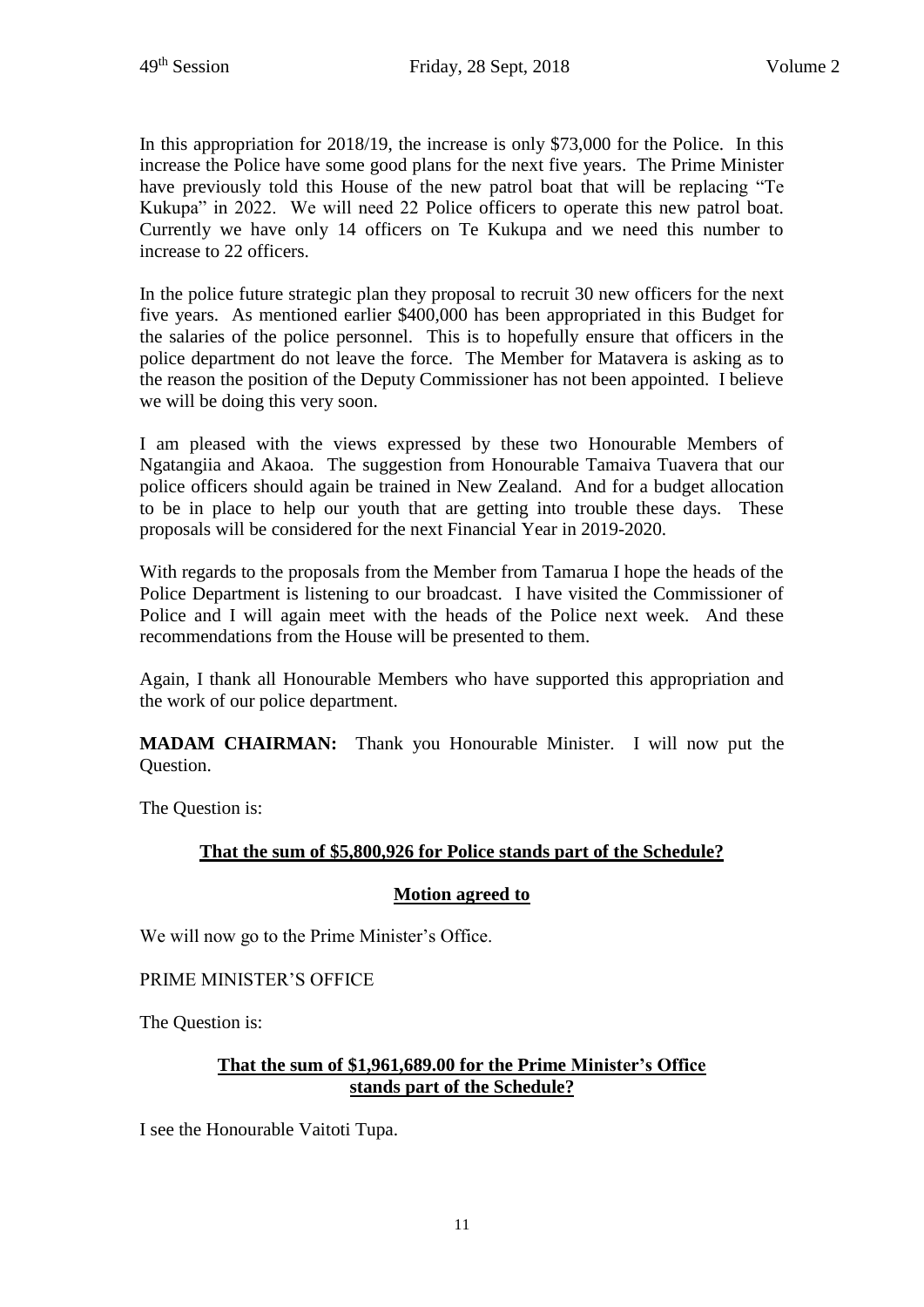**MR V. TUPA:** Thank you very much Madam Chair. Firstly, I have no problem with the allocation for the Prime Minister's office. Although it is in my view not enough I have no problem with that also.

My comments are on the operations of the office, the different agencies in this allocation such as – emergency management, which included climate change, renewable energy and Te Marae Moana, EMCI. For this section I wish to support the increase of their appropriation. All these agencies are very important especially renewable energy for our people. As well as EMCI because this is one of the most important department during our cyclone season.

Even climate change is important as mentioned by the Minister of Finance there is a green climate fund for this area. I would like to extend my appreciation for this special fund to help our country not only in Rarotonga but also the Outer Islands.

My last thought Madam Chair is in regards to Te Marae Moana. This is another area that we should reconsider next time with their appropriation as this should extend to all our island group. Those are my views Madam Chair on this appropriation under the Prime Minister's office. Thank you very much.

**MADAM CHAIRMAN:** Thank you Honourable Member and I see the Honourable Prime Minister.

**HON. H. PUNA:** Thank you Madam Chair and thank you to the Honourable Member for Matavera. I agree that all the agencies in the Prime Minister's office are very important to our nation and people. Also, under this Vote Item is the important ICT division, Information and Communication Technology. They incorporate all the Information and Communication Technology system or network of the Government under one office.

Te Marae Moana also is an important division of the Government. I am very happy that in the month of November some very important business people is coming to give their support to our Te Marae Moana program. In this delegation is the wife of Steve Jobs the man behind the well know Apple Technology Company responsible for iPhones and iPads. She is one of the people in this group coming to the Cook Islands. We all know that Steve Jobs have passed away. So to all of you men that are now widows this lady is coming to our country I would like to ask you to prepare yourselves for her arrival. But first go up the hospital and have a medical check-up.

This lady and the TIANERO organisation want to deposit 10 million dollars to support our Te Marae Moana program. We are prepared to receive this group of people and to show them our Te Marae Moana program.

I apologise to the members of the Te Marae Moana Council as our programs have been interrupted recently with our general election activities. Soon we will be meeting again to further our programs.

Lastly, I would like to ask the Honourable Members to support this appropriation. I can see our heads nodding in support of this office and I thank you all.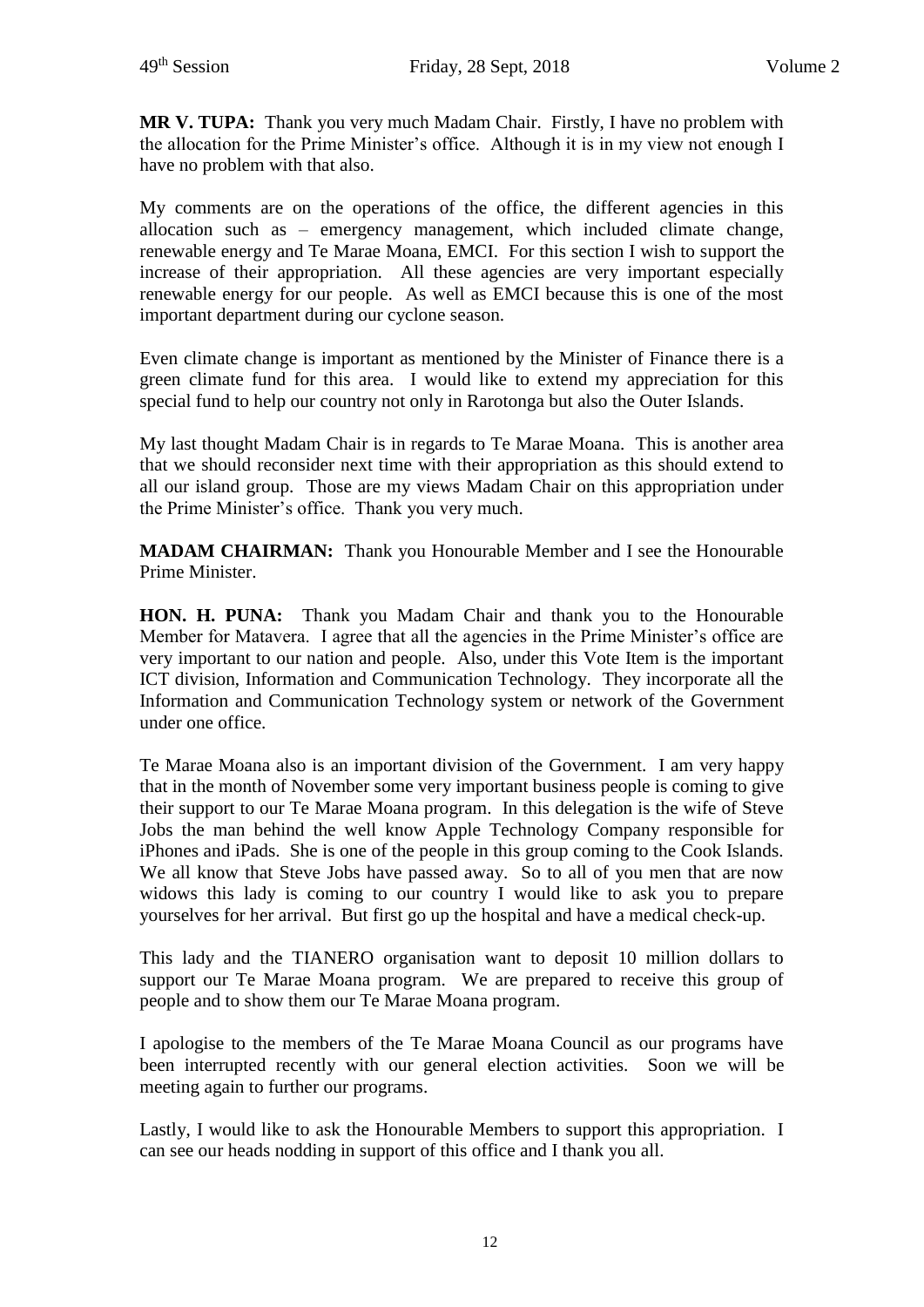I wish to convey my appreciation and acknowledgement to the Secretary of this department who has been heading this office in the past, Bredina Drollet. She just left the country this week as she fly over to Manila to work for the ADB office for 3 years. This is a great honour for her and our little nation. Garth Henderson our current Secretary of Finance has also served in this prestigious international office before taking his current Government appointment. I extended my sincere gratitude to Bredina and her family for great service to our Government and for her new appointment. I thank her and all the staff in this division of Government for the good work in the past.

This is enough Madam Chair.

**MADAM CHAIRMAN:** Thank you Honourable Prime Minister. I really would like to put the question before we break. So, we will be slightly late and I put the Question:

## **That the sum of \$1,961,869 for the Prime Minister's office stands part of the Schedule?**

#### **Motion agreed to**

Committee of Supply is suspended until 12.00 p.m.

#### **Sitting suspended at 11.30 a.m.**

#### **Sitting resumed at 12.00 p.m.**

**MADAM CHAIRMAN:** Please be seated Honourable Members.

I do believe you have enjoyed the spinach with the rice this afternoon.

Before we suspended, we were in the Committee and we resume the Committee of Supply again. We will now go to the Public Service Commission.

PUBLIC SERVICE COMMISSION:

The Question is:

#### **That the sum of \$2,019,852 for Public Service Commission stands part of the Schedule?**

Are there any speakers? If there are no speakers I will put the Question.

**MR V. TUPA:** Is this the Public Service Commission?

**MADAM CHAIRMAN:** Yes it is.

**MR V. TUPA:** I have something to say.

**MADAM CHAIRMAN:** You may have the Floor.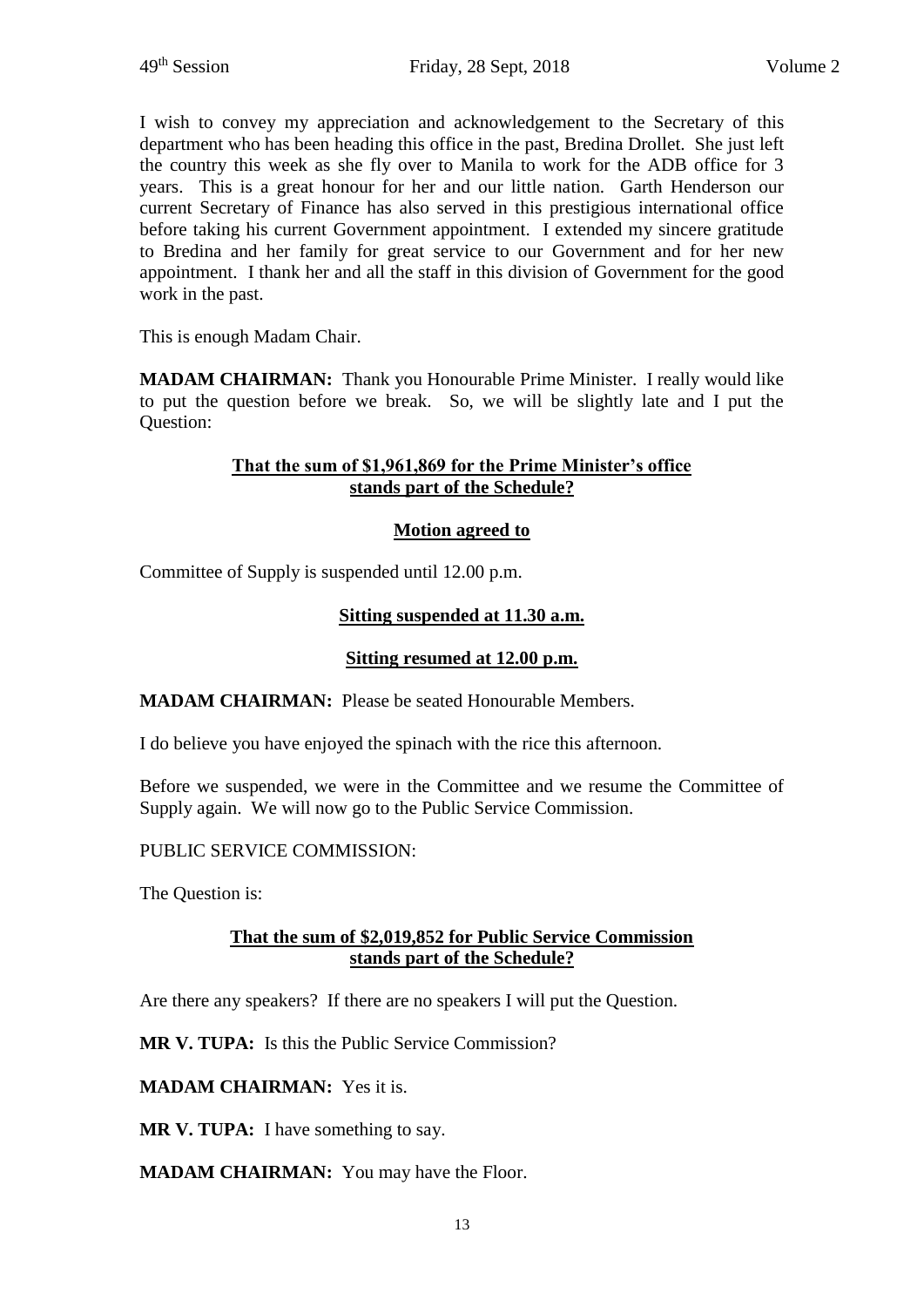**MR V. TUPA:** Thank you Madam Chair. I do not have any problem for the appropriation of the PSC except I have actually spoken with the head of the Public Service Commission to have a look into the salary banding, especially the heads of each department because I am happy that they have actually put into plan areas concerning the heads of each department.

They have actually done payments in tiers – Tier 1, Tier 2, Tier 3. That is what I wanted to say. Thank you to the Commissioner of the Public Service Commission. There have been some problems concerning this area with some talks between staff complaining where some staff are collecting more than others and I stand here to support the appropriation for the Public Service Commission.

**MADAM CHAIRMAN:** Thank you. Is there a response from the Minister or all is fine?

I see the Honourable Prime Minister.

**HON. H. PUNA:** Thank you Madam Chair. Thank you also to the Honourable Member from Matavera for supporting this appropriation for the Public Service Commission. Yes, these people have a lot of work to do because they are the ones that looks into how our staff of the Government is paid. Not just the heads but all the staff of the Government and for the heads in the Public Service. It has been actually looked into by a company from New Zealand.

As mentioned by the Member of Parliament, it has been arranged in steps of tiers. So therefore, it is clear for people that apply for these jobs where they stand in these tiers. My only qualm for this is I do not want the gap between the tiers to be large from the top to the ones at the bottom. When we became Government, it was quite obvious and we saw that there was actually a disparity between the gaps from the top staff that is paid to the bottom ones.

As you have mentioned during our Sitting in the past few days, today the Public Service Commission is going through some difficult times. As we all know that the Department is looking for six new Heads of Ministries. A panel has been elected to look into the people that applied for positions. The Cabinet has received their recommendations and we understand the laws that govern this and we are attempting to follow these laws.

Today there are two Heads of Ministries that are successful. It is not right that I announce who the successful applicants are. When the contract has been talked over and looked into, then it is the time to announce who the successful applicants are.

The good thing is there are a lot of our very own people who apply for these positions. We have the same concern and we want these applicants to be our very own people. We all understand that their knowledge is quite high and we decide for them to become leaders of ours one day. It will not be long before we find who the successful applicants are. Then we will let all the people know through our television and our newspapers.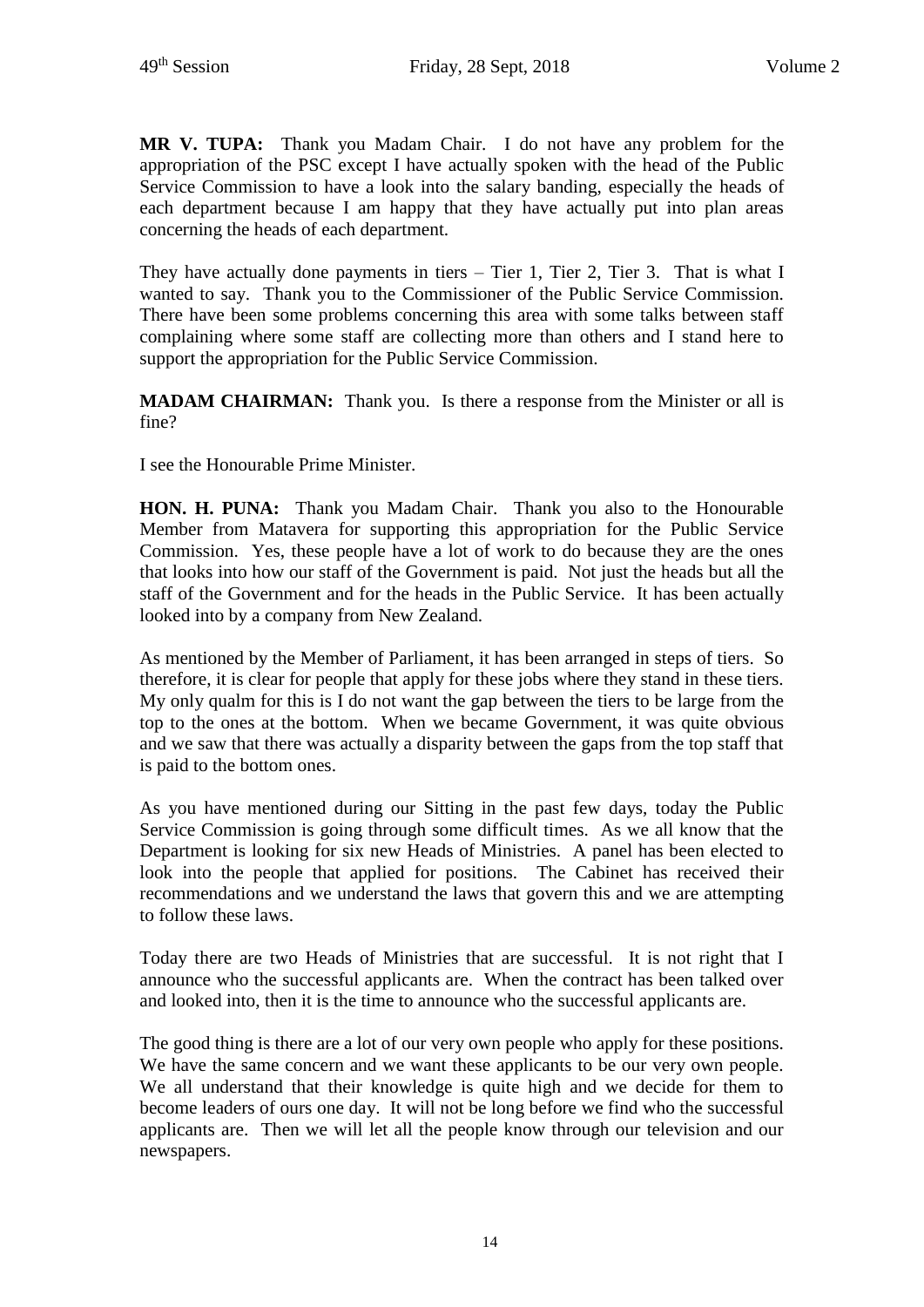I am happy with the support for this appropriation, the hard working people at the Public Service Commission.

# **MADAM CHAIRMAN:** Thank you.

I will put the Question. The Question is:

## **That the sum of \$2,019,852 for Public Service Commission stands part of the Schedule?**

# **Motion agreed to**

We will now go to Tourism Corporation.

TOURISM CORPORATION:

The Question is:

## **That the sum of \$9,617,536 for Tourism Corporation stands part of the Schedule?**

I see the Honourable Vaitoti Tupa.

**MR V. TUPA:** I have something short to say about this appropriation, Madam Chair. Even if there is a decrease in the allocation but I will not talk a lot about that.

The one thing I would like to talk about, Madam Chair, as I have talked about in the past few days, the other departments that have a relationship or work in partnership with the Tourism Corporation, especially Ministries like Culture, Police, Agriculture and other departments that bring in tourism into our country. These departments that work together under Culture to do with our traditional ways, we understand every year we celebrate our Te Maeva Nui. We understand now during the time of the Te Maeva Nui the accommodation is always filled by our tourists. Therefore, we should look into other departments that help with our Tourism Corporation.

So, I stand here to talk about other departments that work closely with the Tourism Corporation and I do believe the Prime Minister wants all the government departments to work together. In days gone by, each department wants to do well so they work alone. For example, the Agriculture, the ICI. It is now pleasing to see today how each department comes together and works together.

**MADAM CHAIRMAN:** Thank you. I see the Honourable Terepai Maoate.

**MR T. MAOATE:** Thank you, Madam Chairman. I stand to support the Bill or the Vote Item. However, I would like to point out a few areas that I feel or have concerns about the industry in the Pa Enua.

Regarding the marketing of our tourism international in the past we used to do road shows and I believe it is still happening today. Cook Islands groups would go to New Zealand and Australia on road shows organised by the Cook Islands Tourism and we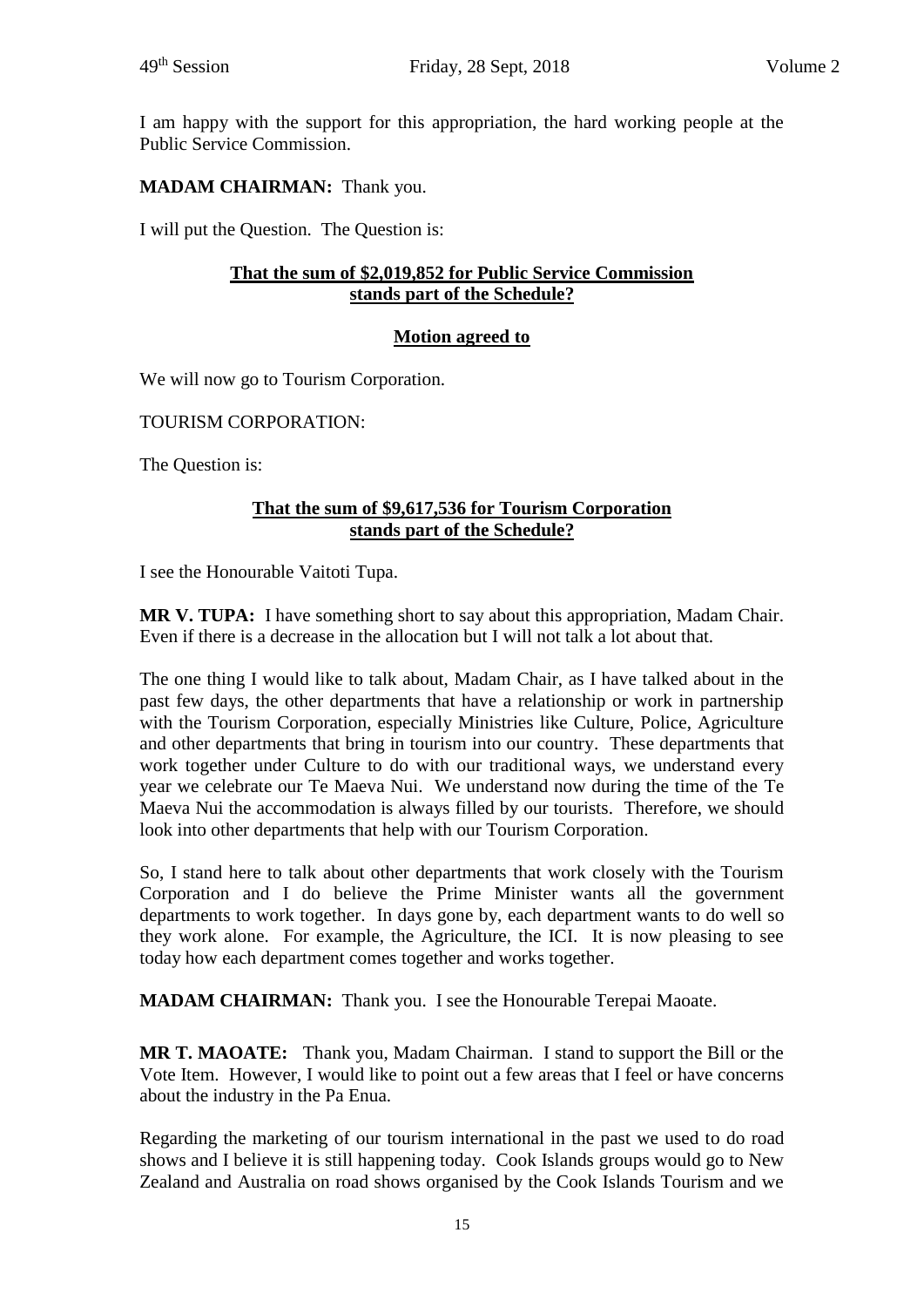would be part of the roadshow a group from Aitutaki but mainly from Rarotonga. But now it seems like we the Pa Enua are on our own. With the help of Air Rarotonga we teamed up to try and sell the products that we have and still today we in Aitutaki are doing this on our own.

While out there we were finding out from the wholesalers that Rarotonga operators were telling the wholesalers that the Outer Islands was a one day or two-day destination and they were selling the photos of Aitutaki. And what is happening, everyone thought that the photo of Aitutaki was the destination.

It actually impacted on the new accommodations and new operators in the Outer Islands when there is always a hindrance to create an economic base in the Outer Islands. People in business even locals in Aitutaki felt hostile against Air Rarotonga because they were bringing in day tours.

It was not Air Rarotonga's fault it was what was sold out there, what was sold on the Cook Islands website, it is photos of Aitutaki but it is a Cook Islands destination. Everybody thought when you land in the Cook Islands that is where the beach is that is where the lagoon is.

We struggled for many years to try and convince the wholesalers international what the true situation is. We felt that Tourism was not playing their part to support the Outer Islands. I personally have been on roadshow trips about five to six years in a row and every trip I note that our own people in Rarotonga are running the Outer Islands down.

We are now in the internet age and marketing before that was all done by roadshows. If you had the money you had to pay your trip overseas organised by Tourism and the accreditation. The quality control that Cook Islands Tourism had I think the whole of Aitutaki jumped on, we thought it was an opportunity to improve the situation. Three to five years later with every year operators in Aitutaki paying nearly two thousand dollars fee for their product to be showcased on the Tourism website, and yes our product was put onto their website but we did not see any improvement.

Of course with the cyclone damages that came through recession that made it very difficult for anyone to get out there other than the big properties.

For my own set up we cut out being on the internet and the accreditation programme by Cook Islands Tourism. We tried to understand how the internet marketing worked. It became our working tool. Unfortunately, our set up was brought in at a late time when we had to pay quite a bit of money to set it up. We started complaining in those old days and complaint letters was sent to the Cook Islands Tourism either it was thrown in the box or forget about it. We learned the hard lesson when we got to the internet.

**HON. M. BROWN:** Point of Order.

**MADAM CHAIRMAN:** What is your Point of Order?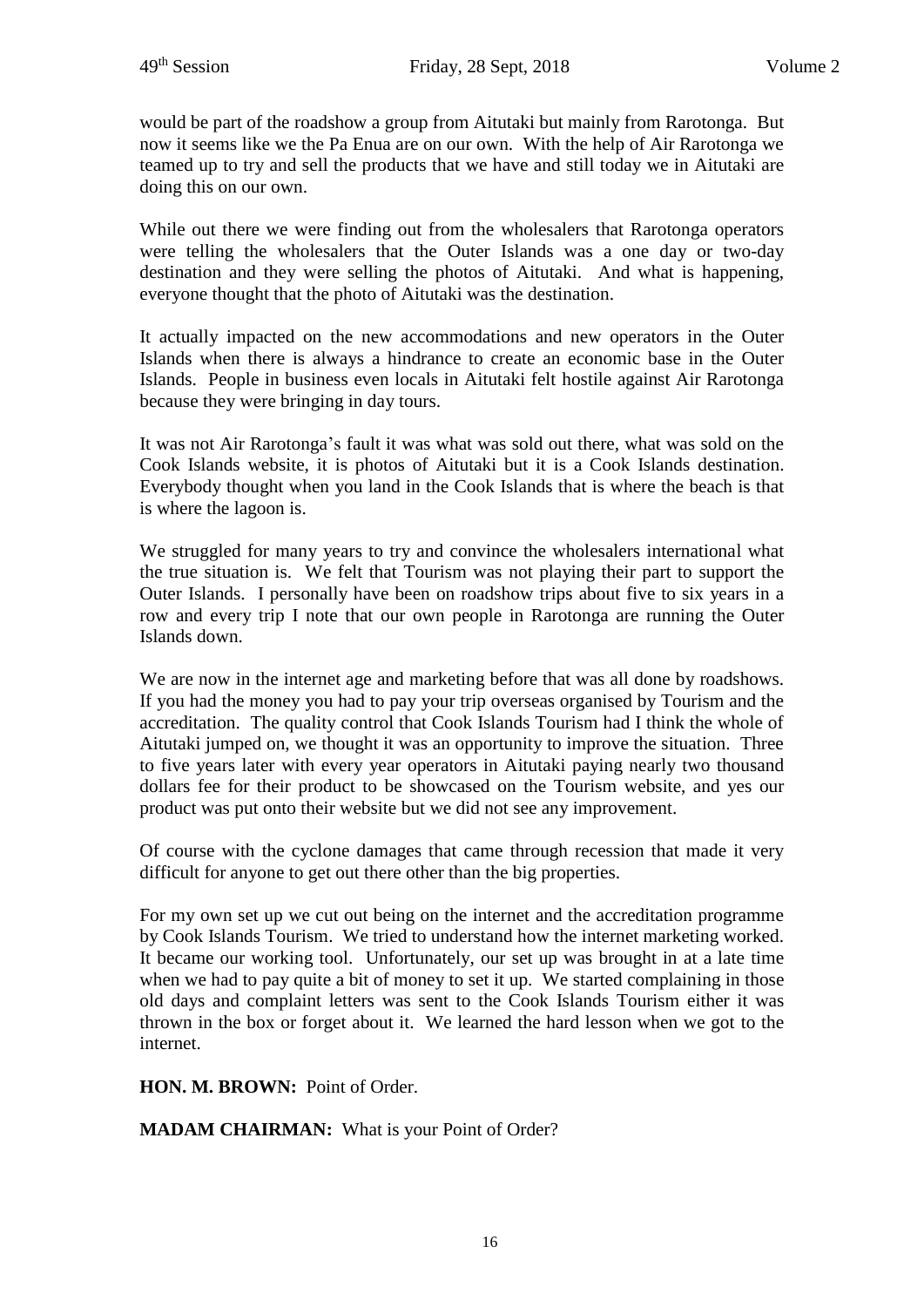**HON. M. BROWN:** Relevancy, Madam Chairman we are talking about the appropriation for Tourism Corporation and the Honourable Member is talking about the cost of internet and the personal issues surrounding his own business, I do not think that is relevant to the appropriation. Thank you, Madam Chairman.

**MADAM CHAIRMAN:** Thank you Honourable Minister, can you please come back on the point please, Honourable Member.

**MR T. MAOATE:** Thank you, Madam Chairman. I will come back to the point and my point is that the funds that was allocated has not gone in to help assist the improvements of the internet marketing of our local operators. To help assist our business people or existing people that is in the industry.

I hear the Prime Minister talk about a team of IT, it's the hope that our local entrepreneurs our young ones if wanting to venture into tourism could tap in and get that assistance instead of having to pay the high Bills.

I am talking about the international internet marketing and social media network of today like booking.com, expedia.com, tripadvisor.com. I do not think our people know how to utilise that. I believe tourism should be focused into moving among our people who own business instead of travelling overseas because the internet can be positive or have a negative impact on business.

So, I ask tourism to come in and help our people move forward. Thank you Madam Chairman.

**MADAM CHAIRMAN:** Thank you, Honourable Member I see the Honourable Tamaiva Tuavera.

**MR T. TUAVERA:** Thank you, Madam Chairman. What I want to talk about, Madam Chairman is regarding the tourists coming into our country. We are happy to know that there are lots of tourists coming to our country. I am talking about the business that deals with the tourists that come to our island. I support this, Madam Chairman but what I am looking at is the sanitation.

I know the Minister for ICI has said that they have a plan and I am happy with that but everyday a plane lands on our airport full of tourists. So, this is one thing we need to look into whether we have actually put it into work the sanitation or we are just talking about it. I do not want us to get into trouble especially the Muri lagoon and yes, we have gone into public consultations and I just want us to do something about sanitation before we get into trouble. Thank you.

**MADAM CHAIRMAN:** I see the Minister of Finance.

**HON. M. BROWN:** Just to rise and clarify some of the issues raised by the Honourable Member from Ngatangiia. There has been extensive consultations with business owners and the people particularly in the Muri area on the sanitation and the issues around our protection of our lagoon.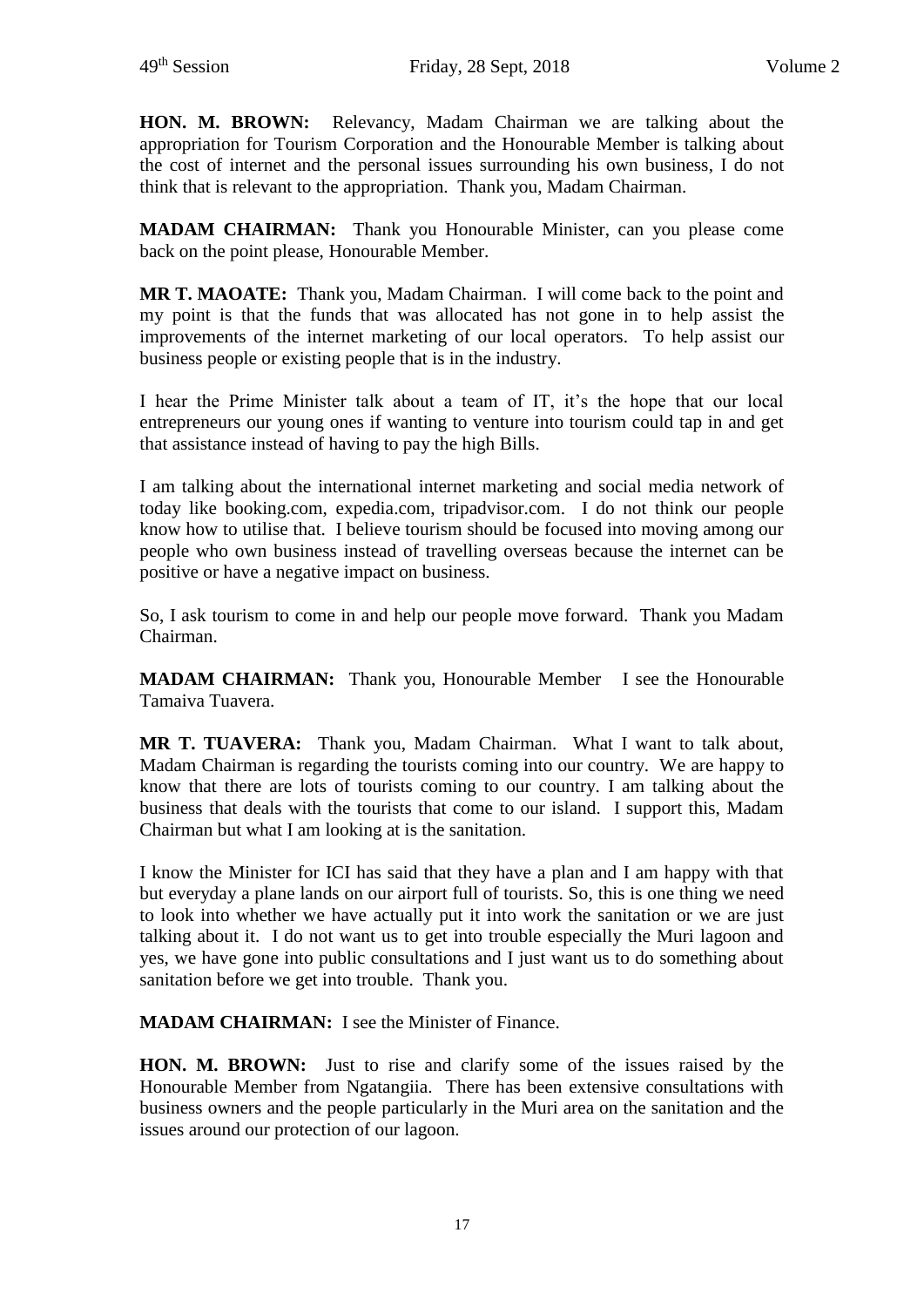If the Honourable Member from Ngatangiia could take the time to stop counting the number of passengers on his boat every day and actually attend the public meetings that have been held he might know what is going on instead of making all these noises in Parliament. He would know Madam Chairman that the extensive work done by our group involved in the project is looking at the best options to manage our sanitation issue and protect our lagoon in Muri which makes a lot of money for businesses but also for our country.

If he attended these meetings, he could have his input at the appropriate place and make suggestions to the consultants that are conducting these meetings and he would know when things are happening and what options are going to be taken to put in place the best septic systems to address this issue particularly in Muri.

But it is no doubt that this project will cost millions of dollars for our country, Madam Chairman probably to the same extent as Te Mato Vai in terms of the amount of money to put in place a modern sanitation system so that we can accommodate not just the domestic sanitation but also the increasing amount of tourism that is coming into our country particularly in Muri which can only help and assist our tourism businesses, the accommodators and the lagoon tour operators.

Already New Zealand has committed 20 million dollars towards sanitation upgrades that will be required and our country will be looking to secure further funding particularly through the Green Climate Fund to help meet the cost of this new modern sanitation system.

The allocation that has been put aside for Tourism Corporation there is a slight reduction in the marketing budget but this is because that money, Madam Chair has been put in to address the wider concerns of tourism around the roads and around sanitation and around providing better health care for our tourists.

Although we are reaping the rewards of increased number of tourists, it is putting stress on other areas of our country and that is where this money is being redirected to but the significant growth in tourists coming to our country has resulted in significant profits and income for all businesses associated with the tourism industry and businesses are quite capable of meeting the marketing needs and demands to ensure their accommodations are full and we encourage them to keep doing a good job.

So therefore, Madam Chairman this appropriation for the Tourism Corporation is in line with our tourism strategy and economic growth strategy and I see our numbers increasing further as a result of the marketing efforts that have been put in over the last year.

I also expect to receive the final report from the consultants who are doing the Mei Te Vai ki te Vai consultancy to give us the best option for sanitation systems throughout the Muri Takitumu area and I know that that report will contain the feed-back and suggestions and recommendations of those conscientious members of the Cook Islands public who have taken the time to attend these public meetings and make sure their views are heard. Thank you, Madam Chairman.

**MR T. TUAVERA:** Point of Order.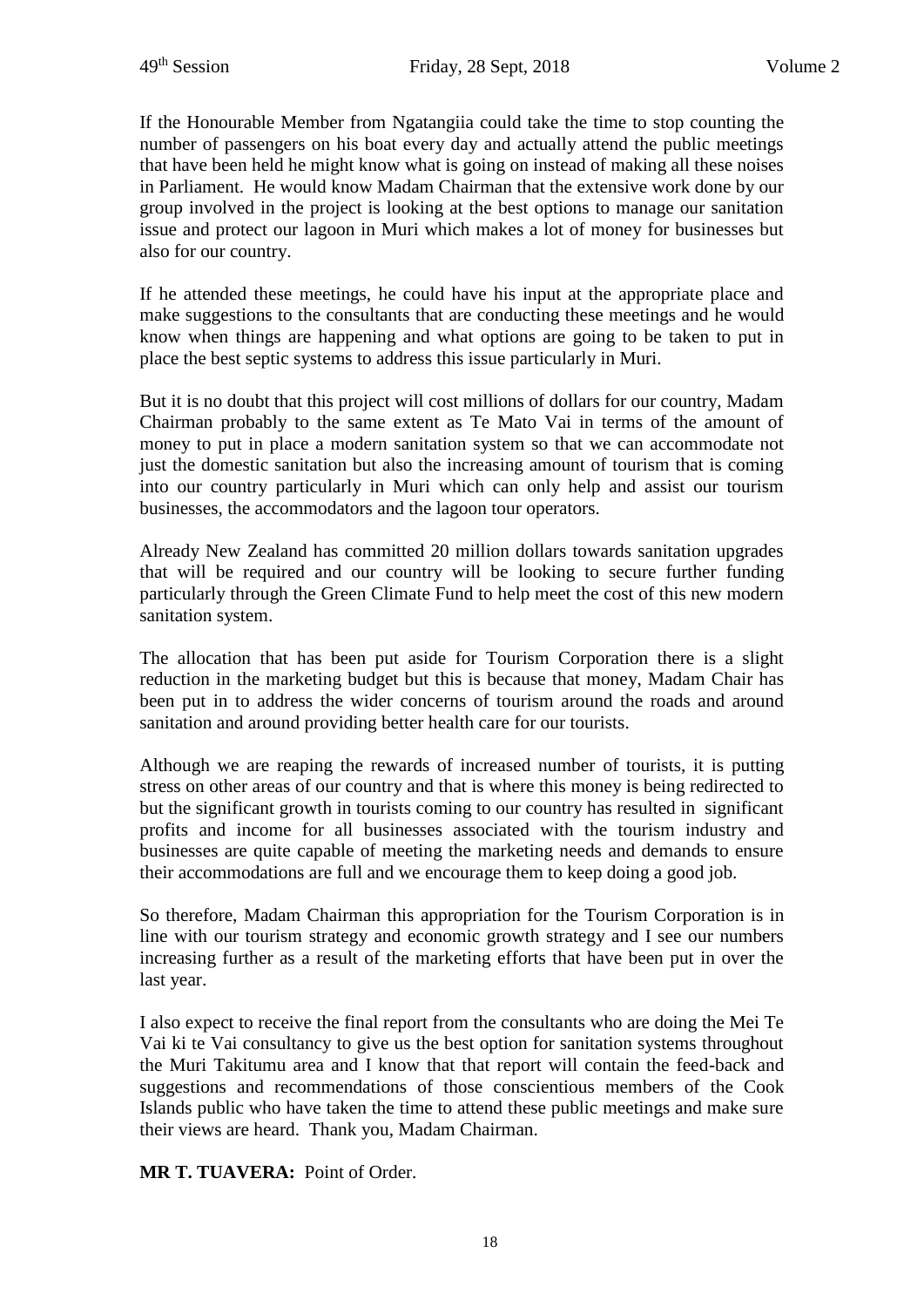**MADAM CHAIRMAN:** Order please, order, order.

**MR T. TUAVERA:** Madam Speaker, I was just going to correct the Minister over there I did attend all the meetings but there is no report that came out of those meetings.

**MADAM CHAIRMAN:** Thank you for clarifying yourself, Honourable Member. Perhaps you two attended different meetings and you did not see each other. Who is the Minister of Tourism, was that your final statement on this? Honourable Member Kitai – let me explain to the new Members when the Minister finish talking, we will not speak on that item but nevertheless because you are a new Member in this House, I will give you the chance to speak on this appropriation.

**MR M. KITAI:** Thank you very much, Madam Chair. I want to speak on tourism. In the past few weeks I went to town to fill up my bike two tourists came into the shop and they had swimming togs on. When the tourists left the shop the owner of the shop came to me and asked what are you going to do about that? I told her that the law was not made by me but the Island Council and she told me to go and speak to those two tourists and I told her do not put me on the spot.

I did go and speak to the two visitors and this is what I said to them, where you come from, do you do this. They did not answer me and I told them our country is a Christian country and we do not walk around in public like that and I told them what you are wearing is for the beach not in public. They thanked me for telling them.

The thought behind this is for the tourism to actually tell the visitors coming here as to what is acceptable in our country as this is to do with marketing also. That is all that I have to say on this matter and thank you for allowing me this opportunity to speak.

**MADAM CHAIRMAN:** Thank you Honourable Member.

When I fly on the plane I did read a section in the publication on the plane where it explains issues like this.

I see the Honourable Selina Napa.

**MRS S. NAPA:** Thank you very much Madam Chair.

I see nobody in Government is standing so I might as well stand up.

I return to this appropriation on tourism in our country because I heard a small comment from the other side that I am against and would not allow tourism in our country. I therefore, want our people to hear my thoughts on tourism.

At this stage we have reached 160,000 visitors into our country. We need to ensure that the infrastructure situation is adequate like water, roads and in the case of waste management, that all the tourist accommodation that has been built it is proper and in place.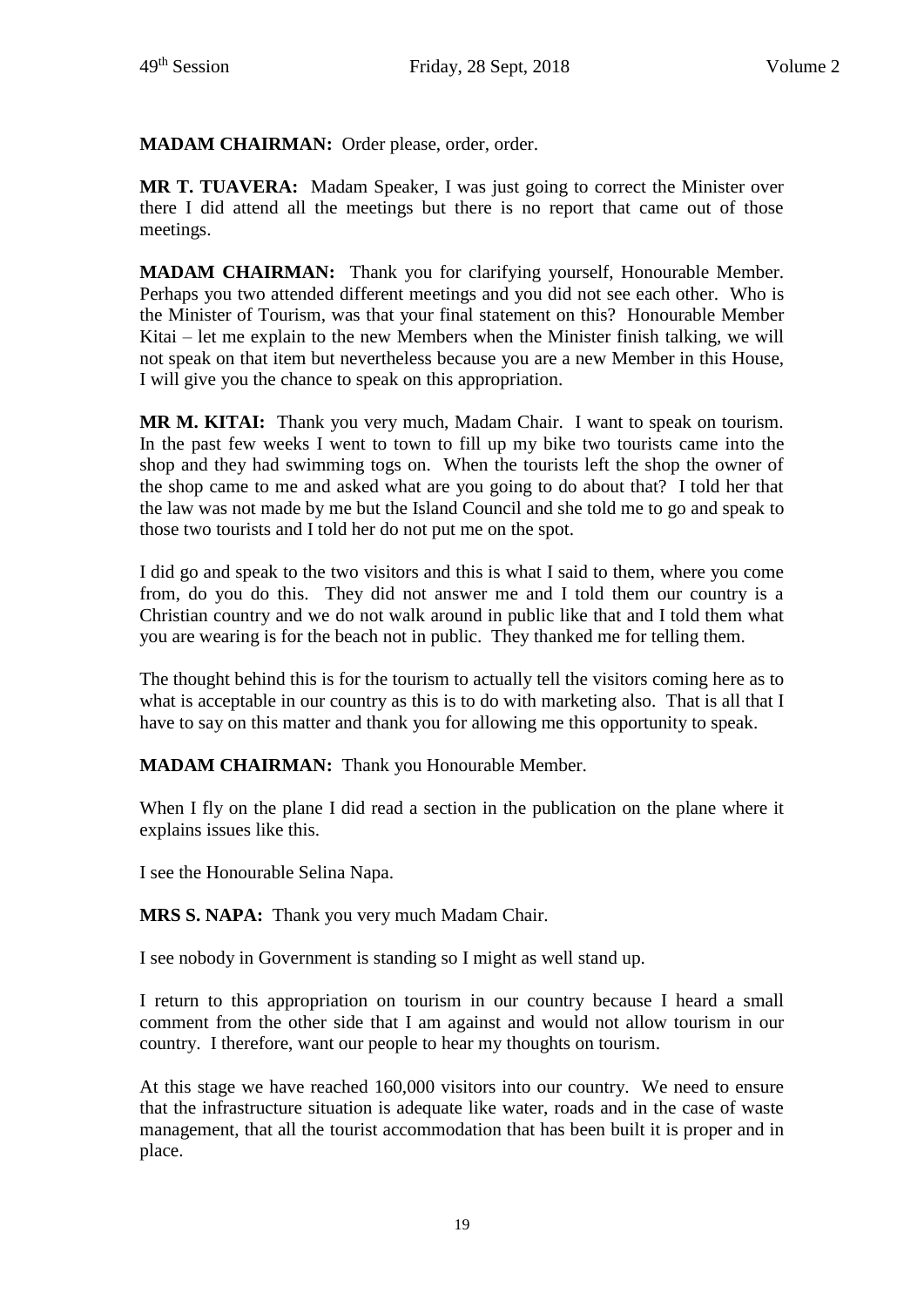That is my view, if we want to increase our visitors into our country, we must review this area again. Today when this comment was mentioned in our media it came across that the Tourism Board will review this area again. It will be a combined work between our Tourism, Infrastructure and Water works departments. One important aspect I see for our tourism in our country is the use of water, especially on Rarotonga.

The accommodation places on our island in the case they plan to expand their capacity. They need to ensure that they have enough storage and ways of ensuring the water that they are tapping into is from off the roof and not from on the main.

That is my view in the case that we want to increase tourism levels in our country, we really need to reconsider the level of infrastructure to cater for this.

I come back to the appropriation. I can see that our Outer Islands wants the benefit of tourism to reach their islands. Therefore, I encourage you, the Members of Parliament from the Outer Islands, to really ensure that the level of infrastructure on your islands like water, roads, and sanitation are ready because the arrival of visitors on your islands will have an impact on your environment and it will be difficult to correct these areas when tourists come on to your island and it is not in place.

We should not only develop our infrastructure for the tourist we also need to ensure that our own people benefit from our developments on our islands.

**MADAM CHAIRMAN:** Thank you very much.

I see the Minister of Tourism Corporation, the Prime Minister.

**HON. H. PUNA:** Thank you Madam Chair.

Thank you also to the Members that spoke on this issue.

It is appropriate to clarify some of the comments made. When I listened to some comments it is almost like we are all only depending on the Government that Government will never run out of funds. This is not fair and we need some more and others.

When we look at the allocation for Tourism this is not the only funds allocated by Government for this Ministry and when I hear the comments of our Member from Amuri, it is almost as if there is not enough assistance from Government to their tourism on Aitutaki.

**MR T. MAOATE:** Point of Order.

**MADAM CHAIRMAN:** What is your Point of Order Honourable Member?

**MR T. MAOATE:** Just to clarify on one comment, Madam Chair. Like the Prime Minister says, I am not suggesting we need more money. What I am saying is the money is not being spent in country. It is being spent outside of the country.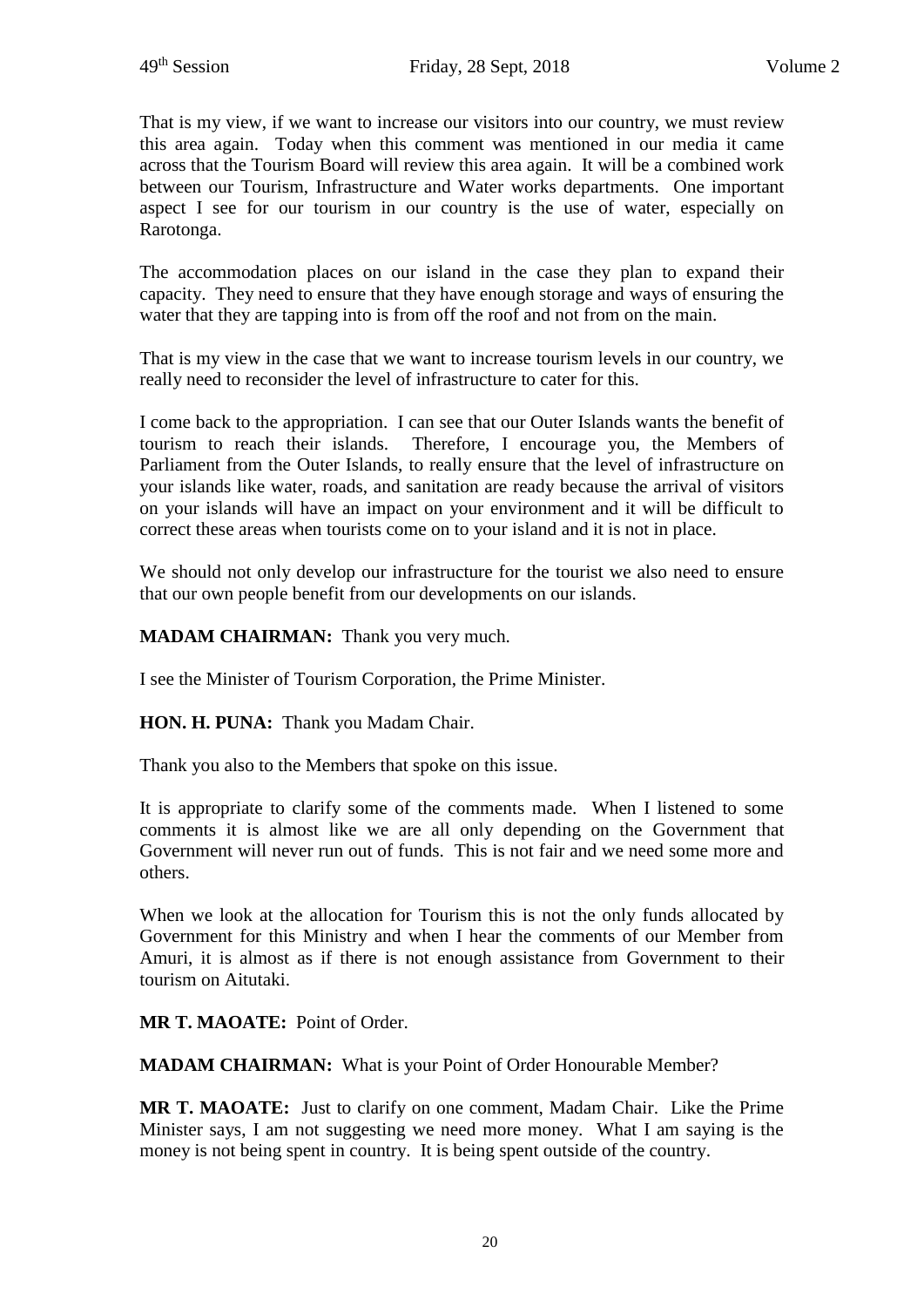## **MADAM CHAIRMAN:** Thank you very much for the clarification.

The Floor is yours again Prime Minister.

**HON. H. PUNA:** It seems like it is the same thing.

We tend to forget that since 2010 Government started supporting these flights to LA as well as Sydney, \$12 million per annum has been allocated for this purpose and today there are bigger planes providing this service which is the 777 as well as the 787. It seems then there will be an increase in the underwrite for this service or if not, in the rise of the fuel price. There is no other option but for Government to support these two services. Please, let us not forget that this costs a lot of money.

Maybe there is a smarter way of spending money that has been allocated to Tourism but when I listened to the thoughts of the Member from Amuri/Ureia it is not appropriate to be brought here. Take it into the meeting of the Tourism Council, to the meeting of the Tourism Board and discuss these domestic issues. It is no good to be brought and put before everyone.

Those are my thoughts on the comments by the Member. There is a proper way and a proper place to deal with these domestic issues.

The thoughts of the Member from Titikaveka. Of course we all accept that with any increase of tourism we need to improve our infrastructure. Our roads, our water, our electricity as well as sanitation.

What I am happy about is our Papa in Titikaveka, Mr Iaveta Short. He has built a new hotel in Muri. He took me for a site visit of the hotel. What a beautiful concept and the layout of the hotel. He has his own electricity – solar – and it is on a waste system, its own water catchment from the roof of the house. We can say this hotel is fully self-contained. There is no burden on the country on infrastructure. That is how it should be. These are friends that accepted the notion that we need to be aware of conservation and we all need to make the effort to protect our environment.

So, Mr Iaveta Short has set a very good example for the rest of the people in the tourism sector to follow.

So Honourable Member from Ngatangiia, it is in your constituency the hotels that do not abide with sanitation. These are big hotels. It is in your hands. Do not depend on the Government. But the point is this is all our responsibility. It is not our people that are damaging our oceans. It is the people that are making revenue from our country.

Please, let us all work together to comply with the requirements to prompt these hotels to follow. They should not say it is too expensive. They have had plenty of years to make money out of our tourism. So let us work together and let us force them to do something about it.

Thank you Madam Chair.

**MADAM CHAIRMAN:** Thank you to the Minister of Tourism Corporation.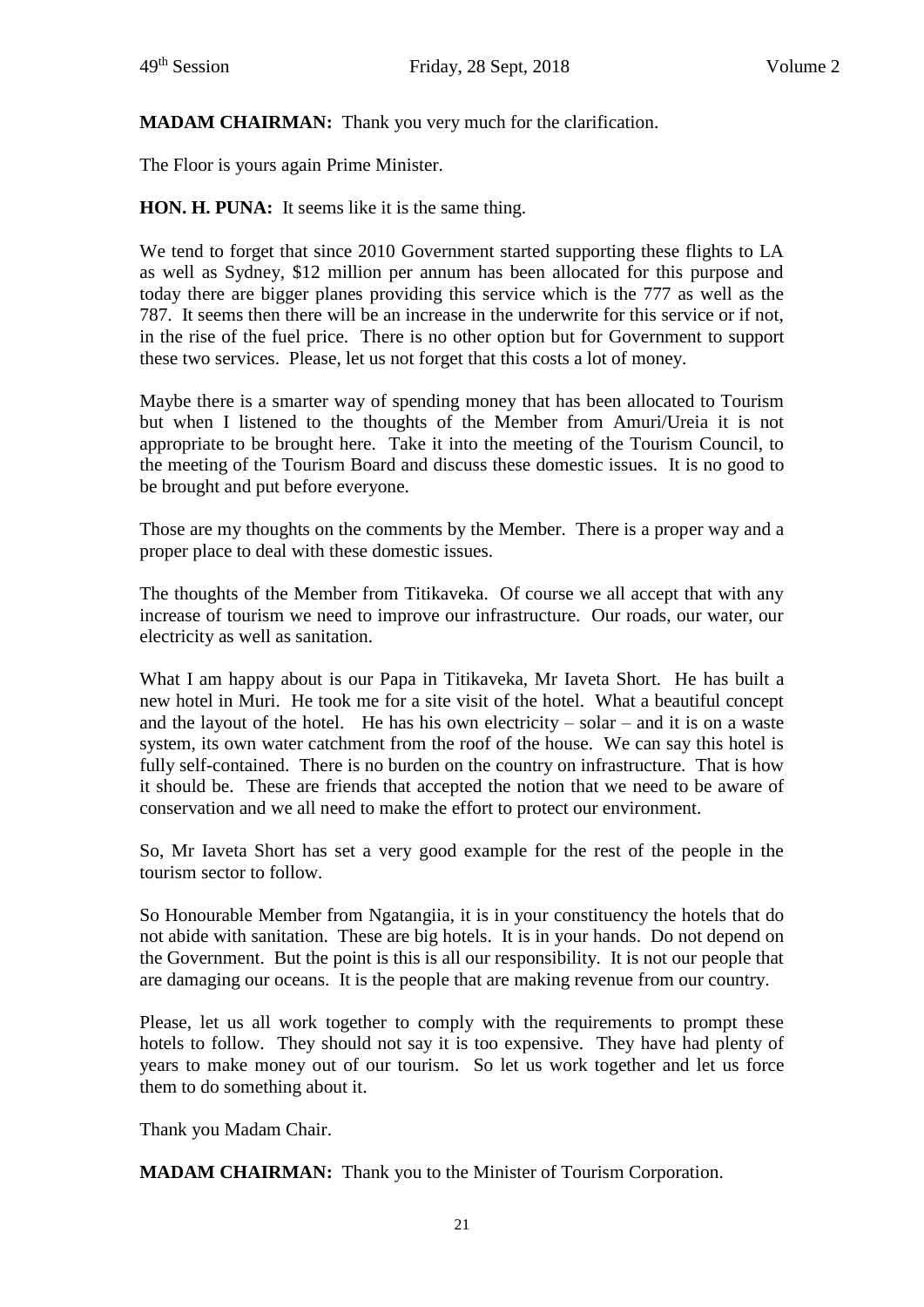I will put the Question. The Question is:

## **That the sum of 9,617,536 for Tourism Corporation stands part of the Schedule?**

## **Motion agreed to**

We will now go to Transport.

#### TRANSPORT:

The Question is:

# **That the sum of \$704,214 for Transport stands part of the Schedule?**

As there are no speakers I will put the Question and the Question is:

## **That the sum of \$704,214 for Transport stands part of the Schedule?**

# **Motion agreed to**

COOK ISLANDS INVESTMENT CORPORATION:

The Question is:

## **That the sum of \$9,690,772 for Cook Island Investment Corporation stands part of the Schedule?**

I see the Honourable Selina Napa.

**MRS S. NAPA:** Madam Chair, I will speak on the effective management of public assets by SOE's and also on the overall position of the CIIC in terms of the SOEs. I see one of the SOE, Te Aponga, social responsibility, there is an allocation there for \$380,000 for street and amenity lighting which we have been tapping into to assist with the lighting of cross roads, back roads.

I am not sure whether this is allocation is for the colour lights on the roads also. If it is then I am not sure about this amount today. I feel every year it can be increased and I will give my reasons why. It has been the same amount every budget tabled in this House.

We can see that new roads and new houses are being built on the back road and there is an increase of people seeking assistance to install lighting for their roads into the hills.

One of the main reasons they are requesting this because of the increase in burglary on the island and these new and dark roads have become escape routes for these burglars when they are chased by the Police at night.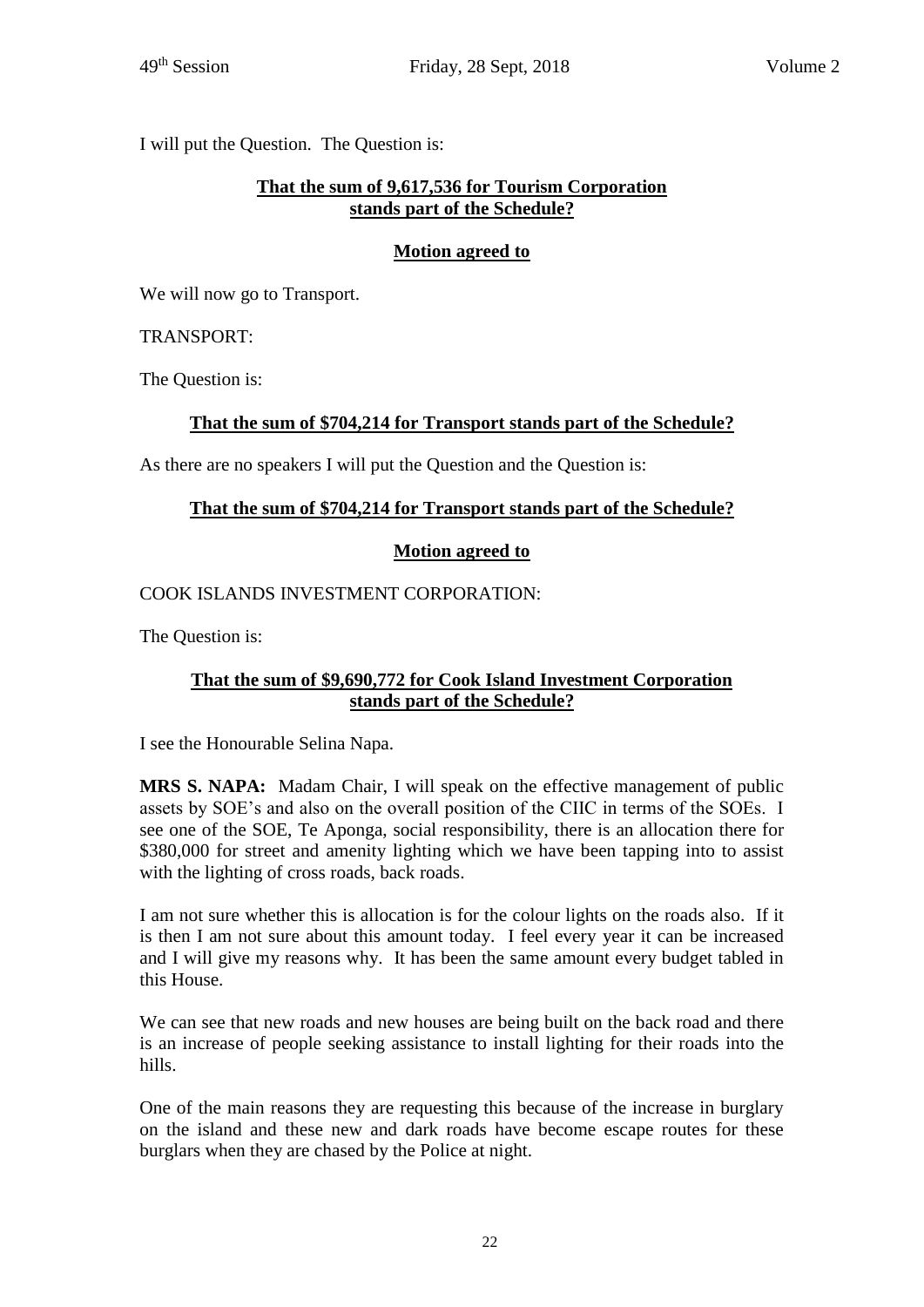One area I want to touch on is the subject of staff remuneration as there is no clear clarification on the salary caps of our Ministries. For example we have been told how many workers are there and their level of remuneration but when it comes to the SOE there is no clear information on the salary range. There is no clear indication of the allocation of the remuneration in the SOEs at the various levels. Even though we are advised that the SOE does not come under the jurisdiction of the Public Service Commission, we can see that the State Owned Enterprises the Government pay for the workers. Maybe the Minister for CIIC can clarify this. Those are my thoughts on this item.

**MADAM CHAIRMAN:** Thank you and I see the Minister of CIIC.

**HON. M. BROWN:** Thank you very much, Madam Chair. It is well known in the region that the Cook Island State Owned Enterprises of power company, airport and even our bank are the most well performing SOEs in the Pacific. And one of the reasons for that, Madam Chair is that the operations, the direction and the goals of these SOE's are not interfered with by politicians.

I have spoken to a number of SOE Chairs from other countries and they are really impressed with how our country especially our Government does not dip its fingers into the finances of the SOEs that generate income.

There are numerous stories of failed SOEs right across Pacific countries, Madam Chair so our ones who are performing well are regarded in the highest respect and our Government has taken great efforts Madam Chair over the last five years to ensure that the governance by the directors of these SOEs has been strengthened and improved.

Every Board director of all of our SOEs has undergone board and governance training under the institute of directors from New Zealand to help them in their duties but also to ensure that they understand their obligations as directors on these boards and this has been much appreciated by the board members because the role of the board members is vitally important and it is important that when they are working on these boards they are working for these SOEs that they contribute to the growth and development of these SOEs.

There was mentioned, Madam Chair on the social obligations or the community service obligations that these SOEs provide our community and one mentioned by the Member from Titikaveka in terms of the street lighting and also now the coloured lighting that we see starting to be seen more often right around the island instead of just in town.

Each year there is an allocation set aside for street lights and as each year goes on Te Aponga adds more street lights to the roading network around our island. And of course for many years now the Government policy on uneconomic power lines running to people's properties has been amended so that this again is a community service obligation to the SOE and not a cost to landowners.

Of course running a power line up to remote lands up in the hills is not a cheap exercise it is costly but from an economics perspective the Government is of the view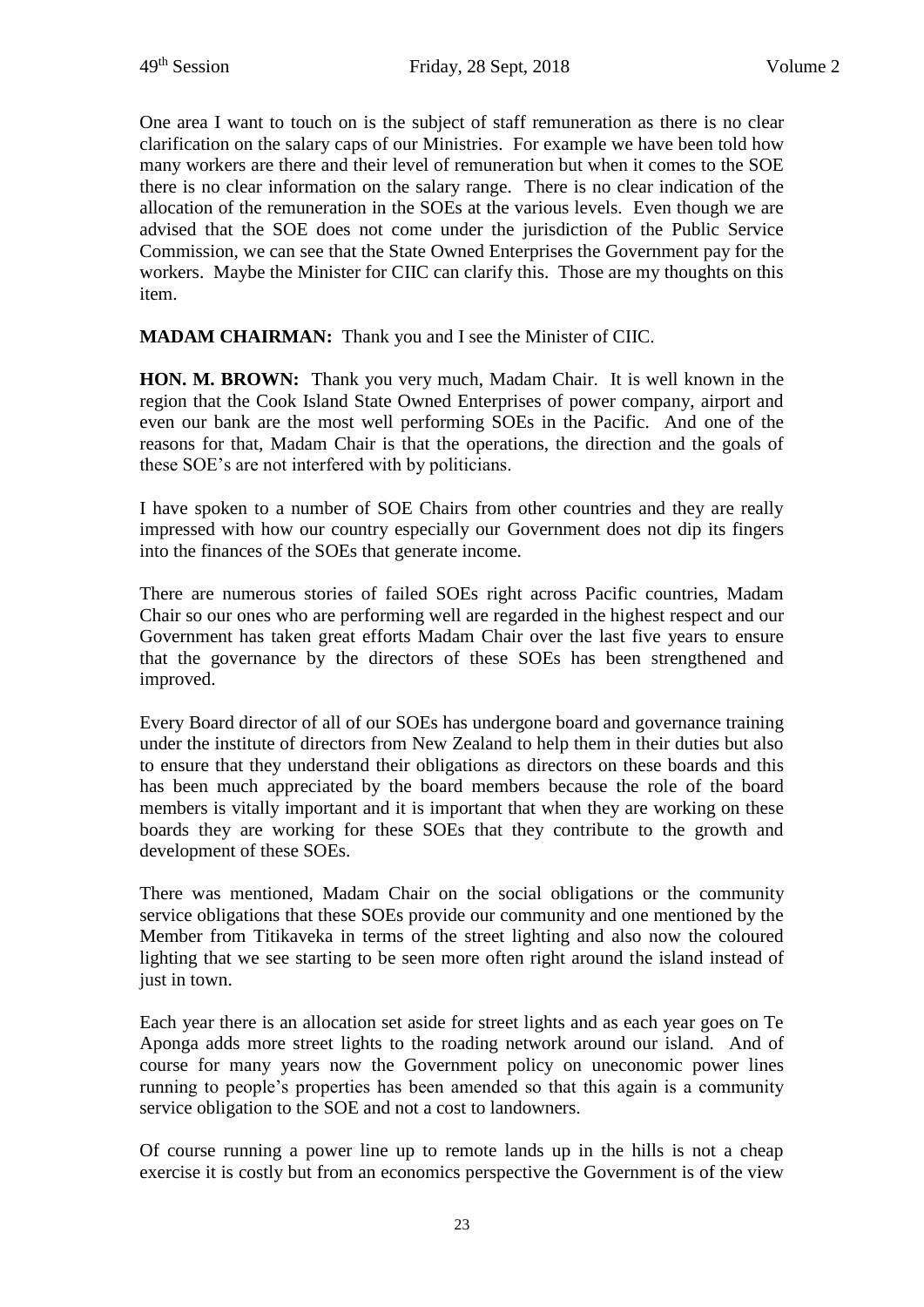that if we supply the power lines and the water lines to these remote areas it will encourage more development and make it easier for people to build on their properties.

There was one comment I recall made by the Member from Amuri regarding the subsidy or the amount of money that is allocated to the BCI of around \$120,000 a year. Some of our Members might recall, Madam Chair that when there is a deduction or when there is a withdrawal made on pensioner's accounts or children's accounts, that the Bank deducts \$1 for these transactions, a bank fee. And this, Madam Chair, is what this subsidy is for.

It is to replace that \$1 fee that the Bank charges as part of its business and the Government pays that money back so that it is returned back to the account holders. And that is what we have to do, Madam Chair, when a Bank – an SOE like the Bank of the Cook Islands – must operate on a commercial basis. It needs to charge fees to cover its costs.

But the Government, Madam Chair, is not beholden to those same commercial principles and we show our humanity side by replacing that money so that the Bank can operate commercially but the people do not really lose their money. And it is a bit funny, Madam Chair. When a dollar is taken out it is a large amount of money but when a dollar is put back in, oh, it is not much.

But it is in the spirit of things, Madam Chair, that when we provide a pension or a child benefit to be paid out through a commercial bank, they should not have any of their money deducted and that is why we provide that subsidy to the Bank of the Cook Islands to assist them in recovering their fees but also replacing the money we deduct from pensioners and children.

If I can go back to our SOEs Madam Chair and the Board Members and the governance of these Boards. Our Members will be aware that because our country has been performing so well economically, we are on the verge of being declared a developed nation by the OECD.

So, the way we operate as a country, Madam Chair, has to be more modern, has to take into account that operating as a developed country is a lot different from operating as a developing country which is why we are taking the time and the effort to ensure that agencies like our SOEs do have the best possible support in their governance and in their management structures which is why we will continue to support the development of our Board Directors to ensure they contribute fully to the operations and the governance of our State-owned Enterprises.

Thank you Madam Chair.

**MADAM CHAIRMAN:** Thank you Minister.

I will put the Question. The Question is:

## **That the sum of \$9,690,772 for Cook Islands Investment Corporation stands part of the Schedule?**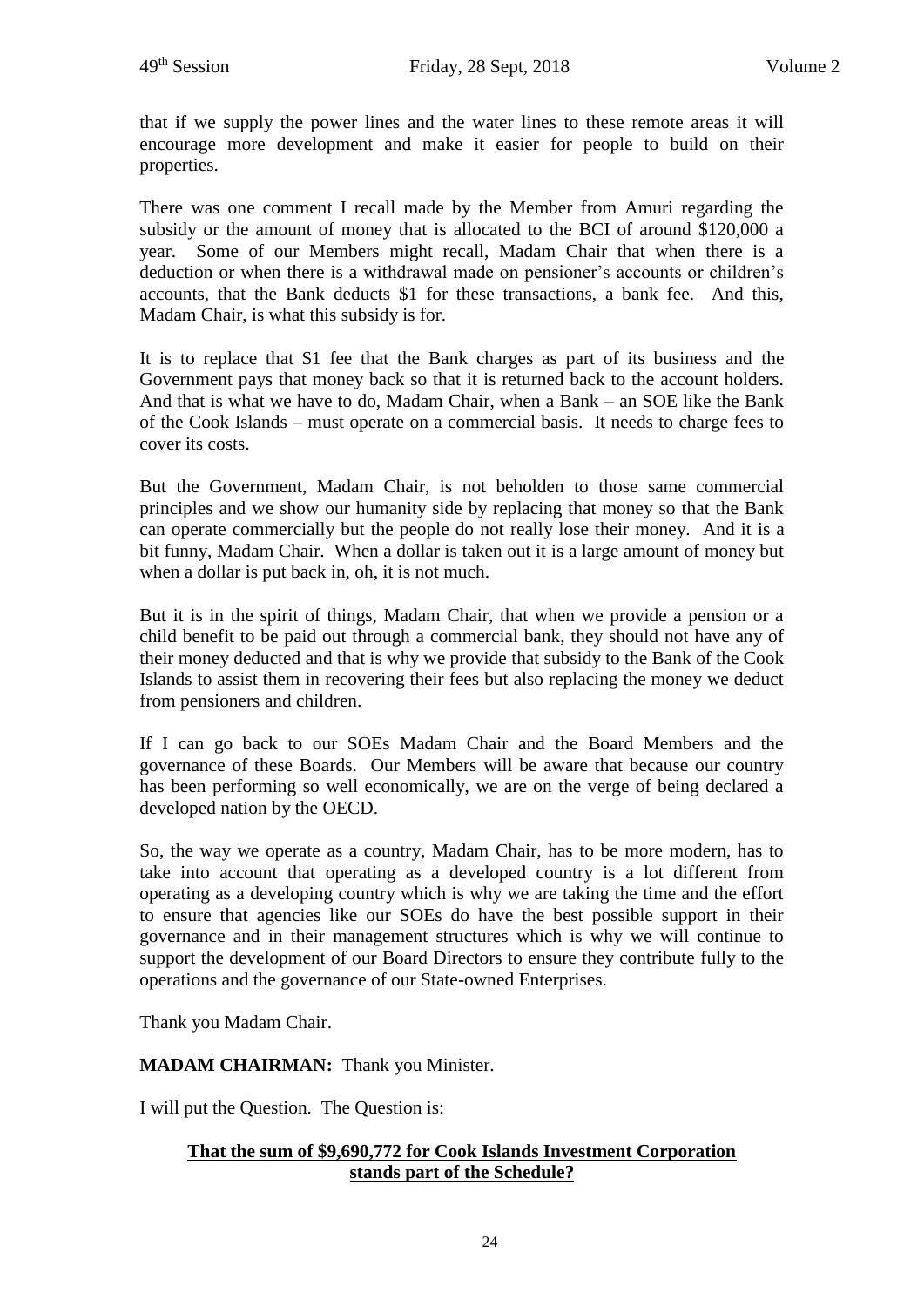## **Motion agreed to**

We will now go to Cook Islands Seabed Minerals Authority.

The Question is:

## **That the sum of \$293,105 for Cook Islands Seabed Minerals Authority stands part of the Schedule?**

I see the Honourable Vaitoti Tupa. You have the Floor.

**MR V. TUPA:** Thank you Madam Chair.

I stand to speak on the Bill and also to offer my support.

I would like to touch upon the area of licensing required by businesses from overseas. In the case of ships intending to explore the minerals in our oceans, their intention Madam Chair and Members of the House is to ensure where to look for when they want to develop in this area. Even though we all know there is a report compiled some years ago, there are areas already marked out where these deposits are. I want to advise you, Madam Chair, because I was part of that report.

I would like to acknowledge and thank the Assistant Minister in those days responsible who is the Member of Amuri-Ureia today and also for the establishment of an Agency for this area. Within those arrangements we also established how we will utilise this resource.

However, I would like to clarify to Members of the House and our people listening in, there is a big difference between exploration and actual mining. As I explained before, I was part of that process before where I spent six months on a Japanese survey ship. The name of this ship was the Grey Maru II as well as my friend Teariki Rongo. Through our inspection we provided this report in those days.

However, I can hear that some of these companies from outside are beginning their exploration work. They intend to enter our waters to explore our seabed. I would request our people listening in as well as Members of the House to support this exploratory exhibition as they are only looking for areas for mining because this will confirm to us whether this resource will be mined or not.

And that is why, through this, I support this allocation under Seabed Mining because all Governments intend to do this and at the initial stages it was the Democratic Government as we all look to utilise this resource because the depth of this resource in the ocean is around 5,000 metres.

We must also be mindful of the natural environment in this situation. However, I would like to clarify to us all on the aspect of exploration because this will then confirm to us whether we are able to utilise this resource or whether there is actually machinery that can achieve this for us without an impact on the environment.

Madam Chair, those are my thoughts I would like to share on this Appropriation.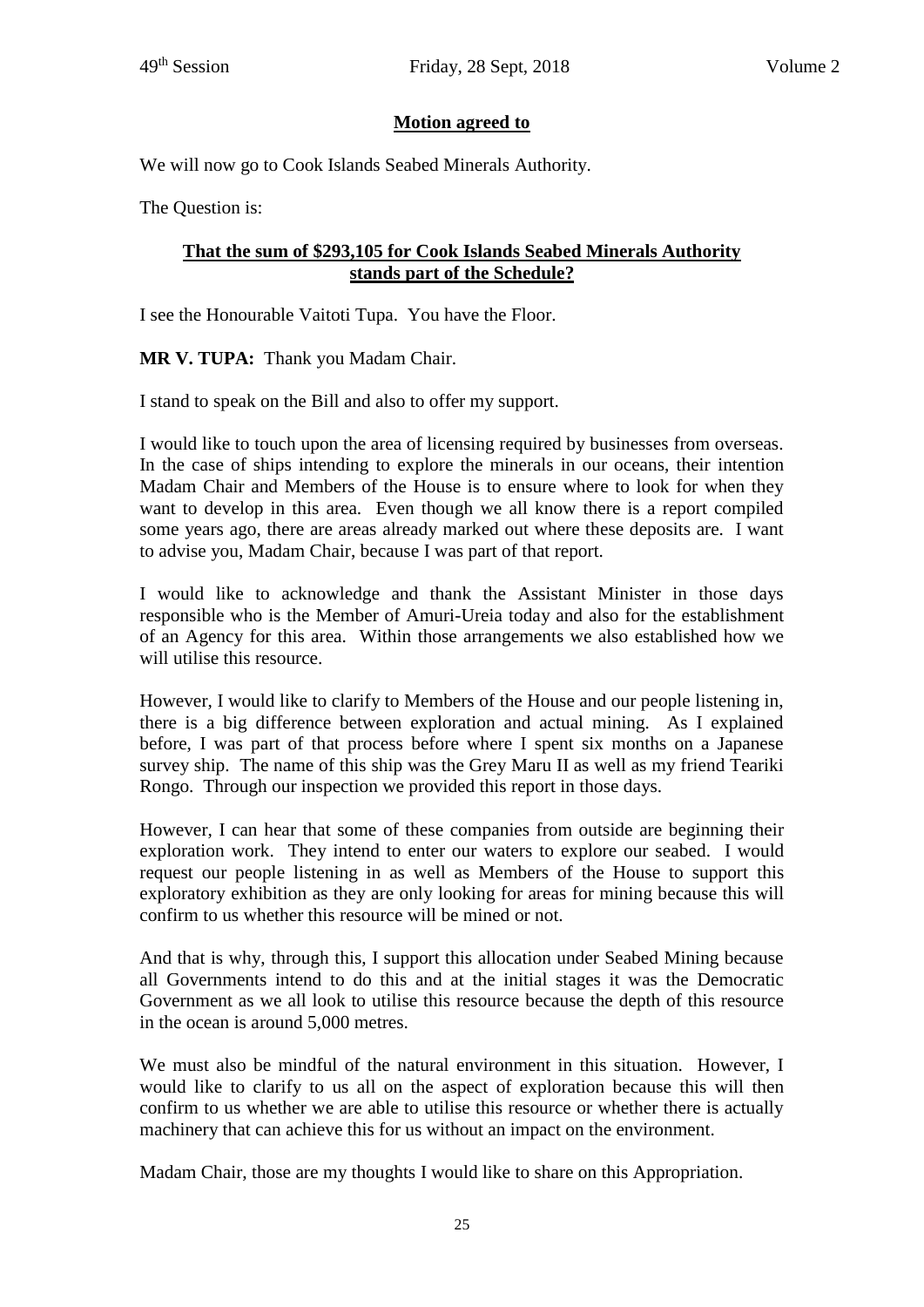**MADAM CHAIRMAN:** Thank you. And I see the Honourable Terepai Maoate.

**MR T. MAOATE:** Thank you Madam Chair.

I will just carry on from where I left off. In 2012 the Minister, Tom Marsters established the Seabed Minerals Authority and appointed the Mineral Authority Commissioner.

Now, reading through the Budget and what is in the policy, one of the areas that I picked up was information publication and public consultation. And what the Member from Matavera is saying, the exploration that is in the news or the Minister has indicated.

There is information of past surveys which I have been involved in the survey of proving that our minerals are actually on our seabed. Not only for the Japanese but the Americans, the Russians and the last one that I was involved with was from Norway. They confirmed the bulk of the mineral lies between Aitutaki and the Northern Group. Valued to the tune of \$1 trillion American dollars in the era of Papa Albert Henry, and it increased around ten years to maybe \$4 or \$5 billion.

Our team, the committee that the Member had mentioned, had some of our HOMs check it out on the internet the value of the product. During that period, we were also looking at trying to achieve an extra economic zone additional to our existing There was also information that showed that the minerals in that part of the ocean seabed were also similar to the value or more than what we had in our ocean EZ.

During that period, we were working with the Opposition. In the event that there was a change of Government, which it did, they would carry on the work to achieve what was planned to assist and benefit our people.

The exploration - Oh I am sorry.

**MADAM CHAIRMAN:** Honourable Member, please continue. We will just give you a bit more time.

**MR T. MAOATE:** Thank you Madam Chair.

I believe in the ten years that have gone by, I do not see anywhere that we are going to achieve the potential in this area of mining. Not yet. I think it is going to take us a few more years. There is a fair bit of years to come but there are other ways of achieving and realising the potential of this.

Yes, if it has not been looked into, we should try and look into this area again. As I said before, we are here to try and put things together so we can realise the potential of this for our people.

We can make it happen, bringing new money in to pay our debt and get out debt out of the way. Build the infrastructure in place without doing any loan, provide cheap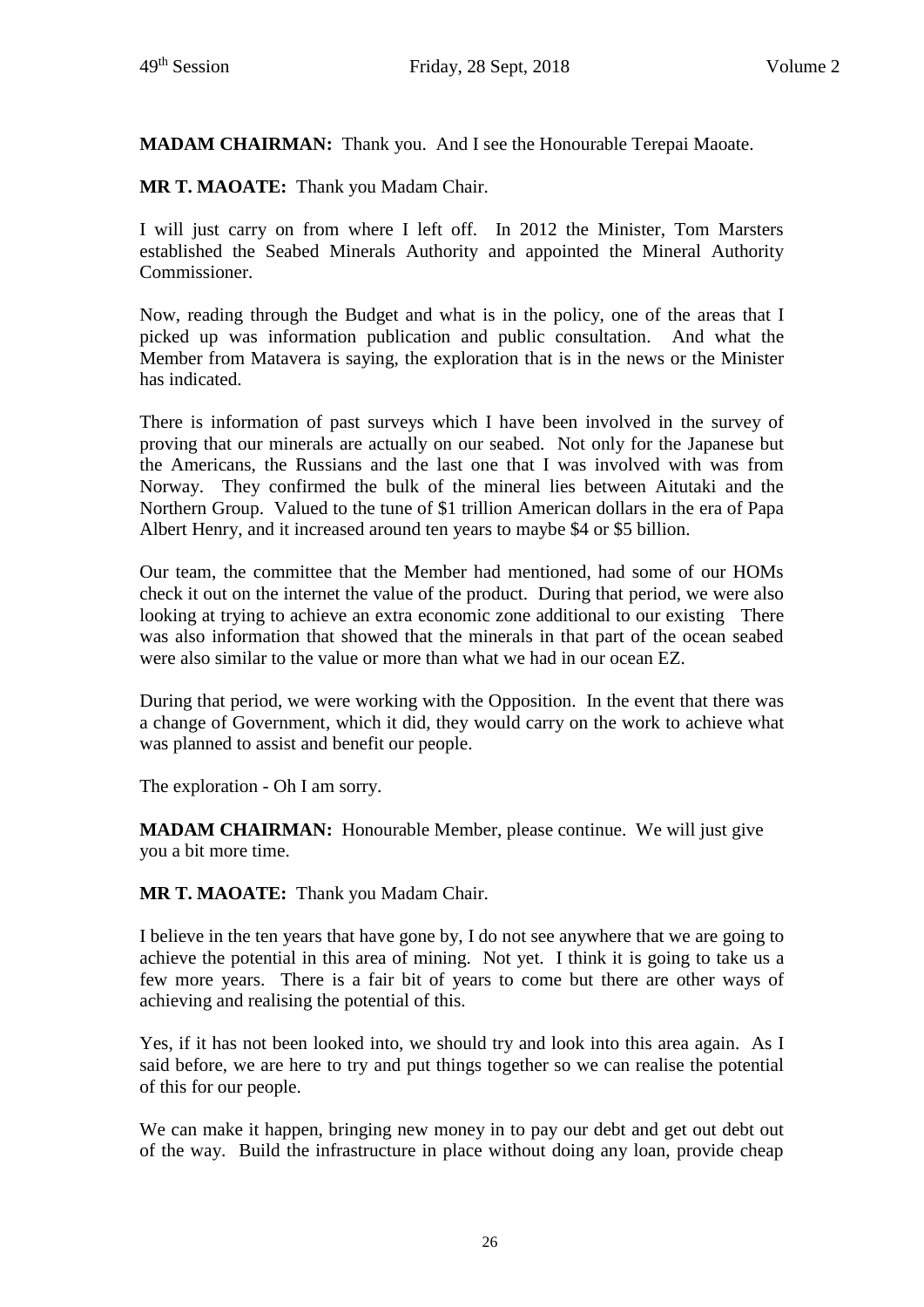money to our people. Everything that we could do plus give our 10 per cent to the religious council. I will leave that to you the Government to decide on.

However, I look at this Budget and I believe this Budget is not enough to move this project ahead. To go adventuring into other areas we will need to engage professionals. There is the old saying: "Money makes money."

I am pretty sure the Queens Representative is listening and I hope we will make it realise for him because he was on that ship when he was told you may see it.

So, to the Minister and your team, I hope that we can work together to make this happen.

Thank you.

**MADAM CHAIRMAN:** Thank you and I see the Honourable Minister, Mark Brown.

**HON. M. BROWN:** Thank you Madam Chair.

This allocation before us is for the Seabed Minerals Office and this Office is the regulatory authority for seabed minerals activity. Their job is to protect our waters and to protect our country.

The engagement with companies wishing to do exploration is more aligned now to the Investment Corporation because the Investment Corporation is responsible for all Government assets including our mineral wealth.

Members of Parliament may be aware that in 2015, we put out tenders for selected blocks in our EEZ for exploration licence and despite a lot of interest, there were no applications received.

However, since that time our country has entered into a joint venture partnership with a Belgium company, GSR – for exploration activities in the international seabed area which is under the management of the United Nations. However, in January this year we had approaches from four companies who were wanting to put forward applications for exploration in our own EEZ and the single biggest factor which drove their interest was the increase in the price of cobalt.

Cobalt is one of the minerals that is inside our nodules and in very high quantities and cobalt is a mineral that is used particularly in the production of batteries and the increase globally in battery technology has been driven by the increase in the production of electric vehicles. This, Madam Chair, has led to the significant increase in the price of cobalt on the world market.

So, the Cook Islands plan, Madam Chair, is to look at reopening again the tenders that we had made available in 2015, to allow us to accept applications for exploration in selected blocks within our EEZ. And just like the Member from Matavera said exploration is about gaining knowledge and information but exploration, Madam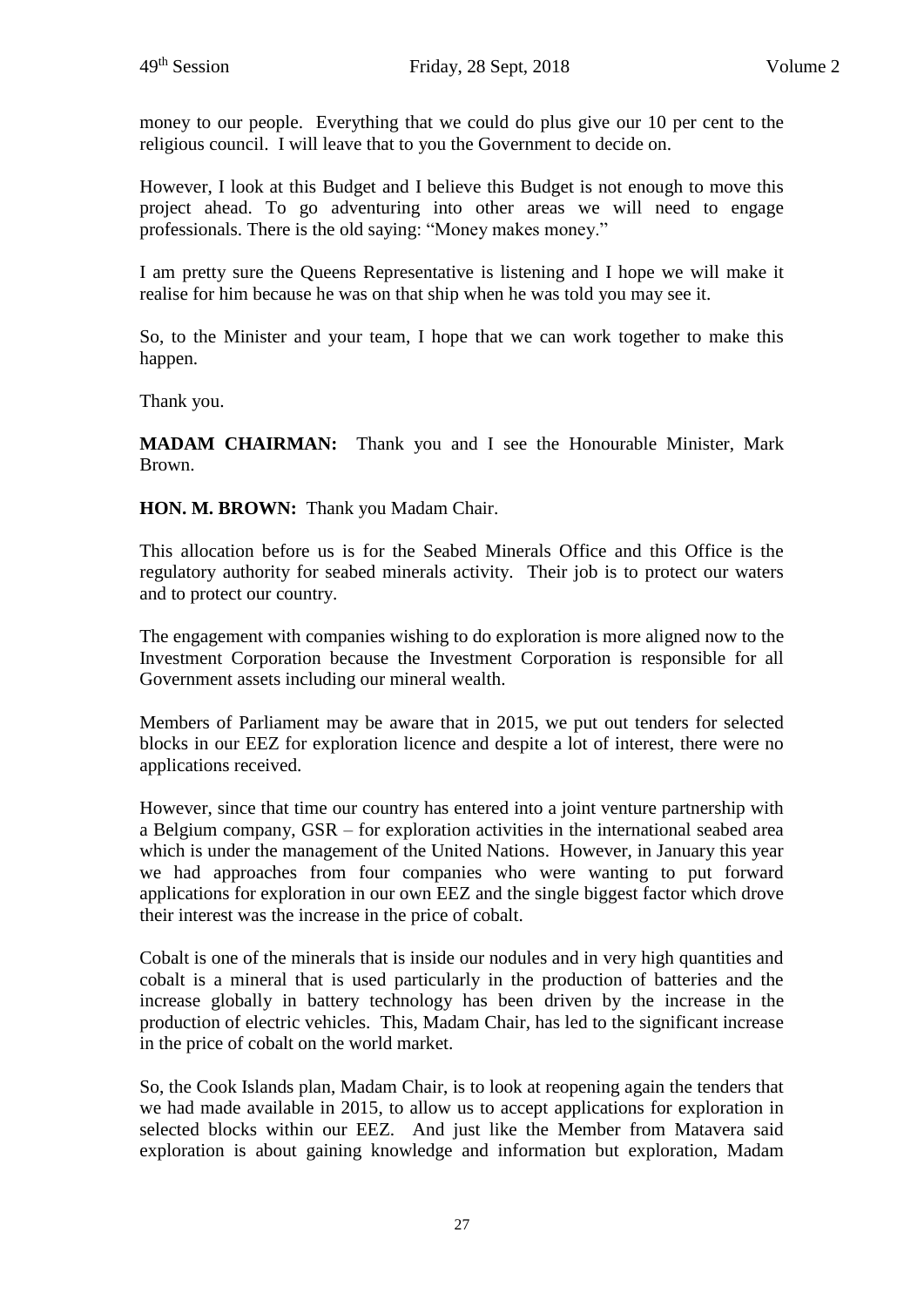Chair, costs tens of millions of dollars and the good news is that through our tender process, we will not have to pay a cent of that tens of millions of dollars.

But the exploration will include the mapping of the sea floor to determine areas that are flat and identify areas where there are hills and sea mounts. It will allow for the sampling of certain areas for the minerals so that testing can be done and confirmed on the quality of the minerals in these nodules.

It will also involve environmental work to determine what impacts any sort of activity on the sea floor will have on the life forms that need to be identified at 5-6,000 metres depth and, probably most importantly, it will allow for the testing of the technology that is going to be required if we take the next step towards harvesting of our nodules.

And let us be clear, the activity that we are looking at is not adequately identified or described as mining. It is harvesting because these nodules sit on the surface of the ocean and really you just need the technology to be able to pick them up.

The delegation that I led to Norway just a few weeks ago, Madam Chair, was very important for us. Fifty years ago, oil and gas were discovered off in the oceans of Norway. For the first 25 years of revenue earned from their oil and gas to the tune of hundreds of billions of dollars, Norway directed all of this money into building their country's infrastructure, their country's services to their people and their standard of living.

In the early nineties, only 25 years ago, Norway established their Sovereign Wealth Fund. Today that Fund sits at over \$1 trillion.

This year Norway has tabled its own Seabed Minerals Act and it will start its own industry in the seabed minerals area. They will do their own exploration because they can afford to do their exploration to the tune of 100 million dollars very easy.

But Norway also has a thriving fisheries industry in its ocean, side by side with its oil and gas. Norway's fishing industry is worth 6 billion dollars a year. They are one of the most environmentally conscious countries in the world. They provide a road map that we can look and look to aspire to it and we have been invited back to Norway to engage with their authorities, their areas of seabed minerals, environmental practice to help us go down similar path as we look to move towards our seabed minerals.

The most important thing about this first step to exploration, Madam Chair is that all of the information that is gathered from exploration belongs to the Cook Islands. It will help us make good decisions if we decide to take the next step which is moving towards harvesting of our nodules.

There are a number of good lessons to be learned from Norway but I think one of the ones that really attracted my attention was in how they deal with foreign companies and they have a very simple rule, Madam Chair that if you want to do business in Norway your company must be registered as a Norwegian company and I like the idea of that, Madam Chair and probably something that we will discuss more with stakeholders that if anybody wants to come and do something in our country, then they need to register as a local company and be subject to our local laws.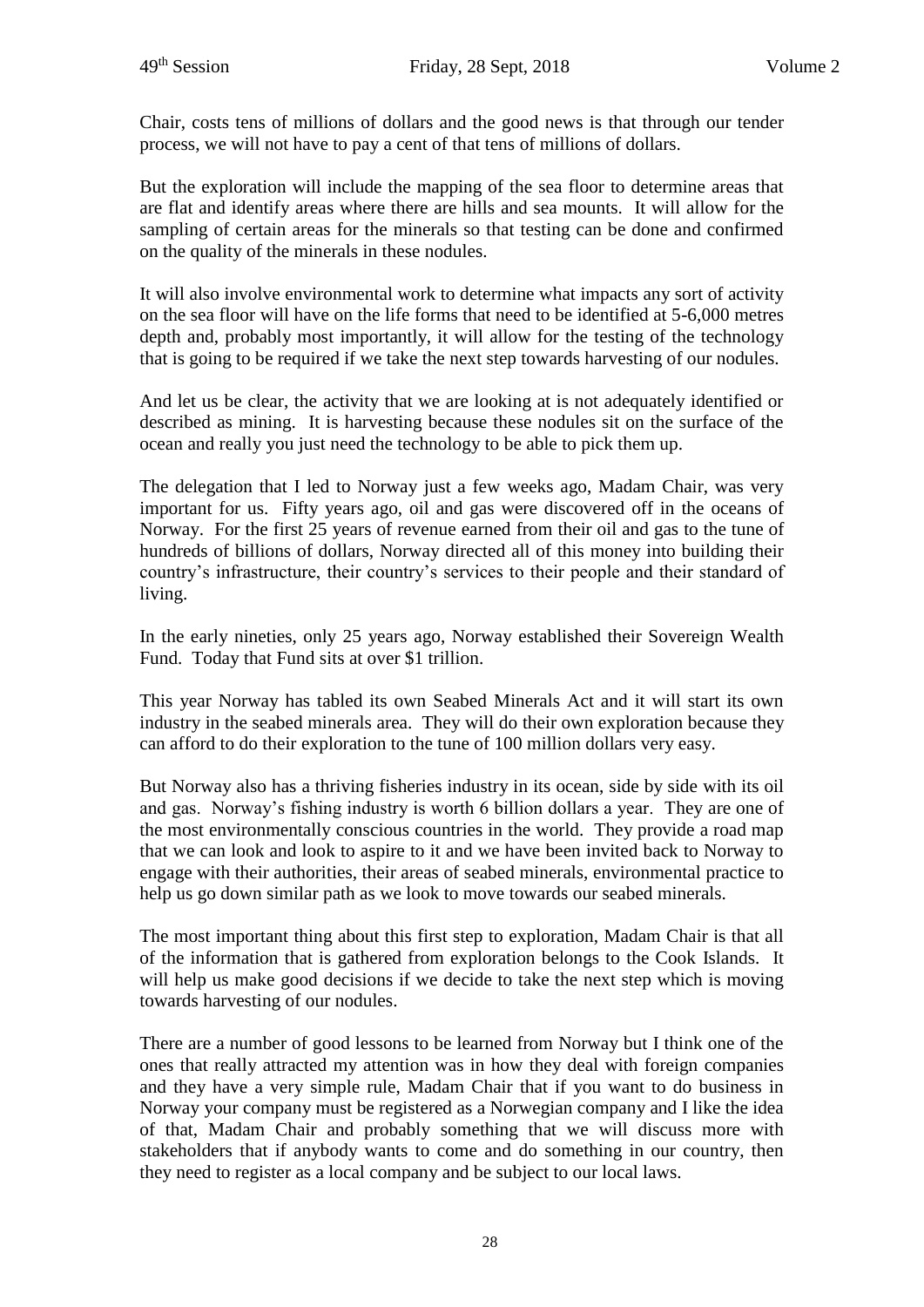And really we have to pay tribute to those who came before us in this particular sector because these nodules were first identified way back in the sixties and seventies and our Seabed Minerals Act was tabled and passed in 2009 under the previous Government Administration, the first such legislation in the world which we are now having to undergo a revision and a review of this Act because of new information that we have today we can identify the loopholes and the areas of weakness in the current Act that we need to strengthen.

So, those stakeholder consultations and public awareness programmes, Madam Chair will begin very shortly and carry on right through to the New Year period.

Thank you Chair.

**MADAM CHAIRMAN:** Thank you very much Honourable Minister. As I see that our time is getting very close to completion and may I ask that you put a Motion to report back to Parliament to resume Parliament to put the Motion for the time extension please.

**HON. M. BROWN:** Thank you, Madam Chair. I move:

## **That Parliament resume and time be extended for the debate**

**MADAM CHAIRMAN:** There is a Motion on the Floor and I put the Question:

# **That the Motion be agreed to?**

#### **Motion agreed to**

**MADAM SPEAKER:** Parliament is resumed. May I call on the Leader of the House to make the Motion for the time extension please?

**MR T. TURA:** Madam Speaker, I rise to move:

#### **That Standing Order 54 (3) be suspended to extend the sitting from 2.00 p.m. to 3.00 p.m. to enable the Orders of the Day in the Committee of Supply on the Appropriation Bill to be completes in all stages before 2.50 p.m. this afternoon**

**MADAM SPEAKER:** Thank you and I call a Seconder for the Motion please.

#### **Seconded by the Honourable Prime Minister, Henry Puna**

I put the Question on the Motion:

**For the suspension of Standing Order 54 (3) to extend the Sitting from 2.00 p.m. to 3.00 p.m to enable the Orders of the Day in the Committee of Supply on the Appropriation Bill to be completed in all stages before 2.50 p.m. this afternoon?**

# **Motion agreed to**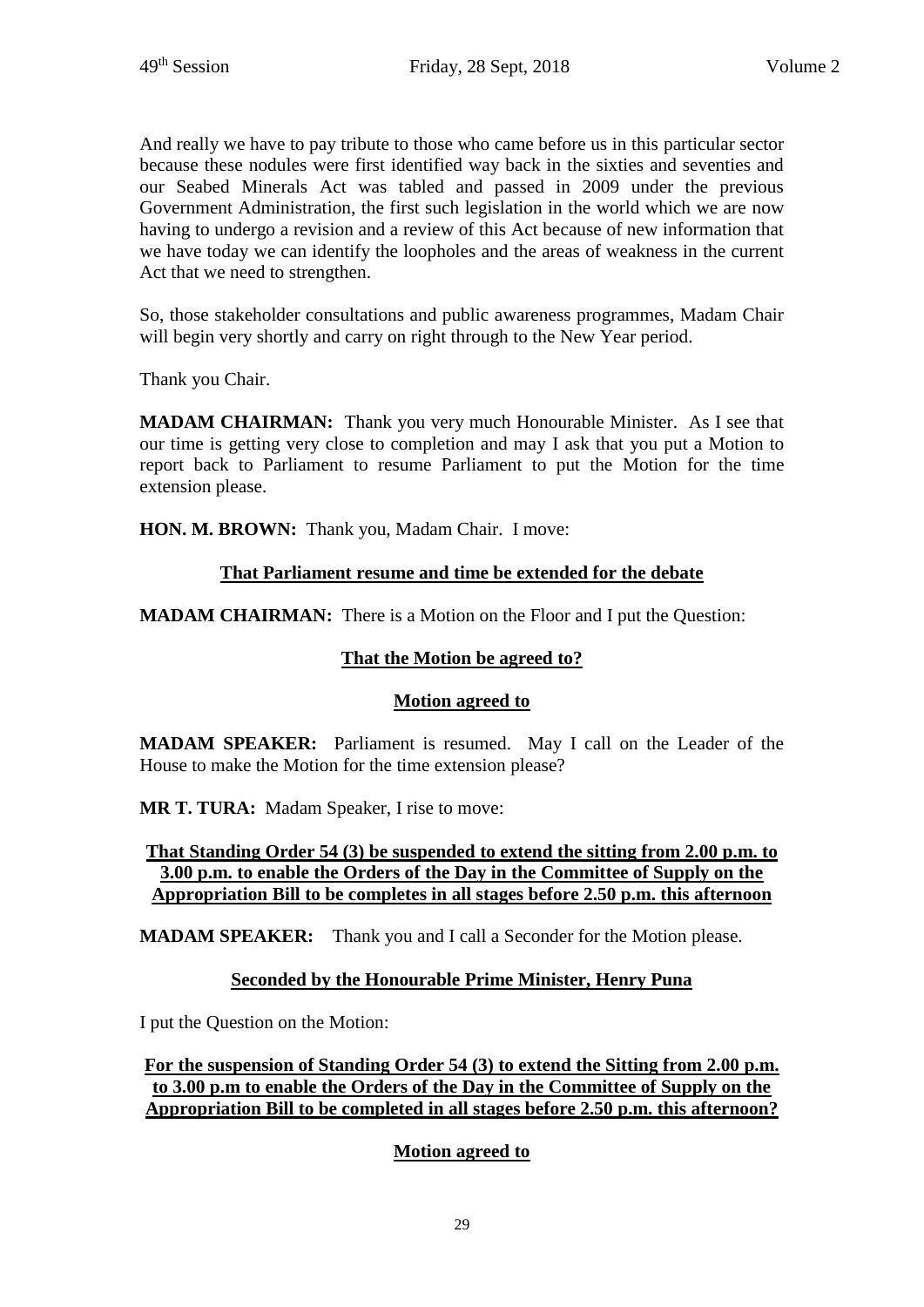**MADAM CHAIRMAN:** We will now resolve Parliament to return to the Committee of Supply. We will go back to the Cook Islands Seabed Mineral Authority.

# **COMMITTEE OF SUPPLY – DAY 4**

# COOK ISLANDS SEABED MINERAL AUTHORITY:

I will put the Question and the Question is:

# **That the sum of \$293,105 for Cook Islands Seabed Minerals Authority stands part the Schedule?**

# **Motion agreed to**

We will now go to Total Ministries Crown and Statutory Agencies.

TOTAL MINISTRIES CROWN AND STATUTORY AGENCIES:

I put the Question:

## **That the sum of \$115,155,574 for the Total Ministries Crown and Statutory Agencies stands part of the Schedule?**

# **Motion agreed to**

TOTAL MINISTERIAL SUPPORT OFFICES:

I put the Question:

## **That the sum of \$2,203,945 for the Total Ministerial Support Offices stands part of the Schedule?**

I see the Honourable Vaitoti Tupa.

**MR V. TUPA:** Thank you, Madam Chairman. We can now see the appropriation under the Support Offices and I stand to talk about the appropriation for the Opposition. I would like to tell you Madam Chairman that amount is not enough.

**HON. H. PUNA:** He has finished talking, Madam Chair.

**MADAM CHAIRMAN:** Okay you have the Floor Prime Minister.

**HON. H. PUNA:** I stand to explain to the Honourable Member that I have had a discussion with the Leader of the Opposition yesterday and their appropriation has been changed and it looks as though it is too much but even though it is not in this Appropriation Book but we will change it afterwards through Executive Council. I am surprised that the Leader of the Opposition have not informed your team.

The Leader of the Opposition is right because their appropriation is the same as the lowest appropriation for a Minister and to please them for the next four years, they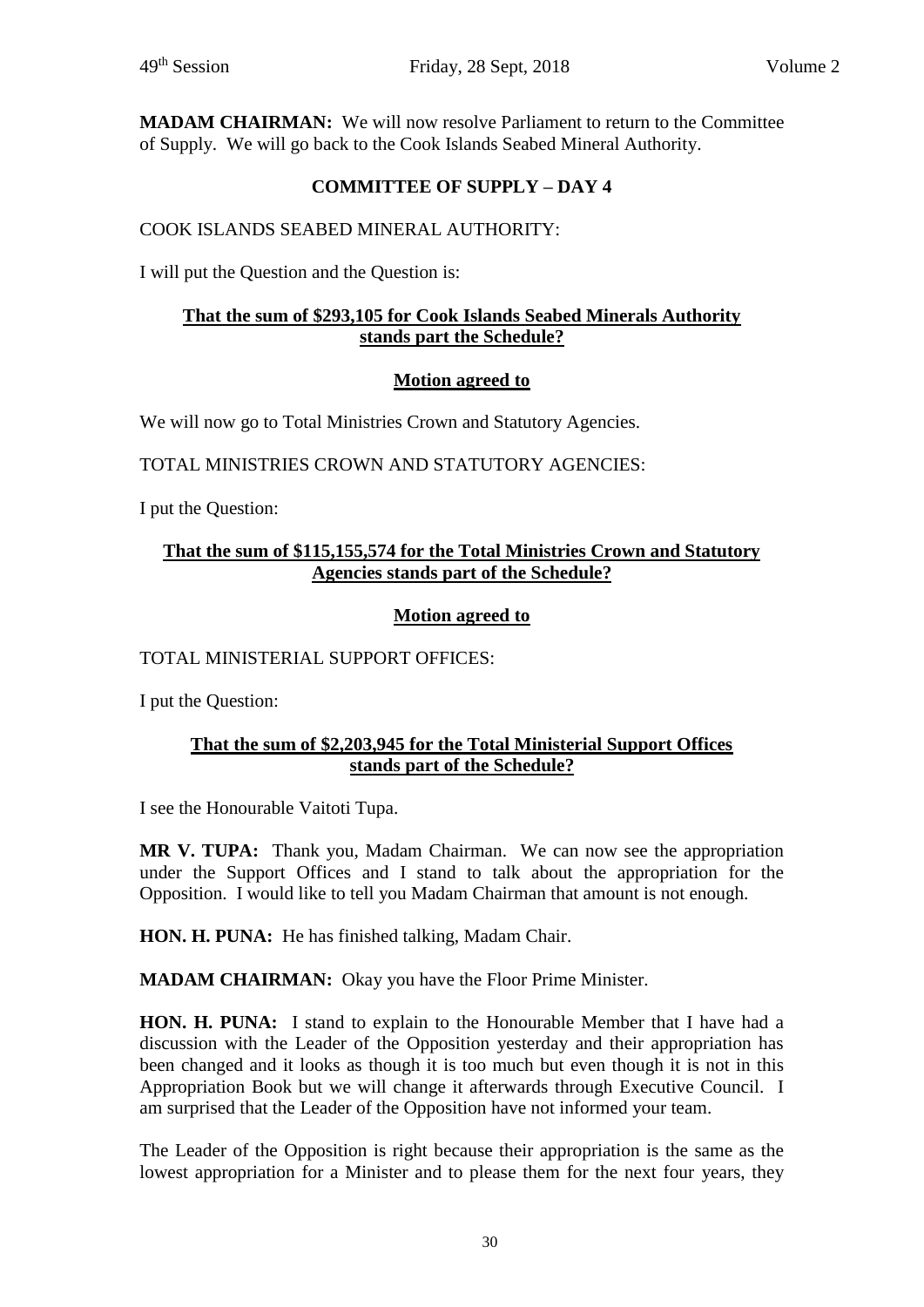will be in opposition we have agreed that their appropriation should be increased to the same level as the Minister of Internal Affairs and their appropriation will be 290,000 and they can afford to pay for James Beer to write their articles.

**MADAM CHAIRMAN:** I see the Honourable William Heather.

**HON. W. HEATHER:** Thank you, Madam Chairman. I stand to thank the Prime Minister for giving this appropriation for the Opposition.

**MADAM CHAIRMAN:** I will put the Question and the Question is:

#### **That the sum of \$2,203,945 to the Total Ministerial Support Offices stands part of the Schedule?**

## **Motion agreed to**

We will now go down to the Total Outer Islands.

TOTAL OUTER ISLANDS:

The Question is:

#### **That the sum of \$10,068,189 for the Total of the Outer Islands stands part of the Schedule?**

I beg your pardon do you want to speak to that. It is unusual to go back after the question has been put.

**MR T. MAOATE:** You did not see me stand up.

**MADAM CHAIRMAN:** Well it was too noisy and I am sorry. You really do need to control yourselves while I am doing this because this takes a lot of concentration and the interpreters are also having a problem with the noise. I will give you a bit of time Honourable Member. Please take the Floor Honourable Terepai Maoate.

**MR T. MAOATE:** Thank you, Madam Chair I will be brief on this, this is the budget for Aitutaki. Because tourism is also a big part of the national budget a big portion of that comes from Aitutaki which includes the airline of Air Rarotonga.

My understanding is the formula for the distribution of the wealth for the Pa Enua including Aitutaki is according to our team in Aitutaki does not support the impact of tourism increase and demands on our infrastructure. In saying that we do support the budget and thank you to ICI for the road works that is going on and the support by the Prime Minister to keep the staff there for another month or two. We will make sure that they do their job so that they will move on to Atiu.

There is a request we understand the Government has a new tar truck that's arriving, if we can sit down with the Minister of ICI with their assistance to leave us the old truck.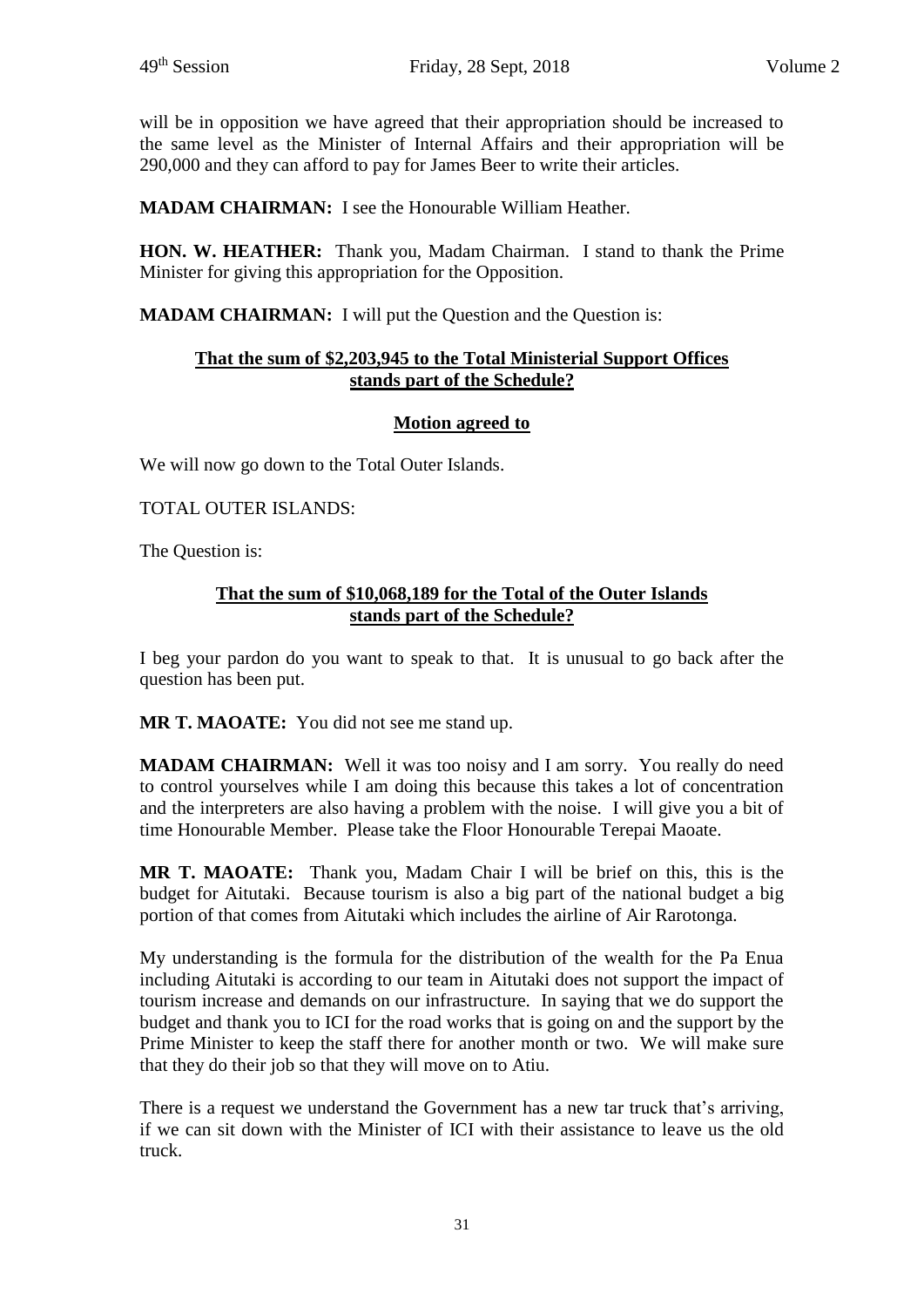Moving on to waste management as was discussed earlier with the tourism it is one of the biggest area we need to look after, protect, prevent and not cure after. With the amount of revenue that we are achieving from tourism if we can as Aitutaki is growing fast not only Government would be looking at a similar sanitation programme in Rarotonga but one in Aitutaki. In the meantime, we could do with a waste truck.

The Mayor is complaining about their pay but I am not sure whether it comes under this budget. I got a phone call from Atiu and they have the same problem. They are boss on the island but they are under paid. They are asking for a pay rise. Maybe we can consider this in the next budget. If we can afford this time please accommodate next round. Thank you, Madam Chair.

**MADAM CHAIRMAN:** Honourable Members you have tasked the House by motion to finish our work by five to three and we do have another Bill that we must finish before we finish today so if you are going to speak only for a very brief time because I have a job to finish. I see the Honourable Tetangi Matapo.

**MRS T. MATAPO:** Madam Chair, I stand to talk about the appropriation for the island of Mangaia because even though I can see there is a slight increase in the appropriation for 2018/19 from 1,618,363 to 1,683,183.

For our appropriation I will talk about the tourism and community development I think this is a small appropriation for the tourism and community development because there are three workers in this department. When you look at the amount that they are being paid I do not agree this is enough.

The infrastructure and amenities have decreased from 528,000 to 461,000. This is the appropriation I want to bring to our attention for the island of Mangaia. Thank you.

**MADAM CHAIRMAN:** Just be brief please Honourable Member from Nukuroa.

**MR T. TANGATAPOTO:** Thank you Madam Chair. Greetings to all in this Honourable House. I stand to support the appropriation for the workers of Nukuroa. In 2016 when I became the EO for the island \$480,000 was paid for staff salaries. In 2017/18 this increased to \$541,000. This year it has also increased to over \$587,000 and this is a big increase.

This is one of the problems I see on our island where there is not enough pay. Like all of us if you are not paid well then you do not work well. If you are paid well then you will be willing to work hard.

I have also asked the Public Service Commission to please increase our wages. They come back to us and ask us for further clarification whether it is aligned with our living conditions, our lifestyle. I would like to tell you today you cannot compare Mitiaro with you living here on Rarotonga. We, the ones living on the Outer Islands can only understand our living conditions. So, I therefore ask the Minister of MFEM or the PSC to please leave that with us. Do not interfere.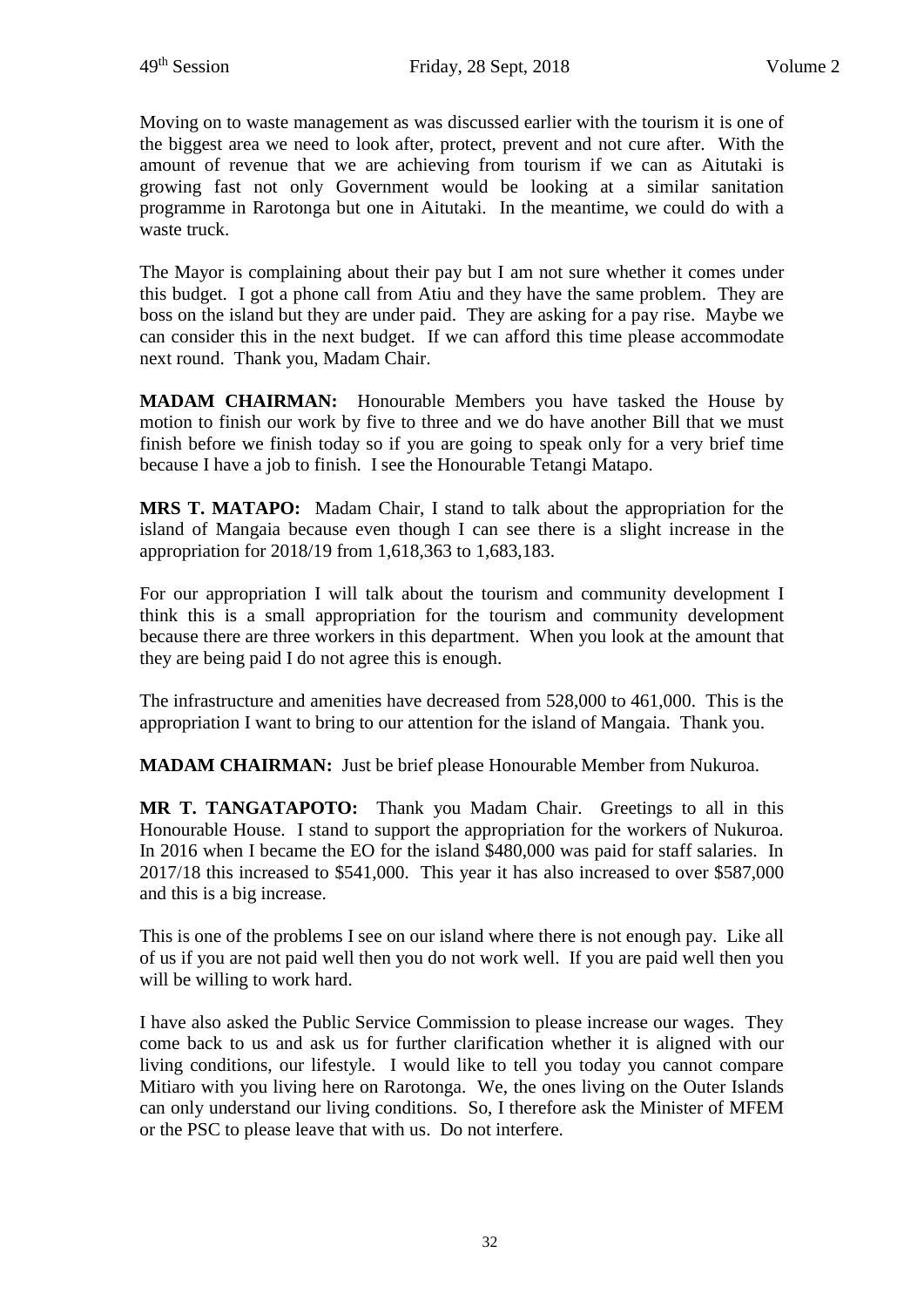I can assure you this appropriation will ensure that we can do a better job and that our children that has gone to  $7<sup>th</sup>$  Form can actually live on the island and work there.

**MADAM CHAIRMAN:** Honourable Members, I am going to go through the Bill without any further debate.

So, I will put the Question:

## **That the sum of \$10,068,189 for the Total Outer Islands stands part of the Schedule?**

## **Motion agreed to**

We will now go to Gross Total for all these Agencies and the Outer Islands.

GROSS TOTAL FOR ALL THESE AGENCIES AND THE OUTER ISLANDS:

The Question is:

#### **That the sum of \$126,785,558 for the Total Gross stands part of the Schedule?**

#### **Motion agreed to**

I put the Question:

## **That Schedule 1 stands part of the Bill?**

#### **Motion agreed to**

We will now go to Schedule 2 and that is on Payments on Behalf of the Crown (POBOC's).

I put the Question:

## **That the sum of \$25,127,361 the Grant Total stands part of the Schedule?**

#### **Motion agreed to**

I put the Question:

#### **That Schedule 2 stands part of the Bill?**

#### **Motion agreed to**

We will now go to Schedule 3: Total Capital Spending.

I put the Question:

## **That the sum of \$44,518,794 for Total Capital Spending stands part of the Schedule?**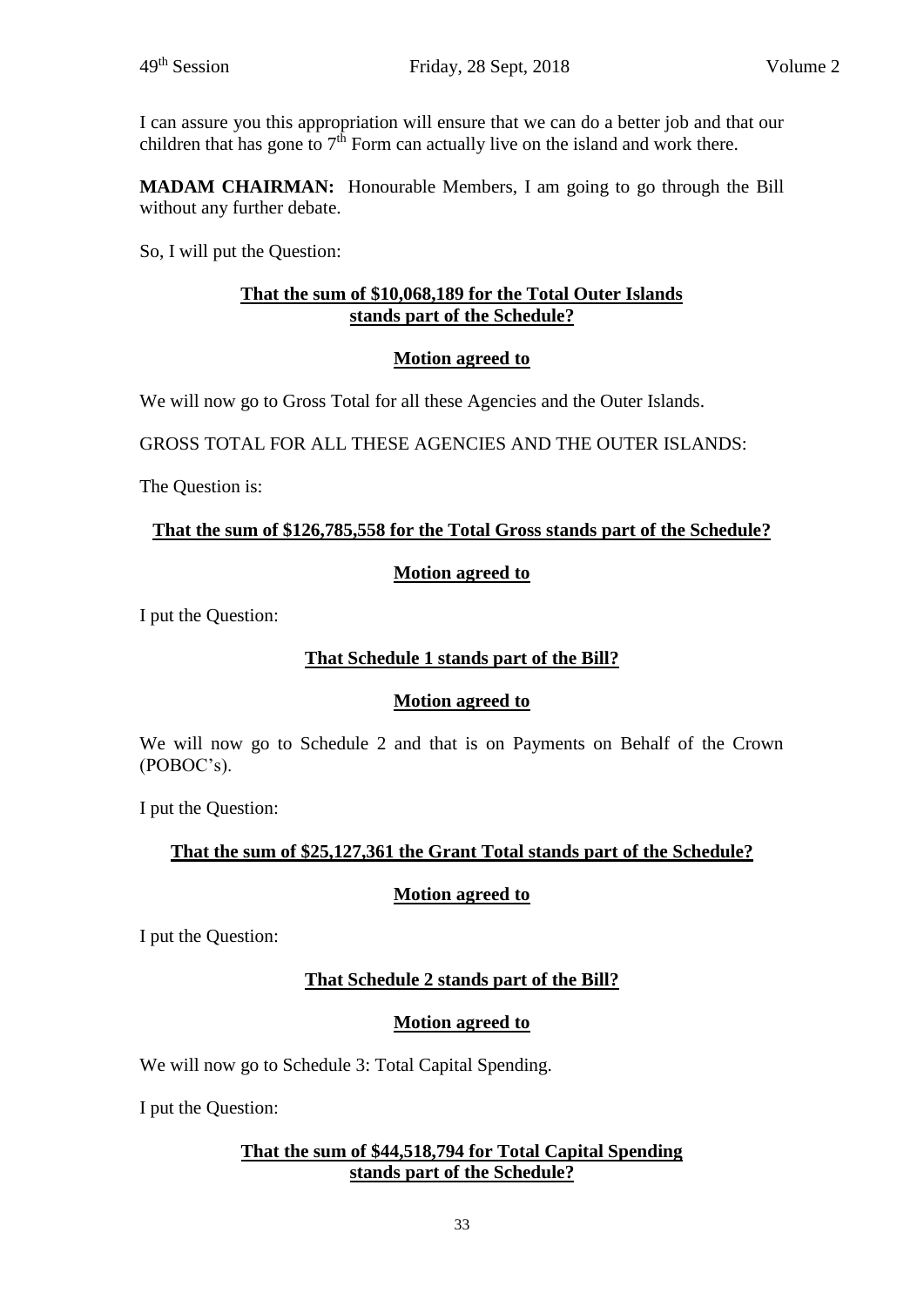# **Motion agreed to**

I put the Question:

# **That Schedule 3 stands part of the Bill?**

# **Motion agreed to**

Schedule 4: Total Official Development Assistance.

I put the Question:

## **That the sum of \$53,453,757 for Official Development Assistance stands part of the Schedule?**

# **Motion agreed to**

I put the Question:

# **That Schedule 4 stands part of the Bill?**

## **Motion agreed to**

Schedule 5a: Other Expenses and Financing Transactions.

I put the Question:

# **That the sum of \$9,659,001 stands part of the Total Other Expenses?**

# **Motion agreed to**

I put the Question:

# **That Schedule 5a stands part of the Bill?**

#### **Motion agreed to**

Schedule 5b: Loan Reserve Fund Appropriations.

I put the Question:

## **That the sum of \$9,362,000 stands part of the Total Contribution to the Loan Reserve Fund?**

# **Motion agreed to**

I put the Question:

# **That Schedules 5a and 5b stands part of the Bill?**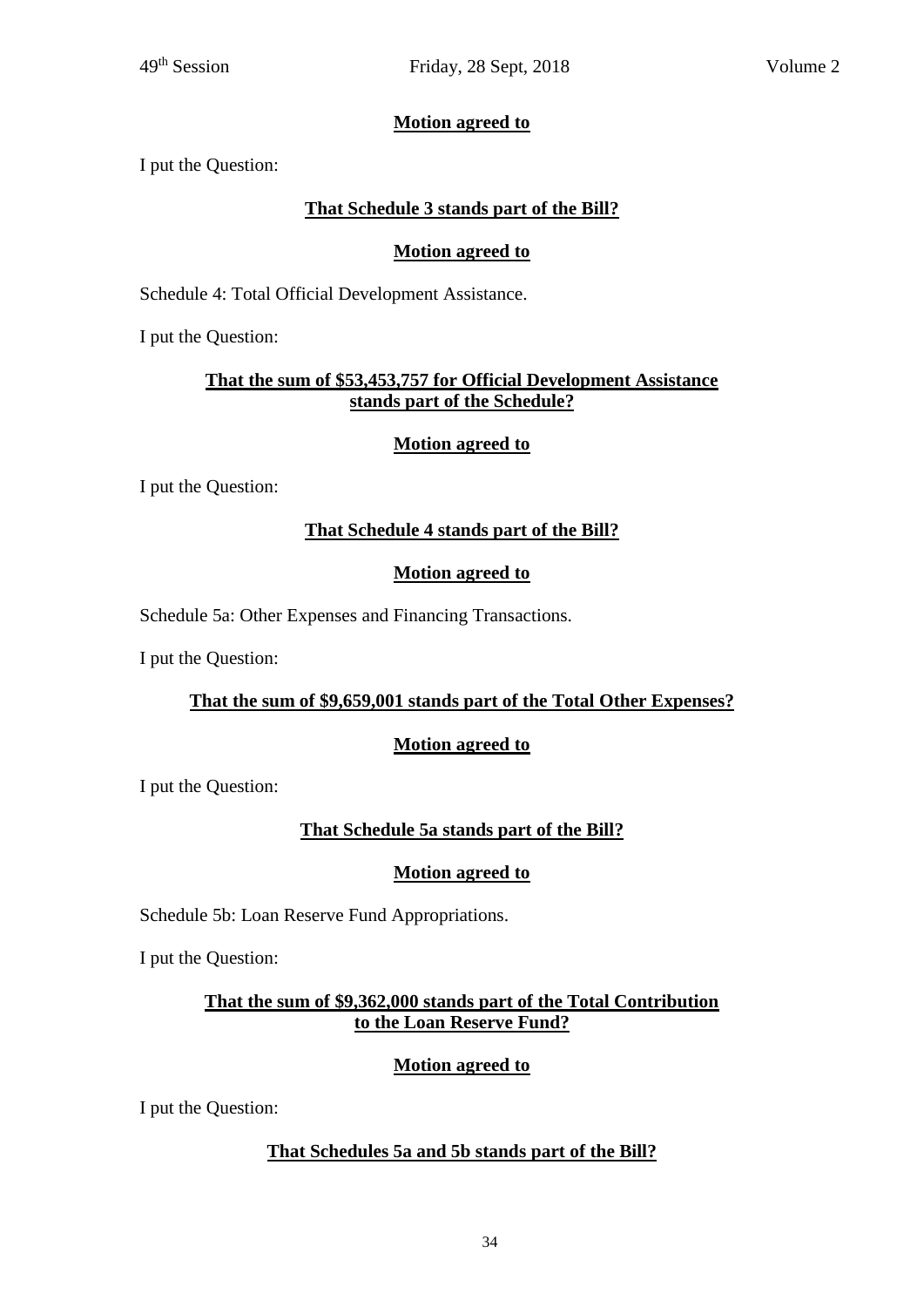## **Motion agreed to**

We will now go to Summary of the Total Appropriation.

I put the Question:

#### **That the sum of \$268,906,471 of the Total Appropriation stands part of the Bill?**

#### **Motion agreed to**

Honourable Members, we will now go to the Clauses of the Bill.

Clause 1: Short Title.

I put the Question:

## **That the Short Title of this Act, the Appropriation Act 2018, stands part of the Bill?**

#### **Motion agreed to**

Clause 2: Application.

Clause 3: Grant and appropriation out of the Cook Islands Government Account.

I put the Question:

# **That Clause 2 and Clause 3 stands part of the Bill?**

#### **Motion agreed to**

Address:

I will read the Address.

*"Most Gracious Sovereign: We, Your Majesty's most dutiful and loyal subjects, the Parliament of the Cook Islands, towards making good the supply which we have cheerfully granted to Your Majesty in this year, have resolved to grant Your Majesty the sum specified in this Act and humbly ask Your Majesty to assent to the sum. And be it enacted by the Parliament of the Cook Islands in Session assembled, and by the authority of the same, as follows.*

I put the Question:

#### **That the Address stands part of the Bill?**

#### **Motion agreed to**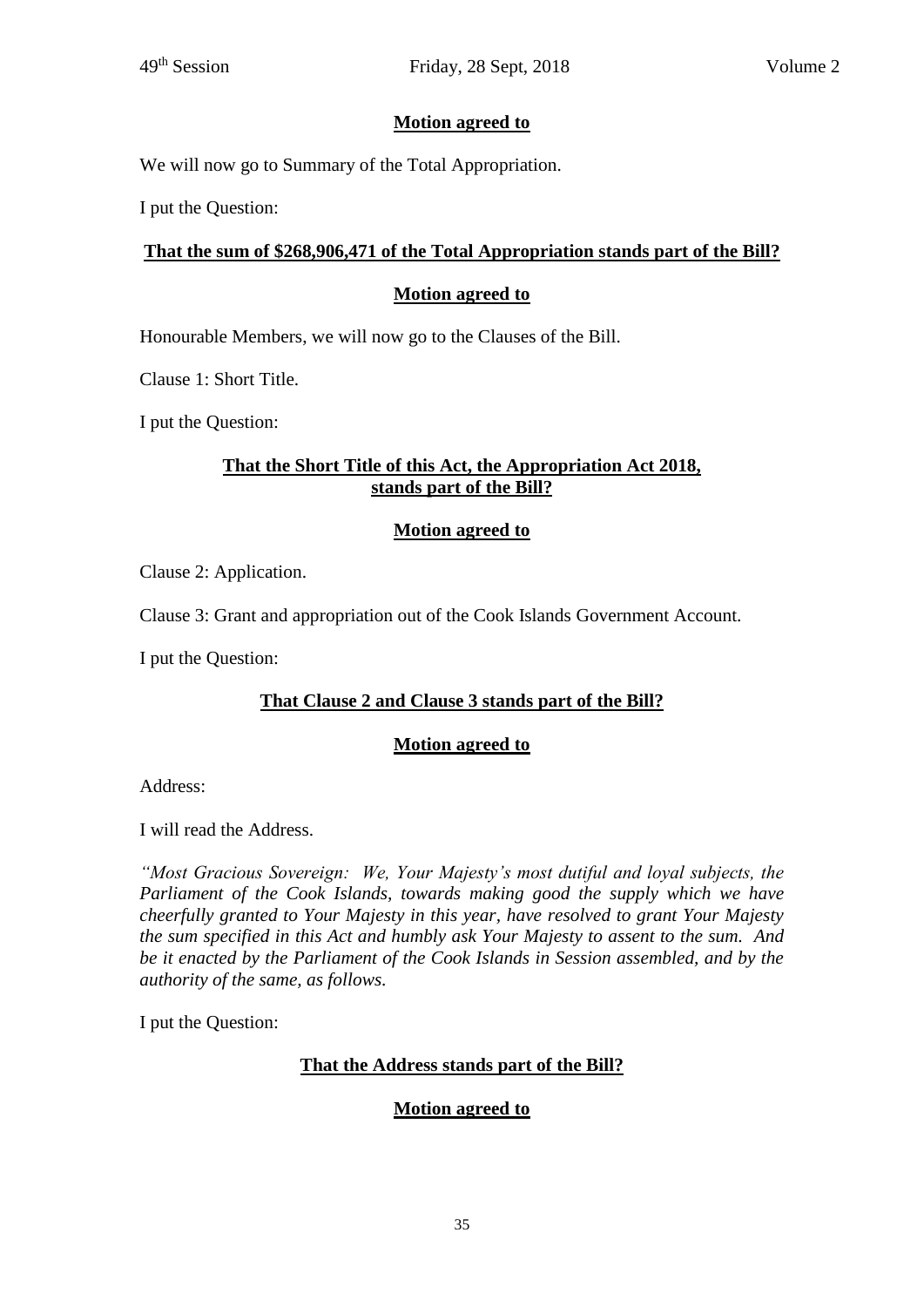Long Title: An Act to appropriate certain sums of money out of the Cook Islands Government Account to the services of the year ending on the thirtieth day of June 2019 and to appropriate the supplies granted in this period.

I put the Question:

## **That the Long Title stands part of the Bill?**

#### **Motion agreed to**

May I call on the Minister to move a Motion to report the progress of the Bill to Parliament please?

**HON. M. BROWN:** Thank you Madam Chair.

I move:

#### **That we resolve into Parliament in order to report the progress on the Bill?**

**MADAM CHAIRMAN:** There is a Motion on the Floor and I put the Question:

#### **That the Motion be agreed to?**

#### **Motion agreed to**

**MADAM SPEAKER:** Parliament is resumed.

I now call on the Minister to report the progress of the Bill.

**HON. M. BROWN:** Madam Speaker, I am happy to report:

#### **That the Appropriation Bill has passed through the Committee Stage with no amendments**

**MADAM SPEAKER:** I put the Question:

#### **That the Report be adopted?**

#### **Motion agreed to**

Now we will take the Third reading of the Bill. May I ask the Minister to move the Motion for the Third reading of the Bill?

**HON. M. BROWN:** Thank you, Madam Speaker. I now move:

#### **That the Appropriation Bill be now be read a Third time**

**MADAM SPEAKER:** I call a Seconder for the Motion please.

#### **Seconded by the Honourable William Heather**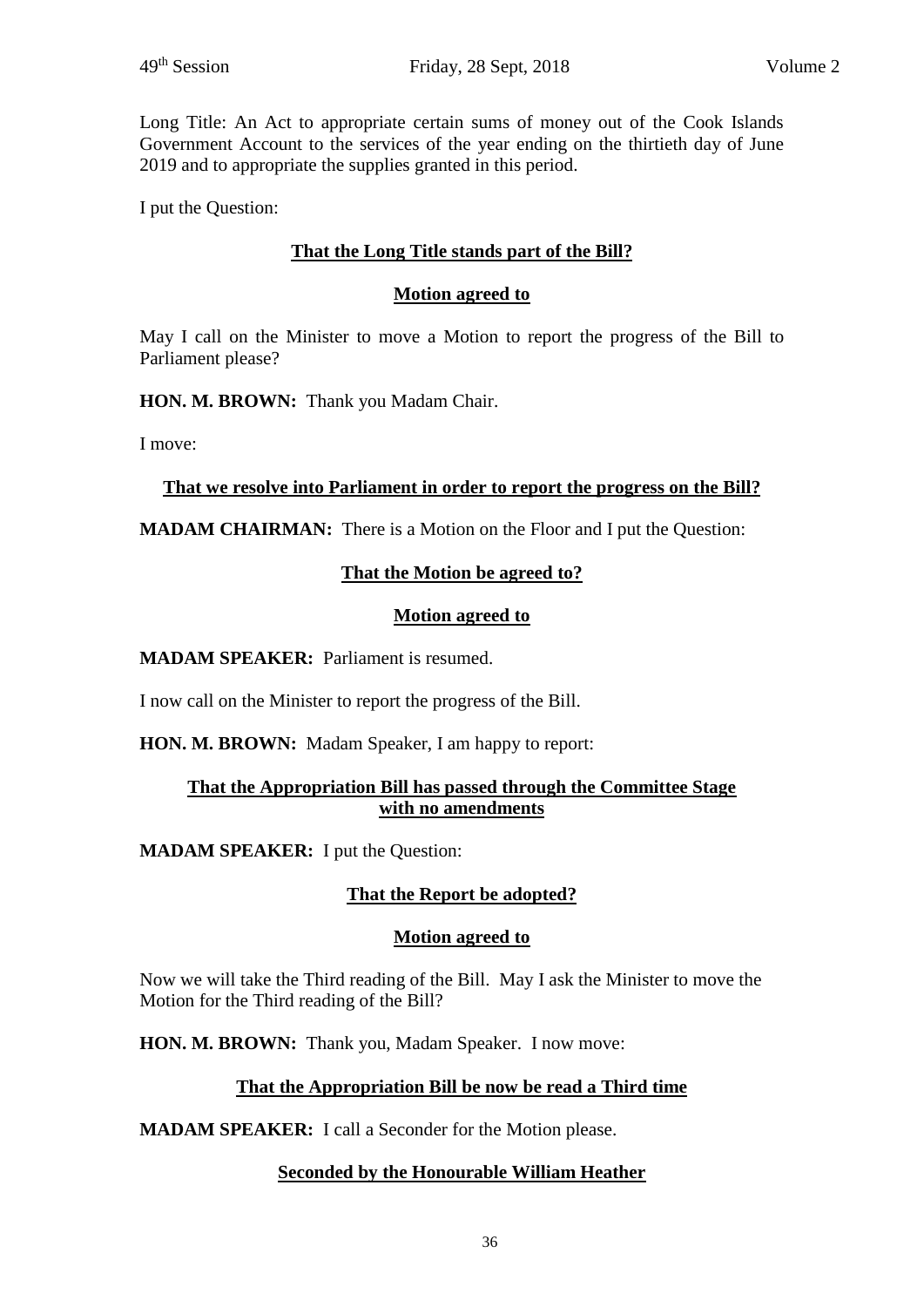I put the Question:

# **That the Bill be now read a Third time?**

# **Motion agreed to**

**DEPUTY CLERK AT THE TABLE (H. MAUNGA):** A Bill Intituled: An Act to appropriate certain sums of money out of the Cook Islands account to the services of the year ending on  $30<sup>th</sup>$  day of June 2019 and to appropriate the supplies granted in this period.

# **BILL READ A THIRD TIME**

**MADAM SPEAKER:** Honourable Members, that completes the First, Second and Third reading of the Appropriation Bill.

Thank you very much for your hard work and we will now go back to Orders of the Day and I call the Leader of the House.

# **ORDERS OF THE DAY**

**MR T. TURA:** Madam Speaker, I move:

#### **That the Orders of the Day be amended as follows: (1) Welfare Amendment Bill and (2) Justice of the Peace Amendment Bill (3) Law Practitioners Bill and lastly for Address in Reply**

**MADAM SPEAKER:** Thank you and I look for a Seconder please?

# **Seconded by the Honourable Member, Vaitoti Tupa**

I will put the Question. The Question is:

# **That the Motion be agreed to?**

#### **Motion agreed to**

Orders of the Day have now been ordered to begin with the Welfare Amendment Bill and I see the Minister responsible.

HON. V. MOKOROA: Thank you, Madam Speaker. I rise to move:

#### **That the Bill be read a Second time**

I will be very brief on the merits of the Bill. It is the will of this Government and the House that this Act be enacted on Monday,  $1<sup>st</sup>$  October which is next week. Thank you, Madam Speaker.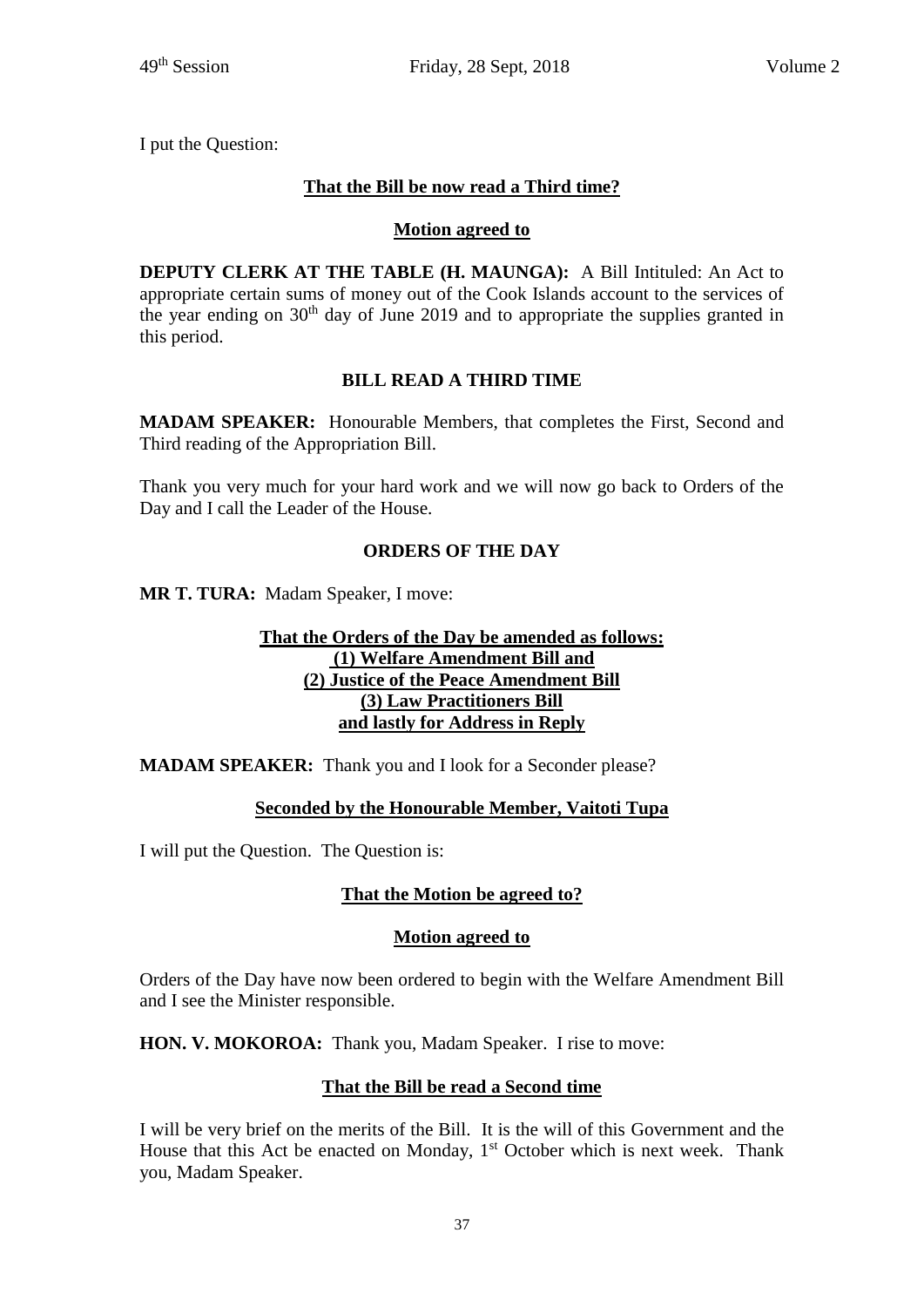**MADAM SPEAKER:** Short and sweet, is there a Seconder for the Motion? I see the Honourable Kitai.

#### **Seconded by the Honourable Member, Manuela Kitai**

The Question:

#### **That the Bill be read a Second time?**

#### **Motion agreed to**

**DEPUTY CLERK AT THE TABLE:** A Bill Intituled: An Act to amend the Welfare Act 1989.

#### **BILL READ A SECOND TIME**

**MADAM SPEAKER:** Honourable Members, I now resolve Parliament into the Committee of the Whole to go through the Clauses of the Bill.

#### **COMMITTEE OF THE WHOLE**

**MADAM CHAIRMAN:** We will now go through the Clauses of the Bill in the Committee of the Whole House.

Clause 1: Short Title. This Act is the Welfare Amendment Act 2018.

The Question is:

#### **That Clause 1 stands part of the Bill?**

#### **Motion agreed to**

Clause 2: Commencement and that is this Act comes into force on 1 st October 2018. The Question is:

#### **That Clause 2 stands part of the Bill?**

#### **Motion agreed to**

Clause 2 (a): Application

Clause 3: Principal Act amended

Clause 4: Child benefit. The Question:

#### **That Clause 2 (a), 3 and 4 stands part of the Bill?**

#### **Motion agreed to**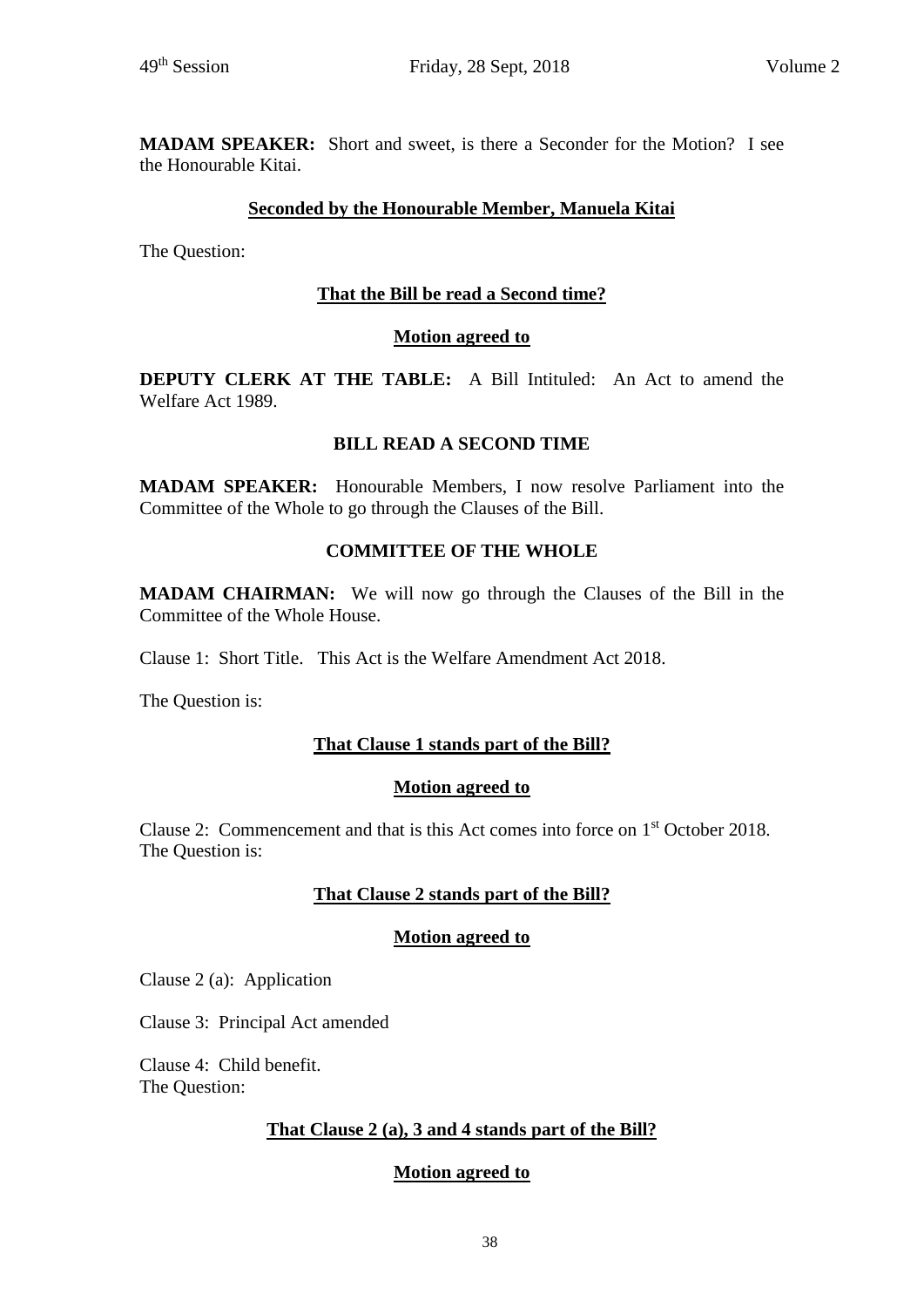Clause 5: Period for which the child benefit is payable

Clause 6: Amount of advances

The Question is:

#### **That Clause 5 and Clause 6 stands part of the Bill?**

#### **Motion agreed to**

Long Title: An Act to amend the Welfare Act 1989.

The Question is:

#### **That the Long Title stands part of the Bill?**

#### **Motion agreed to**

I call the Minister to put a Motion to report the progress of the Bill to Parliament.

**HON. V. MOKOROA:** Madam Chair, I move:

#### **That a report be passed to Parliament**

**MADAM CHAIRMAN:** There is a Motion on the Floor and I put the Question:

#### **That the Motion be agreed to?**

#### **Motion agreed to**

Parliament is resumed and I ask the Minister to please report to Parliament on the progress of the Bill.

**HON. V. MOKOROA:** Madam Speaker, I am pleased to report:

#### **That the process has gone through smoothly**

**MADAM SPEAKER:** The Question is:

#### **That the Report be adopted?**

#### **Motion agreed to**

We will now take the Third reading of the Bill. I ask the Minister to move a Motion for the Third reading.

**HON. V. MOKOROA:** Madam Speaker, I move:

#### **That the Bill be now read a Third time**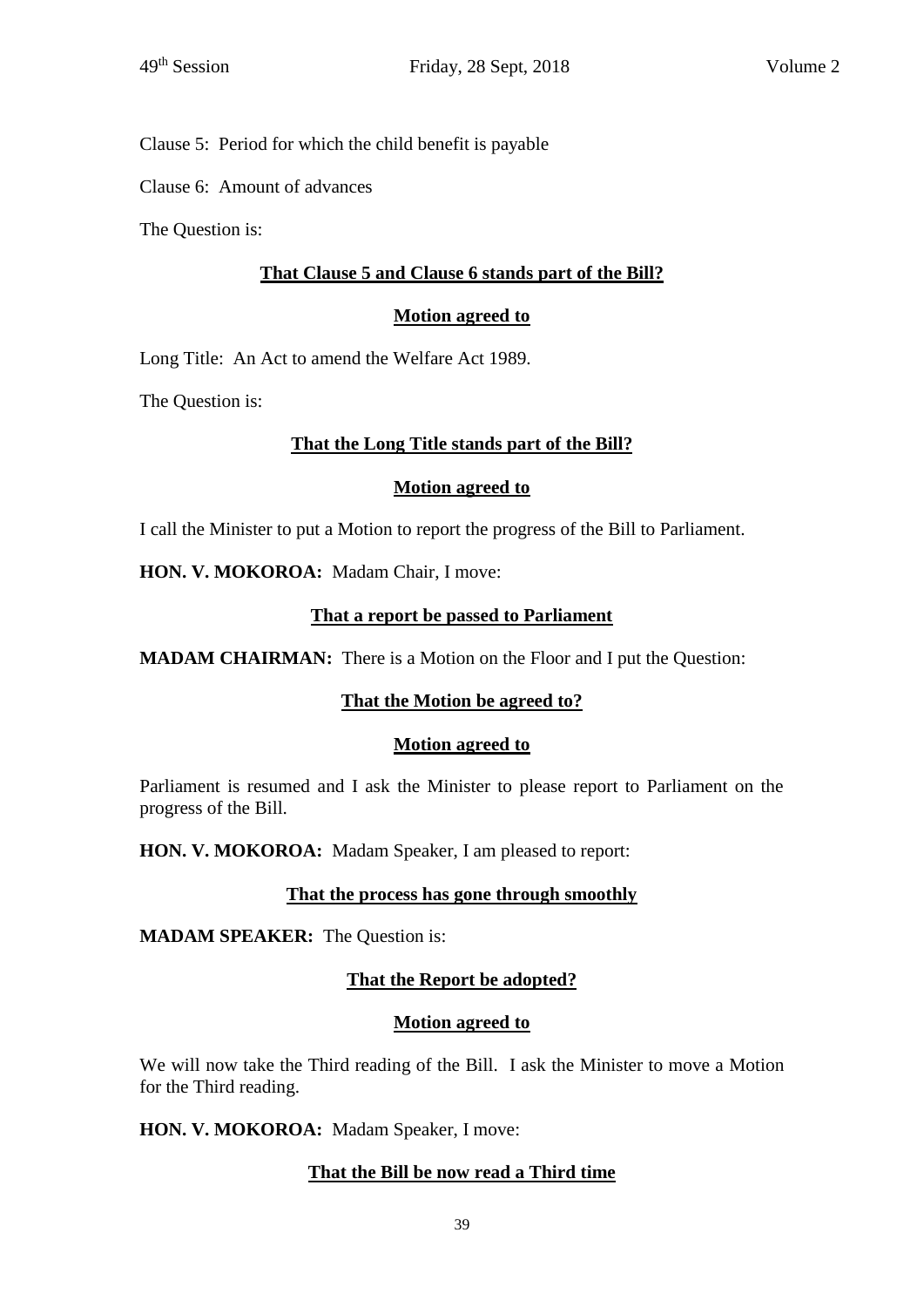#### **MADAM SPEAKER:** I look for a Seconder.

## **Seconded by the Honourable Tamaiva Tuavera**

Thank you very much. The Question is:

#### **That the Bill be read a Third time?**

#### **Motion agreed to**

**DEPUTY CLERK AT THE TABLE:** A Bill Intituled: An Act to amend the Welfare Act 1989.

#### **BILL READ A THIRD TIME**

**MADAM SPEAKER:** Thank you very much Honourable Members.

That completes the First, Second and Third Readings of the Welfare Amendment Bill and I imagine there will be many, many parents out there who will be very happy.

#### *(Applause)*

Because on Monday this will be enacted. I call the Prime Minister.

**HON. H. PUNA:** Thank you Madam Speaker.

Yes, our parents will be much happier next year with the increase of the age of the children qualified for the benefit to 16.

Madam Speaker, before I move the Motion, may I just take this opportunity to thank all the Honourable Members in this House for the wonderful spirit in which we have debated the Appropriations Bill. This was the very spirit that I was looking for when I made my speech a couple of weeks ago. Where there have been differences of views, Members have been free to express those differences but where our views have converged, Members were brave enough to agree and to support.

So, I really want to say thank you to all the Honourable Members from both sides of the House for the wonderful spirit in which we have debated the Appropriation Bill.

Madam Speaker, I rise to move:

## **That in accordance with Standing Orders 315 and 318 that this Parliament appoint a Special Select Committee as a Public Accounts Committee with the following persons to be Members of this Committee:**

**Chairman – Tingika Elikana, Member for Pukapuka/Nassau and Associate Minister of Finance; Member – Tai Tura, Member for Mauke; Member – Toka Hagai, Member for Rakahanga;**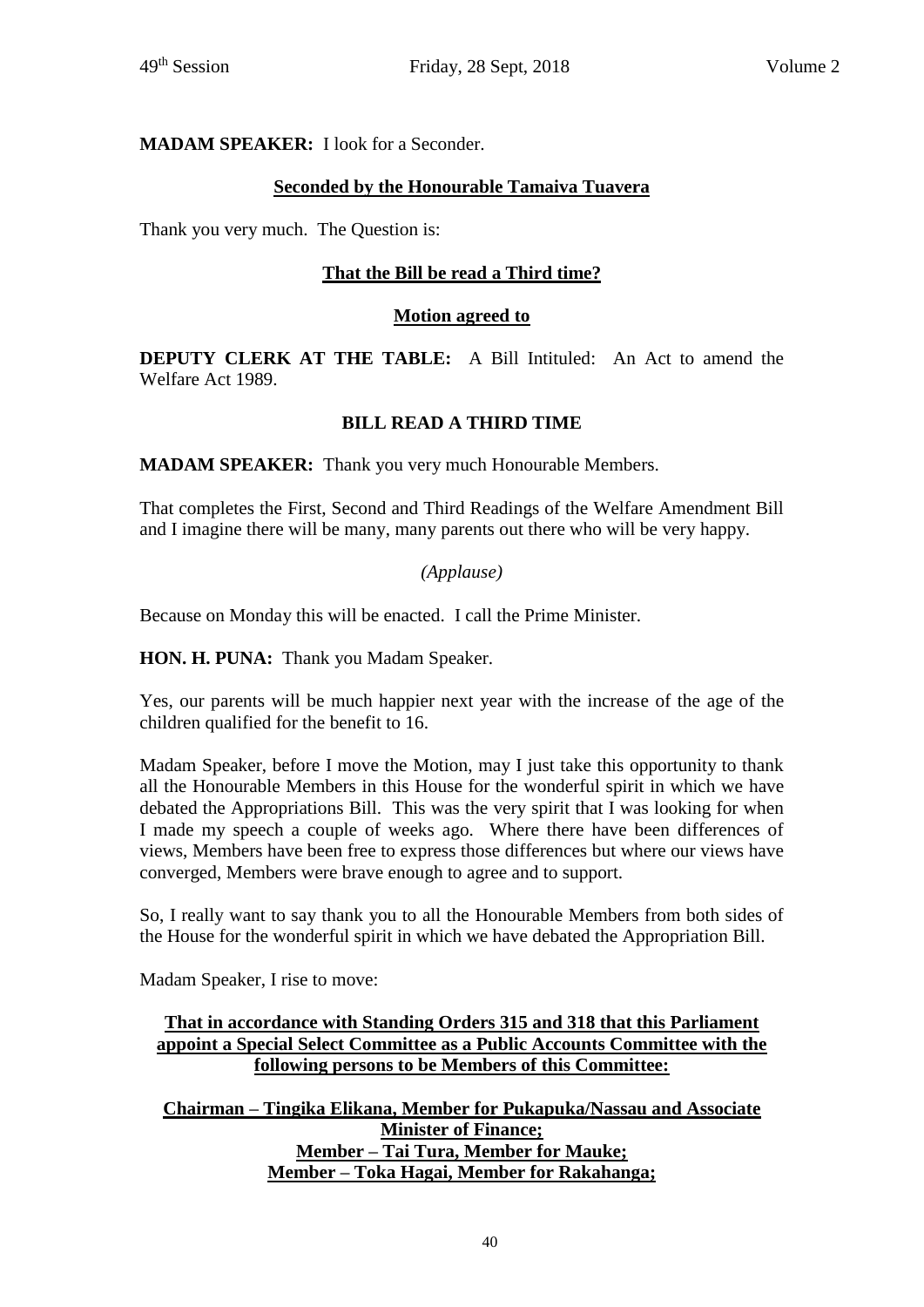#### **Member – Patrick Arioka, Member for Murienua; Member – Terepai Maoate, Member for Amuri/Ureia; Member – Te-Hani Brown, Member for Tengatangi/Ngatiarua/Areora; Member – Vaitoti Tupa, Member for Matavera and that the Public Accounts Committee shall be responsible for the scrutiny and review of (a) the public accounts, annual reports and audits of financial statements of the Government; (b) the estimates of expenditure of the Government and its entities; (c) Ministerial and Departmental financial management and performance; (d) any legislation or petition relating to public finance, revenue or taxation; finally (e) any other matters within its subject area and that all the provisions of the Standing Orders apply to the Public Accounts Committee as if it were a Select Committee**

That is the Motion Madam Speaker. Thank you.

**MADAM SPEAKER:** Is there a Seconder for the Motion?

## **Seconded by the Honourable Minister, Vaine Mokoroa**

The Question is:

## **That the Motion as just read out for the establishment of the Select Committee be agreed to?**

## **Motion agreed to**

I see the Honourable Prime Minister.

**HON. H. PUNA:** Madam Speaker, I am being kept very busy this afternoon.

Madam Speaker, I rise to move:

**That in accordance with Standing Orders 315 and 318 that this Parliament appoint a Special Select Committee on Bills which shall be responsible for the scrutiny and review of any Bills referred to it and that the following persons are to be Members of this Committee: Chairman, who will be in line for a pay increase – Tingika Elikana, Member for Pukapuka/Nassau; Member – Toka Hagai, Member for Rakahanga; Member – Tai Tura, Member for Mauke; Member – Tereapii Maki Kavana, Member for Arutanga/Reureu/Nikaupara; Member – Selina Napa, Member for Titikaveka; Member – Terepai Maoate, Member for Amuri/Ureia; Member – Vaitoti Tupa, Member for Matavera And all serving for love and that all the provisions of the Standing Orders apply to the Special Select Committee on Bills as if it were a Select Committee**

That is the Motion Madam Speaker.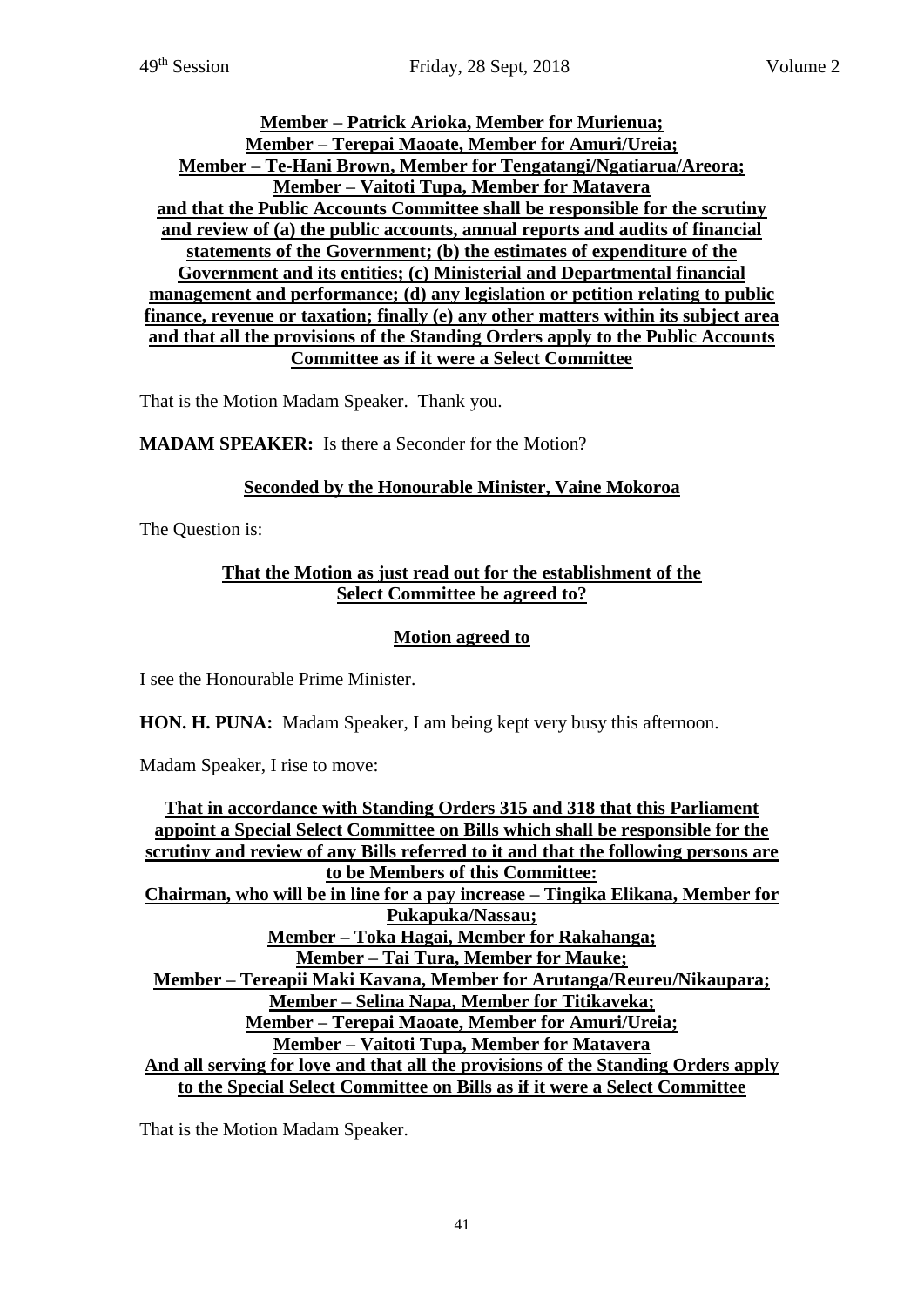**MADAM SPEAKER:** Thank you. There is a Motion on the Floor. Is there a Seconder

## **Seconded by the Honourable Minister, George Angene**

The Question is:

## **That the Motion be agreed to?**

#### **Motion agreed to**

Honourable Prime Minister. You have one more Committee but may I ask you to put a Motion for the extension of time just to get through that.

**HON. H. PUNA:** Yes. Yes.

**MADAM SPEAKER:** Maybe to 3.30 p.m.

**HON. H. PUNA:** Yes, Madam Speaker.

In light of the business yet to be completed before this House, I move:

#### **That Standing Orders be suspended to allow this Sitting to carry on until the completion of business, in any event, not later than 3.30 p.m.**

**MADAM SPEAKER:** Thank you. Is there a Seconder for the Motion?

#### **Seconded by the Honourable Minister, Mark Brown**

The Question is:

# **That the Motion be agreed to?**

#### **Motion agreed to**

You have the Floor again Prime Minister.

**HON. H. PUNA:** There is one more important Select Committee. That is the Standing Orders Committee, Madam Speaker.

I rise to move:

#### **That in accordance with Standing Order 360 that this Parliament appoints the following persons to be Members of the Standing Orders Committee:**

As we are all aware, this is an important task that we have already embarked on at the last Sitting and it is a job that needs to be seen through to completion.

#### **The Members of the Select Committee are as follows: Honourable Niki Rattle – Speaker of Parliament;**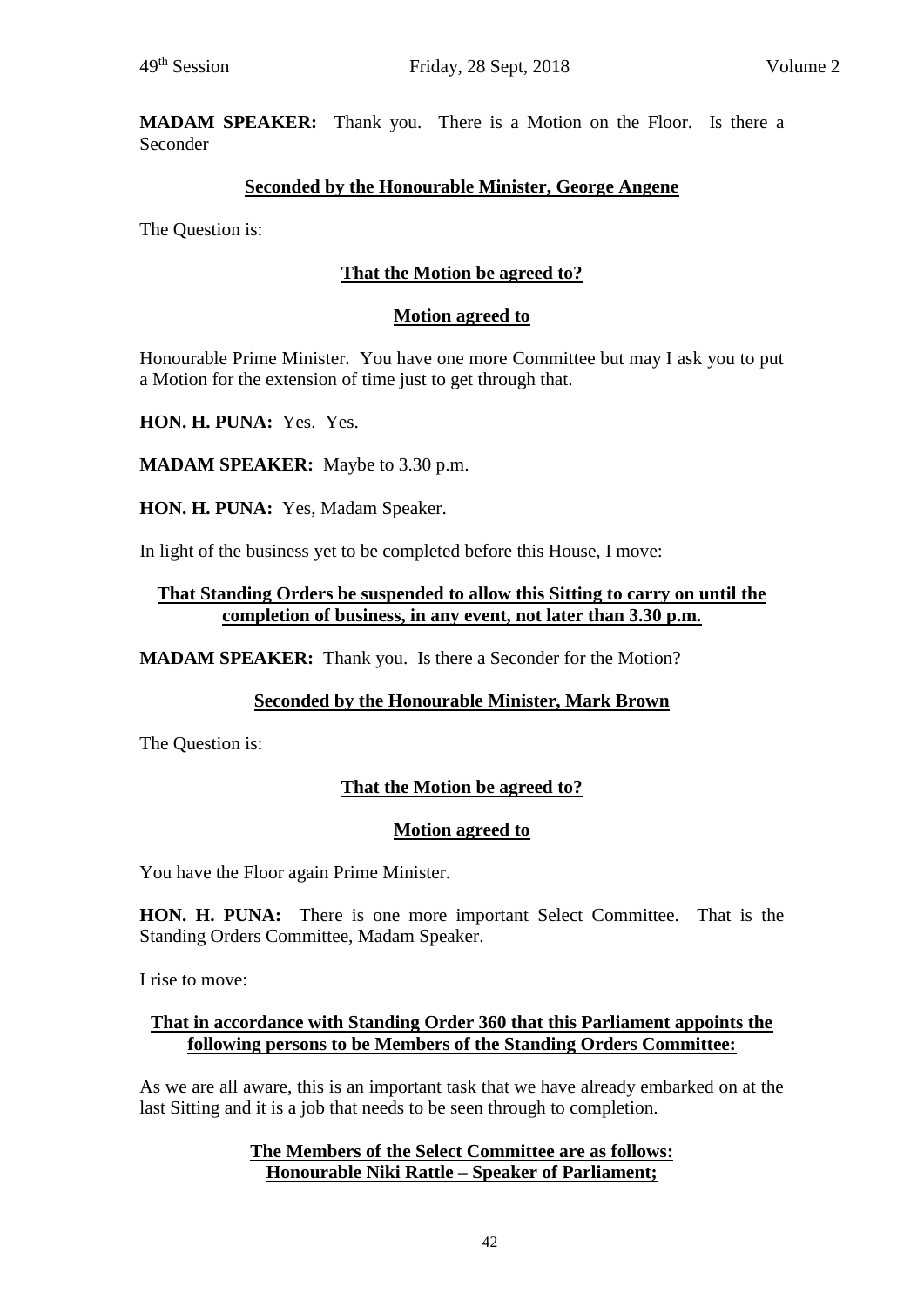#### **Honourable Toka Hagai – Deputy Speaker; Honourable Henry Puna – Prime Minister; Honourable Mark Brown – Deputy Prime Minister; Honourable Rose Brown – Minister responsible for Parliamentary Services; Honourable William Heather – Leader of the Opposition; Honourable Tamaiva Tuavera – Member of Parliament for Ngatangiia And that the Standing Orders Committee is to (a) conduct a review of the Standing Orders, procedures and practices of Parliament; (b) consider and report to the Parliament on any matter relating to the Standing Orders, procedures and practices of the Parliament; (c) recommend to the Parliament the amendment, revocation or addition of any Standing Order or the alteration of any procedural practice of the Parliament; finally, consider and report to the Parliament on any matter referred by the Parliament or otherwise under Standing Orders**

Thank you, Madam Speaker.

**MADAM SPEAKER:** Thank you. Is there a Seconder for the Motion?

#### **Seconded by the Honourable Minister, Rose Toki-Brown**

The Question is:

#### **That the Motion be agreed to?**

#### **Motion agreed to**

I see the Honourable Minister, Mark Brown.

**HON. M. BROWN:** Madam Speaker, I move:

#### **That Standing Orders be suspended to the extent necessary to allow me to move a Motion that is on Notice before the House on confidence in this Cabinet**

With the completion of the Elections and the Petition period, Madam Speaker, it is timely that we now go through the process to confirm the Government of the day and I hereby move:

#### **That this Parliament expresses its full confidence in Cabinet**

**MADAM SPEAKER:** Is there a Seconder for the Motion?

#### **Seconded by the Honourable Member, Toka Hagai**

I will put the Question.

I see the Honourable Member, Selina Napa would like to speak to the Motion. You have the Floor.

**MRS S. NAPA:** Thank you Madam Speaker.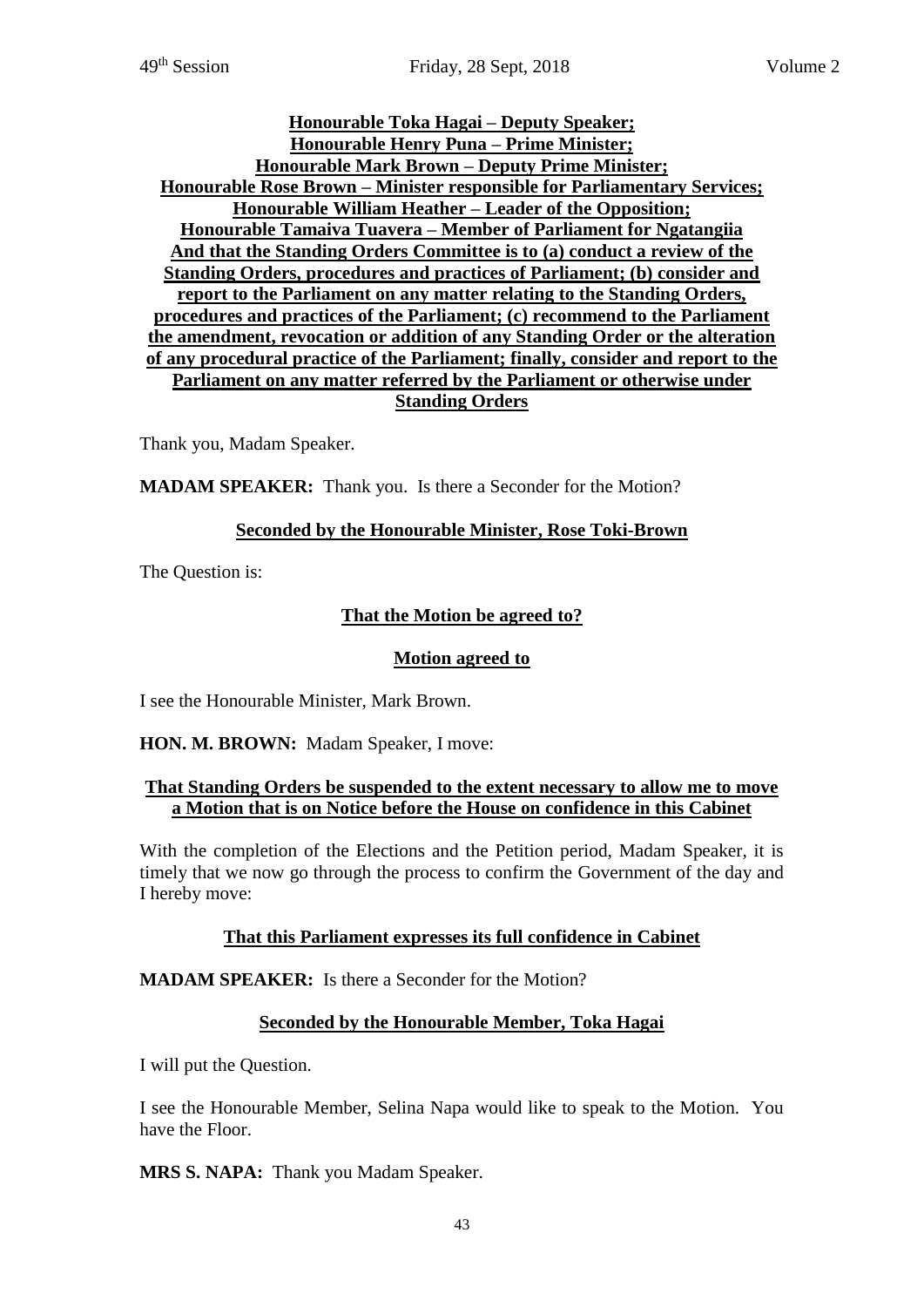I just want a bit of clarification here whether any particular Standing Order was mentioned during the Motion. Thank you.

**MADAM SPEAKER:** In actual fact there was no need to suspend any Standing Orders because this has been on the paper for over 24 hours.

When a Member makes a Motion on Notice it is for two full days. When a Minister makes a Motion on Notice it is for 24 hours. If the Clerk would look up what exactly that Standing Order is, 106. If you look at 106, this has been on Notice for more than 24 hours.

I think you would have noticed that it was on yesterday morning's Order Paper. If you check your Order Paper of yesterday it was on the Order Paper and it is over 24 hours now.

**MRS S. NAPA:** Madam Speaker, I am just wondering if I could get clarification that any Minister who moves a Motion of Confidence, that they must tender their resignation.

## **MADAM SPEAKER:** I see. Yes.

You are referring to the convention of 397, is that right? You are referring to that?

**MRS S. NAPA:** Yes. All right.

Madam Speaker, I just want to make a point of clarification. I am not sure whether this vote of confidence is a Motion that is in reaction to the Leader of the Opposition's vote of no confidence that has been put on the Order Paper and whether the Prime Minister is willing to make this vote, a vote of confidence pursuant to Article 14(3)(b) of the Constitution. In other words, if the Prime Minister is willing to test the provision in this true sense of a confidence vote by going to a division.

And I also want clarification if this goes to a vote of division, if it can be explained whether the majority of the Members in the House that that will be the final count, that is, by the majority in the House or by the majority of Members of Parliament.

**HON. M. BROWN:** You will have to join us if that is what you are asking.

**MRS S. NAPA:** That is all I want to put on the Table.

**HON. M. BROWN:** Then join us.

**HON. H. PUNA:** Madam Speaker.

**MADAM SPEAKER:** Yes, Prime Minister.

I was just looking to clarify the Constitution number, the Article that was considered to by the Honourable Member, but you have the Floor.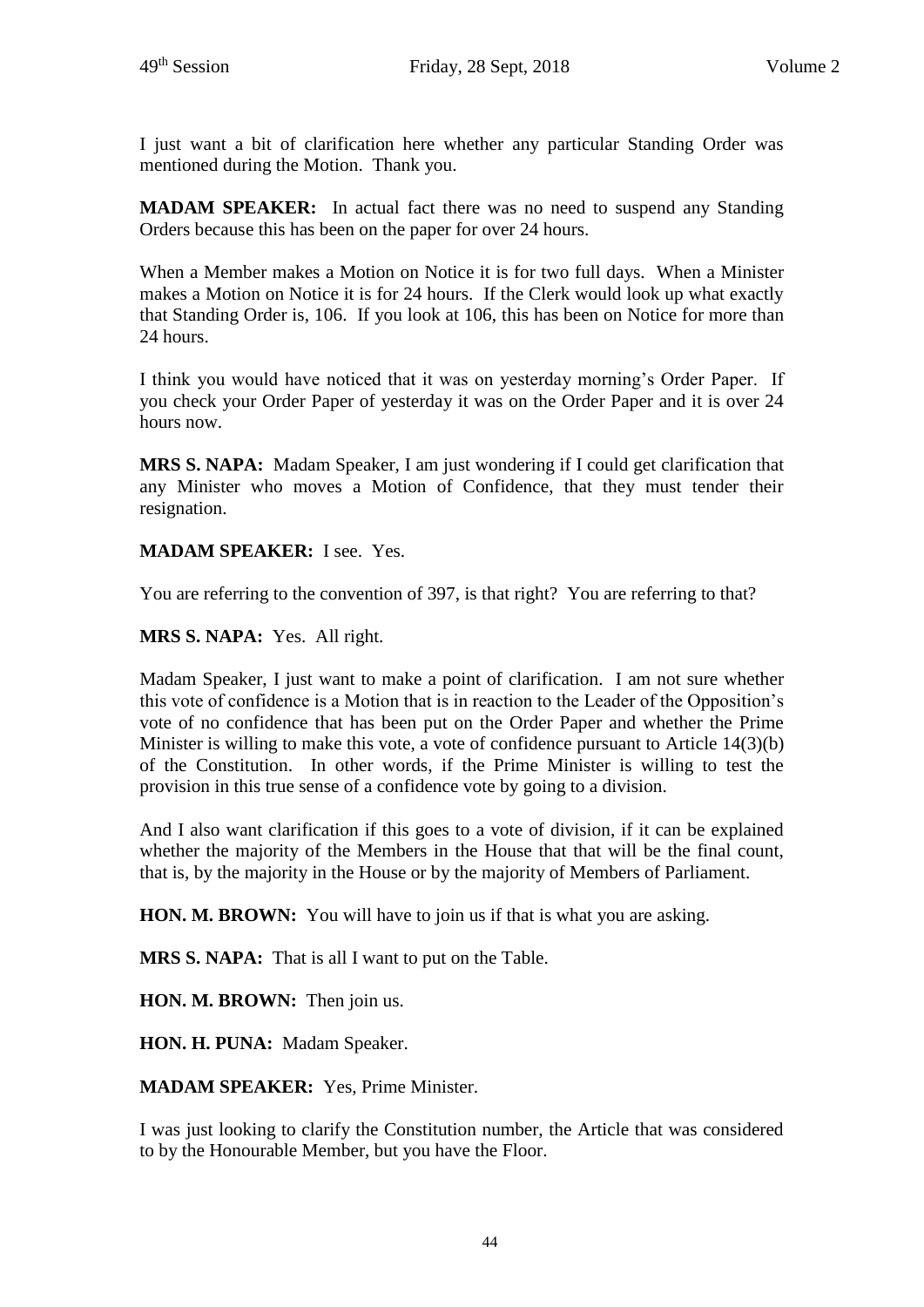**HON. H. PUNA:** Yes. With all due respects, Madam Speaker, this is not the place to educate the Honourable Member on these matters. The rules and the laws are set out very clearly in our Constitution and also in the Standing Orders of this Honourable House. The Honourable Member should not be asking for somebody to guide her on these issues, very important issues at this point in this House.

This is a Confidence Motion designed to confirm the status of the new Government and also to dispel any uncertainties there may be in the minds of our people out there and this is the best opportunity to do that Madam Speaker. And of course, whether we do it by division or not is entirely up to the Members or we can do it in the usual manner that is provided for under our Standing Orders. But no, it is not a reaction to the filing of the Motion of No Confidence by the Leader of the Opposition. We respect that that is entirely their prerogative and their freedom.

So, the Motion is very clear. All the Members are in this Honourable House and I suggest that we get on with it.

Thank you.

**MADAM SPEAKER:** Right. As there are no further speakers, I will put the Question.

The Question is:

#### **That this Parliament expresses confidence in Cabinet?**

#### **Motion agreed to**

Honourable Members, there is no further business today and we need to adjourn.

I see the Leader of the House.

But before you do that, may I just say how very happy I am with the work that we have done since we started Parliament. I am particularly also speaking to the new Members in Parliament. It is very hard to know that you are very brand new in this House because you seem to have landed running. It is been very, very impressive the debate from the Floor, from everyone – the new Members included and especially the fact that we have done double shifts in your first week in Parliament. It is very impressive. I am very pleased with that.

And I also want to thank our new Interpreters. I think you will agree they are new but they have been really excellent.

#### *(Applause)*

Yes. Just to say before we break up. We have a Commonwealth Parliamentary Association Conference that the Cook Islands Branch of the CPA is hosting from 22- 25 that is going to be held at the Edgewater Resort. We have 55 people coming from Australia, New Zealand and Pacific Island countries. The Cook Islands Branch of the CPA is very popular amongst our friends because we are very friendly people.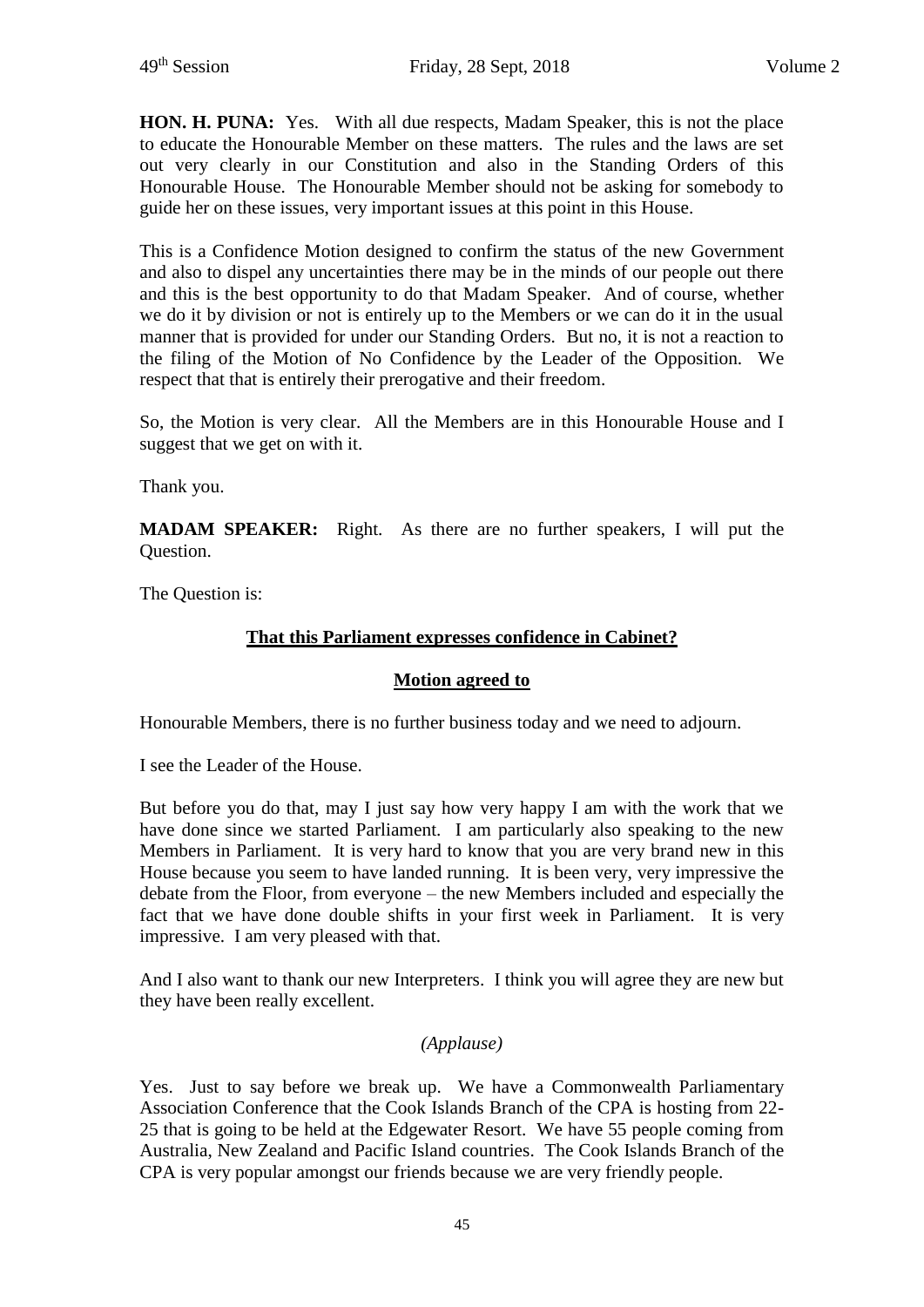They love to come here and so if any of you would like  $-$  in fact, I would encourage you to come and observe. There will only be a couple of Members who will sit as our representatives to the conference but the rest of you are most welcome to come on those dates. There is a lot to learn. There will be lots of people from overseas coming to make various presentations. In fact, our Clerk should send you our program – all of you – send you the program. You look and see when you would like to come and just turn up at the hotel.

And I also thank the staff of Parliament. From the beginning from our Day One to today and the double shifts, I thank everybody for their attention to the business of Parliament.

Prime Minister, you may have the Floor.

**HON. H. PUNA:** Thank you Madam Speaker.

I have previously said thank you to our Members of Parliament for the hard work they have done and especially to our new Members including our new Ministers. They have done a great job doing their jobs.

It was not really plain sailing but it was good because we have discussed everything and we have reached the end of the Budget. For the very first time we have actually completed debating the Budget.

I thank all of us for agreeing to the double Sitting this whole week. I know that you are aware of the reason for this. Next week the Minister of Health, Honourable Rose Brown will be attending the meeting of the World Health Organisation in the Philippines. She is the Chair of the Pacific Health Ministers this year.

At this meeting the election for the top person of the World Health Organisation in the Pacific, the WHO Regional Director General. In the past for over thirty years this position is always filled by Japan or Korea. At the meeting of the Pacific Health Ministers that was held in Rarotonga at the beginning of last year when the Cook Islands was elected as Chairman for the Pacific Health Ministers, we put in a nominee to contest this position.

This suggestion was agreed to and the person who is head of the SPC now, a Niue person Dr Colin Tukuitoga and he is the nominee for the Pacific for this position.

The Japanese lobbied strongly in the past two months for us to support their candidate but I told the Prime Minister of Japan, sorry I think this is our turn. There are more Members from the Pacific in this organisation than the Asians. He laughed at what I said so I believe we will be successful and this is the first time a person from the Pacific to hold this position.

So, our prayers and good wishes go with our Minister and we hope that this will be successful for the Cook Islands and all the Pacific countries. So, thank you and I ask that you agree that we adjourn today.